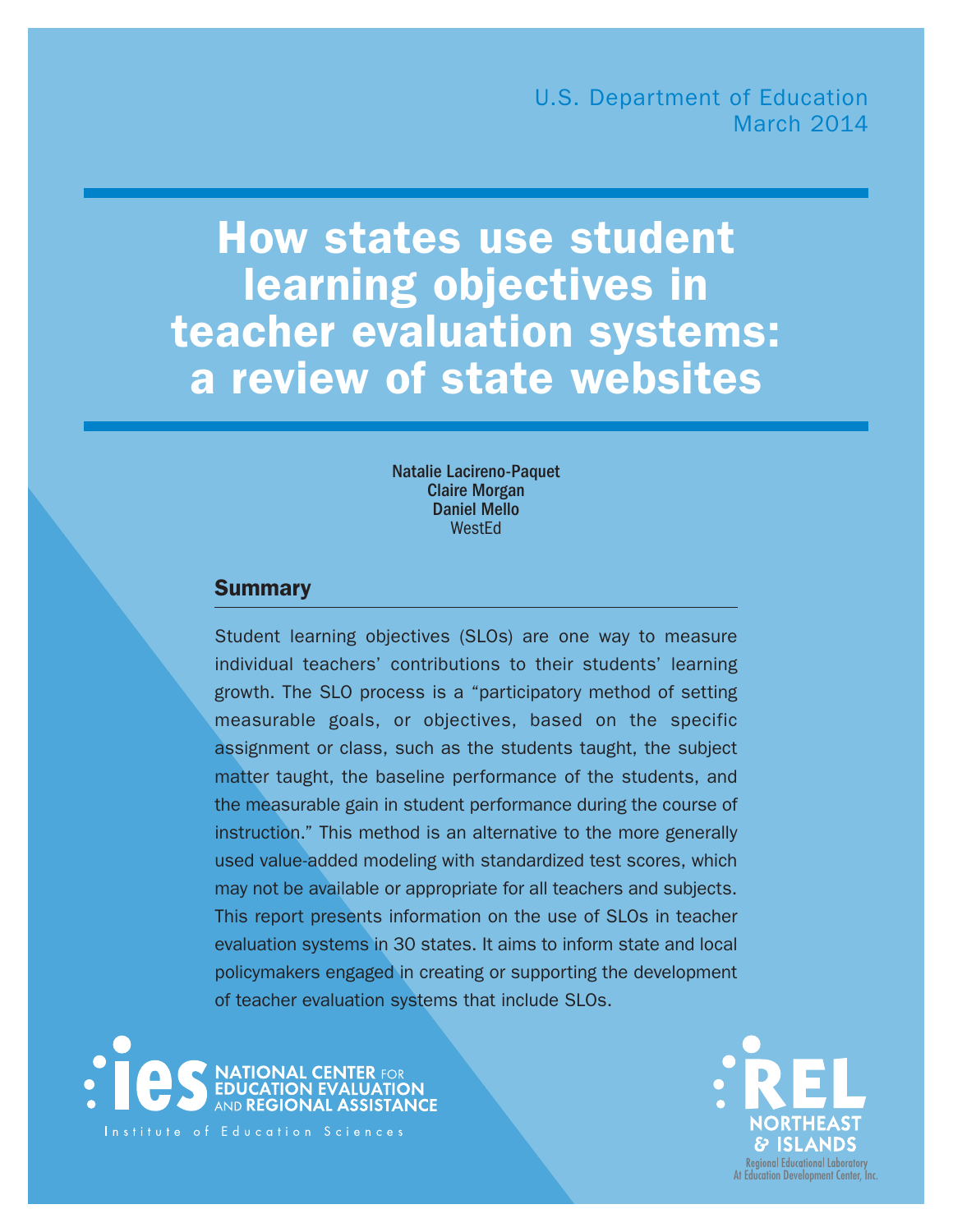REL 2014–013

The National Center for Education Evaluation and Regional Assistance (NCEE) conducts unbiased large-scale evaluations of education programs and practices supported by federal funds; provides research-based technical assistance to educators and policymakers; and supports the synthesis and the widespread dissemination of the results of research and evaluation throughout the United States.

#### March 2014

This report was prepared for the Institute of Education Sciences (IES) under Contract ED-IES-12-C-0009 by Regional Educational Laboratory Northeast & Islands administered by Education Development Center, Inc. The content of the publication does not necessarily reflect the views or policies of IES or the U.S. Department of Education nor does mention of trade names, commercial products, or organizations imply endorsement by the U.S. Government.

This REL report is in the public domain. While permission to reprint this publication is not necessary, it should be cited as:

Lacireno-Paquet, N., Morgan, C., & Mello, D. (2014). *How states use student learning objectives in teacher evaluation systems: a review of state websites* (REL 2014–013). Washington, DC: U.S. Department of Education, Institute of Education Sciences, National Center for Education Evaluation and Regional Assistance, Regional Educational Laboratory Northeast & Islands. Retrieved from [http://ies.ed.gov/ncee/edlabs.](http://ies.ed.gov/ncee/edlabs)

This report is available on the Regional Educational Laboratory website at [http://ies.ed.gov/](http://ies.ed.gov/ncee/edlabs) [ncee/edlabs.](http://ies.ed.gov/ncee/edlabs)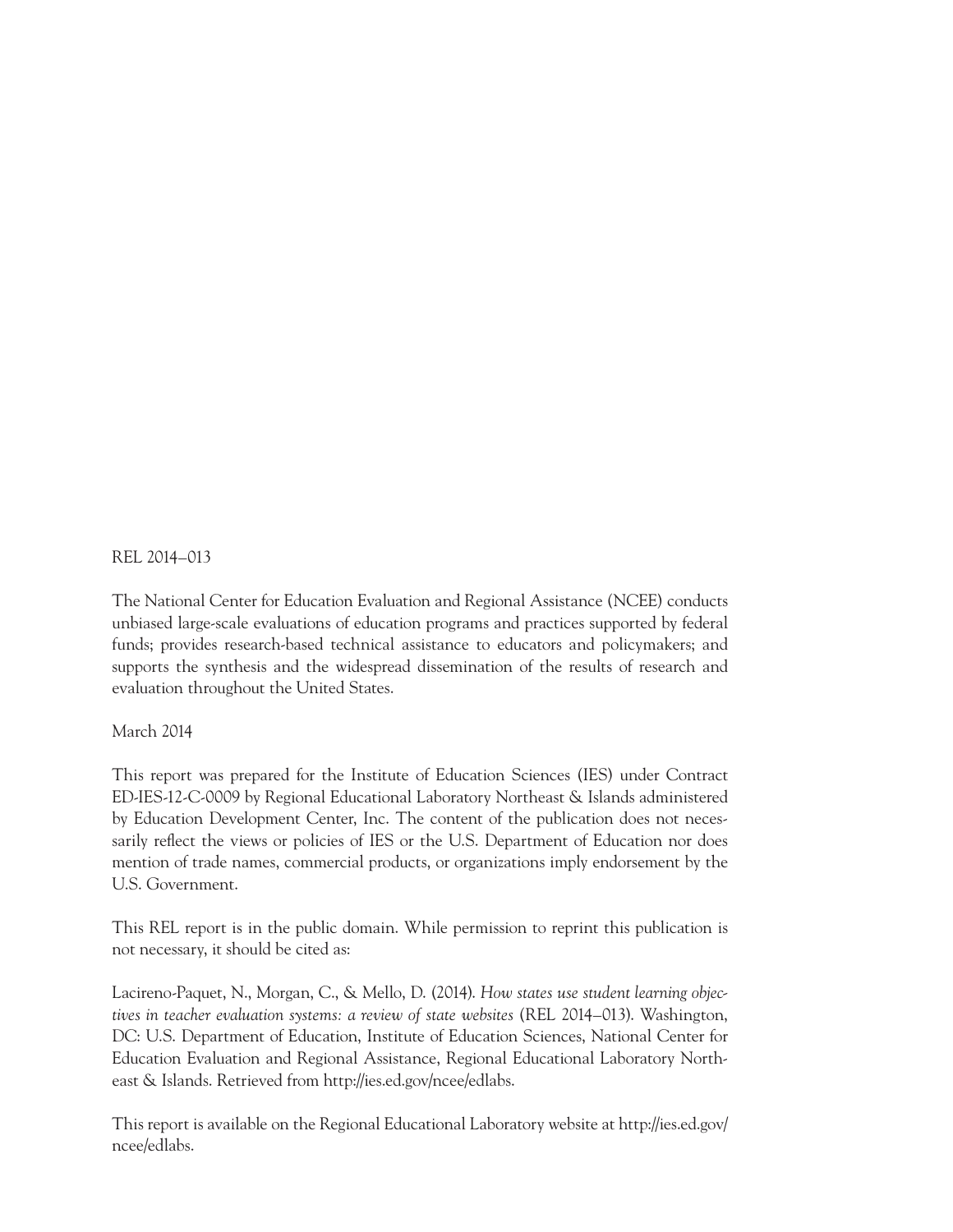#### **Summary**

Motivated by the need to improve teaching and learning and by federal priorities reflected in requirements for grant programs such as Race to the Top and the Teacher Incentive Fund, many states are developing teacher evaluation systems that include measures of individual teachers' contributions to their students' learning growth. One way to measure teacher impact is with student learning objectives (SLOs)—an alternative to the more generally used value-added modeling with standardized test scores, which may not be available or appropriate for all teachers and subjects. This report gathers information on the use of SLOs in educator evaluation systems in 30 states. It aims to inform state and local policymakers involved in creating or supporting the development of teacher evaluation systems that include SLOs.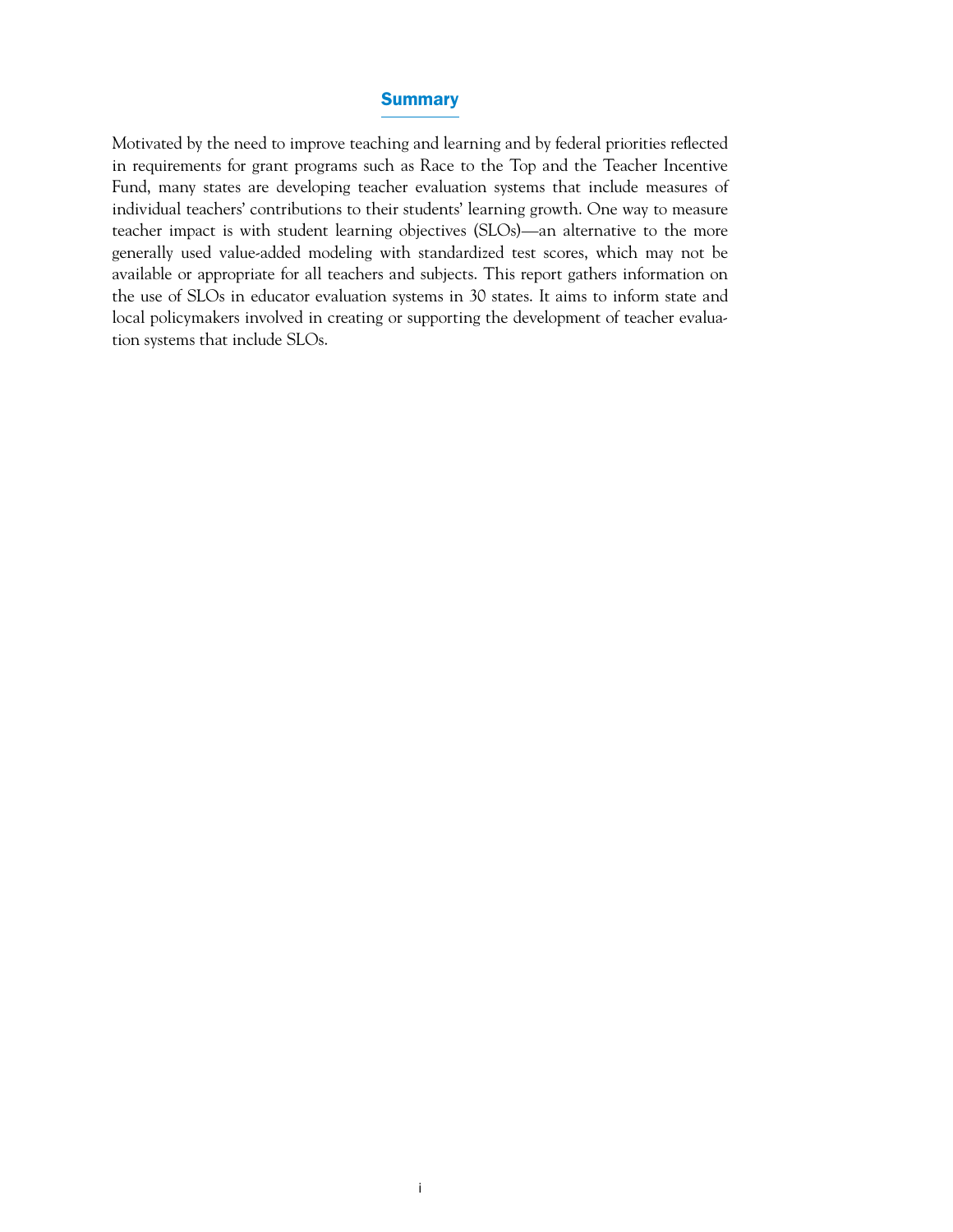# **Contents**

| <b>Summary</b>                                                                                                                                                                                                                                                                                                                                                                                                                                                              |        |
|-----------------------------------------------------------------------------------------------------------------------------------------------------------------------------------------------------------------------------------------------------------------------------------------------------------------------------------------------------------------------------------------------------------------------------------------------------------------------------|--------|
| Why this review?<br>1                                                                                                                                                                                                                                                                                                                                                                                                                                                       |        |
| What are student learning objectives?<br>1                                                                                                                                                                                                                                                                                                                                                                                                                                  |        |
| Which teachers are affected?<br>3                                                                                                                                                                                                                                                                                                                                                                                                                                           |        |
| 3<br>What types of student learning objectives are there?                                                                                                                                                                                                                                                                                                                                                                                                                   |        |
| To which students do student learning objectives apply?<br>4                                                                                                                                                                                                                                                                                                                                                                                                                |        |
| 5<br>What targets and growth measures do states specify?                                                                                                                                                                                                                                                                                                                                                                                                                    |        |
| What assessments are used to measure student attainment of learning goals?<br>5                                                                                                                                                                                                                                                                                                                                                                                             |        |
| How are student learning objectives set, approved, and evaluated?<br>6                                                                                                                                                                                                                                                                                                                                                                                                      |        |
| Appendix A. Searchable tables of state-by-state use of student learning objectives for educator evaluation                                                                                                                                                                                                                                                                                                                                                                  | $A-1$  |
| Appendix B. Links to downloadable sample student learning objective forms and guidance developed by states                                                                                                                                                                                                                                                                                                                                                                  | $B-1$  |
| <b>References</b><br>Ref-1                                                                                                                                                                                                                                                                                                                                                                                                                                                  |        |
| <b>Boxes</b><br>The methods used in this review<br>1<br>1<br>What does the research say about student learning objectives?<br>2<br>2<br>Sample definitions of student learning objectives<br>3<br>Examples of teachers required to develop student learning objectives<br>3<br>4<br>Examples of types of student learning objectives<br>5<br>4<br>Examples of setting student learning objectives<br>6<br>6<br>7<br>Examples of evaluating student learning objectives<br>6 |        |
| <b>Tables</b>                                                                                                                                                                                                                                                                                                                                                                                                                                                               |        |
| Common elements of state definitions of student learning objectives<br>2<br>1<br>Types of student learning objectives<br>2<br>Students targeted in student learning objectives<br>3<br>4<br>5<br>Types of targets for assessing student attainment of learning goals<br>4                                                                                                                                                                                                   |        |
| Assessments used to evaluate the attainment of student learning objectives<br>5<br>5<br>State use of student learning objectives in educator evaluation<br>$A-1$<br>A1<br>Definitions and features of student learning objectives, by state<br>$A-3$<br>A2<br>Use of student learning objectives in educator evaluation systems, by state<br>$A-13$<br>A3                                                                                                                   |        |
| Characteristics of student learning objectives, by state<br>$A-20$<br>A4.<br>Additional requirements in state educator evaluation systems that address student learning objectives<br>A5<br>A6 Additional requirements in state educator evaluation student learning objectives<br>$A-34$<br>B1 Tools to help in developing policies for student learning objectives<br>$B-1$                                                                                               | $A-29$ |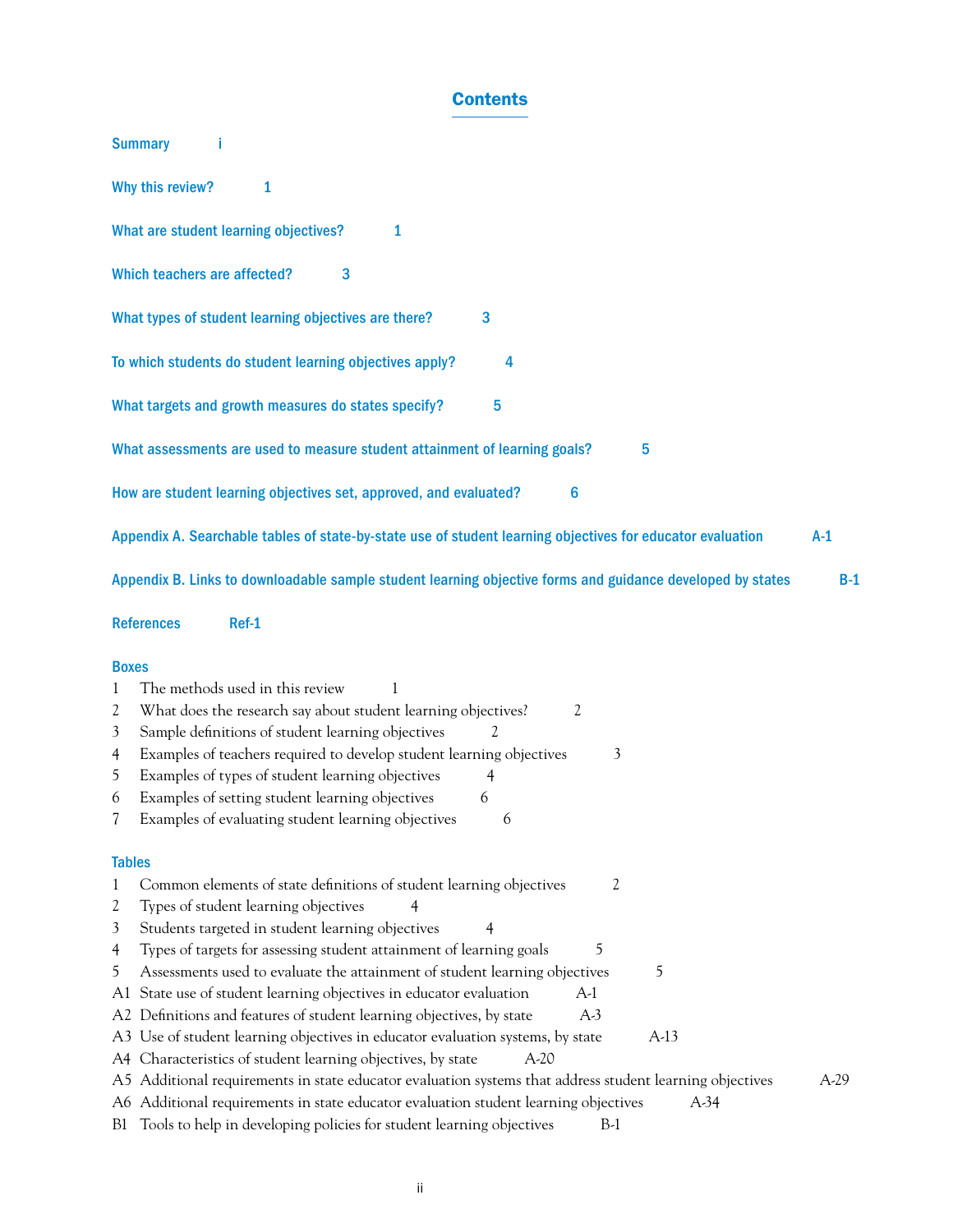#### Why this review?

Research has established that teachers are the most powerful school-based factor affecting student achievement (Hanuschek & Rivkin, 2010; Kane & Staiger, 2008). Motivated by the need to improve teaching and learning and by federal priorities reflected in grant programs like Race to the Top and the Teacher Incentive Fund, many states are developing teacher evaluation systems that include measures of individual teachers' contributions to their students' learning growth. One way to measure teacher impact is with student learning objectives (SLOs)—an alternative to the more generally used value-added modeling with standardized test scores, which may not be available or appropriate for all teachers and subjects. This report presents the findings of a nationwide review of policies and recommendations related to SLOs for state and local policymakers involved in creating or supporting the development of teacher evaluation systems that include SLOs (see table A1 in appendix A). Box 1 outlines the methods used in the review.

#### What are student learning objectives?

The SLO process is "a participatory method of setting measurable goals, or objectives, based on the specific assignment or class, such as the students taught, the subject matter taught, the baseline performance of the students, and the measurable gain in student performance during the course of instruction" (Race to the Top Technical Assistance, 2010, p. 1). SLOs may be based on state or national standards or teacher- or district-established goals and may be assessed with classroom, district, or other measures. Progress toward meeting SLOs may be evaluated through a variety of measures, including externally developed or districtdeveloped tests or other school-based tests and classroom assessments. SLOs may involve student growth models, such as value-added models or student growth percentiles. Box 2 summarizes emerging research on SLOs and educator and student performance.

Twenty-five states include definitions of SLOs—also called student learning targets, student learning goals, and SMART (Specific, Measurable, Achievable, Results-oriented and Relevant, and Time-bound) goals—as part of their teacher evaluation systems. The definitions vary widely across states (box 3). Most definitions refer to student growth and achievement and to SLOs as being measurable. Table 1 lists common features of SLO definitions; table A2 in appendix A lists each state's definition.

#### Box 1. The methods used in this review

The researchers reviewed publicly available information from the education agency websites of all 50 states and the District of Columbia. On 30 state websites the researchers found policies or recommendations on student learning objectives (SLOs) in newly enhanced teacher evaluation systems that include multiple measures of teacher effectiveness.<sup>1</sup> This report summarizes the characteristics and use of SLOs in those 30 states. Appendix A provides more detail in searchable tables, and appendix B provides links to downloadable sample SLO forms and guidance developed by states, such as teacher SLO forms, SLO rating worksheets, and guidance around choosing assessments.

#### **Note**

1. State department of education websites for all 50 states and the District of Columbia were searched for information on SLOs, and information was found for 30 states. States may not post all relevant documents on the use of SLOs in teacher evaluations on their websites, especially states that are piloting or developing policies. Because this policy area is moving so fast, documents may have been posted or removed from websites between when the websites were searched and this document was published.

*One way to measure teacher impact is with student learning objectives—an alternative to value-added modeling with standardized test scores, which may not be available or appropriate for all teachers and subjects*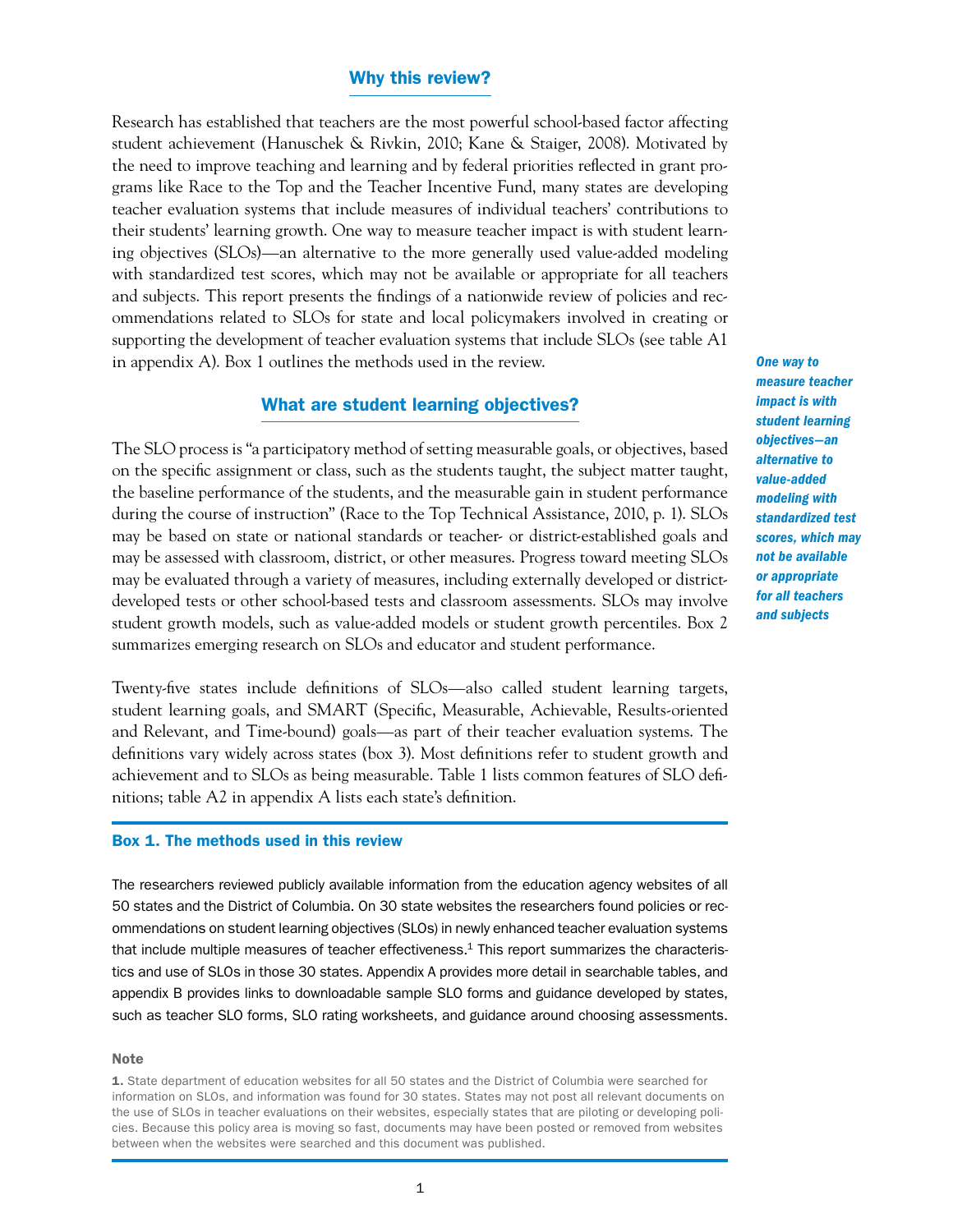#### Box 2. What does the research say about student learning objectives?

Student learning objectives (SLOs) originated as a feature of performance-based compensation systems (Community Training and Assistance Center, 2013). Nonexperimental research on the three best-known examples of SLO implementation in such systems (Austin REACH, Denver ProComp, and Charlotte TIF-LEAP) indicates a positive correlation between the quality of SLOs and student achievement and between the number of objectives met by teachers and student achievement. More research is needed on the relationship between teachers meeting SLOs and student achievement (Tyler, 2011). Because the use of SLOs in teacher evaluation is fairly new, rigorous research on its effectiveness is not yet available.

#### Box 3. Sample definitions of student learning objectives

*Arizona.* A student learning objective is a classroom-level standards-based measure relevant to the content area taught during the current school year that is specific and measurable, based on available prior student learning data, and based on growth or achievement.

*Connecticut.* Student learning objectives are broad statements about the knowledge and skills a teacher wants students to demonstrate as a result of instruction, address the central purpose of a teacher's assignment, take into account baseline data on student performance, pertain to a large proportion of a teacher's students, reflect content mastery or skill development, and reflect ambitious but attainable goals for student learning.

*Washington.* A student learning goal is a standards-based, rigorous, and relevant learning target that teachers set for groups or subgroups of students. It is specific and measurable, based on prior learning data, and aligned with state and content standards and school and district priorities.

**Source:** State education agency websites (see table A2 in appendix A).

| <b>Element</b>                                          | <b>Number of states</b> |
|---------------------------------------------------------|-------------------------|
| Measurable                                              | 12                      |
| Based on student growth and achievement <sup>a</sup>    | 16                      |
| Aligned with state or local standards                   | 9                       |
| Based on prior student learning data                    | 9                       |
| Measure teacher impact on student learning <sup>b</sup> | 4                       |
| Aligned with course content                             | 4                       |

#### Table 1. Common elements of state definitions of student learning objectives

a. While student learning objectives in educator evaluation systems are used to measure teacher impact on student learning, student achievement is not always an explicit part of state definitions.

b. While student learning objectives in educator evaluation systems are used to measure teacher impact on student learning, teacher impact on learning is not always an explicit part of state definitions.

**Source:** State education agency websites (see table A2 in appendix A).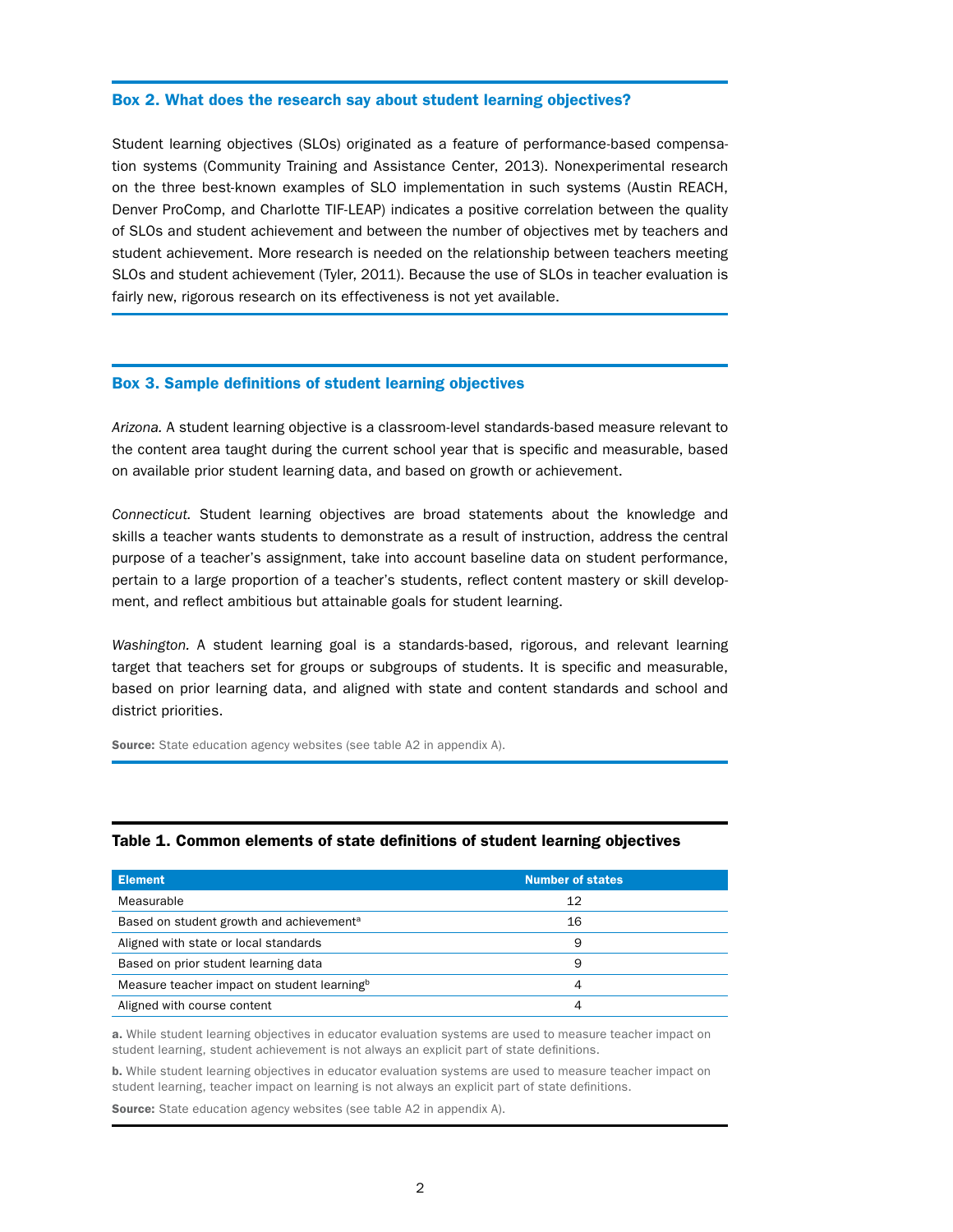#### Which teachers are affected?

One aspect of the variability across states is whether SLOs apply to all teachers or just to certain teacher groups (box 4; see also table A3 in appendix A). In 21 states SLOs apply to all teachers (statewide or within pilot schools), in 3 states they apply only to teachers in subjects or grades in which student progress is not assessed using standardized state tests, in 1 state the determination is left to the discretion of each district, and 5 states do not specify.

#### What types of student learning objectives are there?

SLOs can be developed for individual teachers, teams of teachers, or an entire school (table 2; box 5). SLOs for individual teachers are the most common type in teacher evaluation systems (see table A4 in appendix A).

- *SLOs for individual teachers (required in 23 states, optional in 2 states).* These vary by state in their exact specifications but are evaluated or assessed at the teacher level and may apply to all of a teacher's students, classes, or courses or a subset of them. Most states encourage teachers to collaborate in developing SLOs.
- *SLOs for teams of teachers or grade levels (required in 3 states, optional in 7 states).* Recognizing that most teachers have shared responsibility for and impact on student learning, six states require or allow the use of SLOs for teams of teachers or grade levels. Teams are generally charged with co- developing SLOs and are assessed as a team, not as individuals, on whether SLOs are met.
- *Schoolwide SLOs (required in 3 states, optional in 4 states).* These SLOs apply to all teachers or educators in a school. They are generally developed by the principal in consultation with teachers. Achievement of SLOs is measured at the school level, and all teachers are accountable for the results.

Box 4. Examples of teachers required to develop student learning objectives

*Georgia.* For teachers of subjects or grades in which student progress is not assessed using standardized state tests, this component consists of Georgia Department of Education– approved student learning objectives (SLOs) using district-identified achievement growth measures.

*Ohio.* All teachers in pilot districts should develop at least one SLO to gain experience. Under full implementation districts can determine which teachers develop SLOs and what portion of the 50 percent of student growth they should account for.

*Rhode Island.* Every teacher in the state will set two to four SLOs. SLOs allow for the use of multiple measures of assessment, including commercial assessments and assessments developed by teams of educators. Teachers and administrators will set targets based on available data and information for their specific population of students.

Source: State education agency websites (see table A3 in appendix A).

*student learning objectives can be developed for individual teachers, teams of teachers, or an entire school*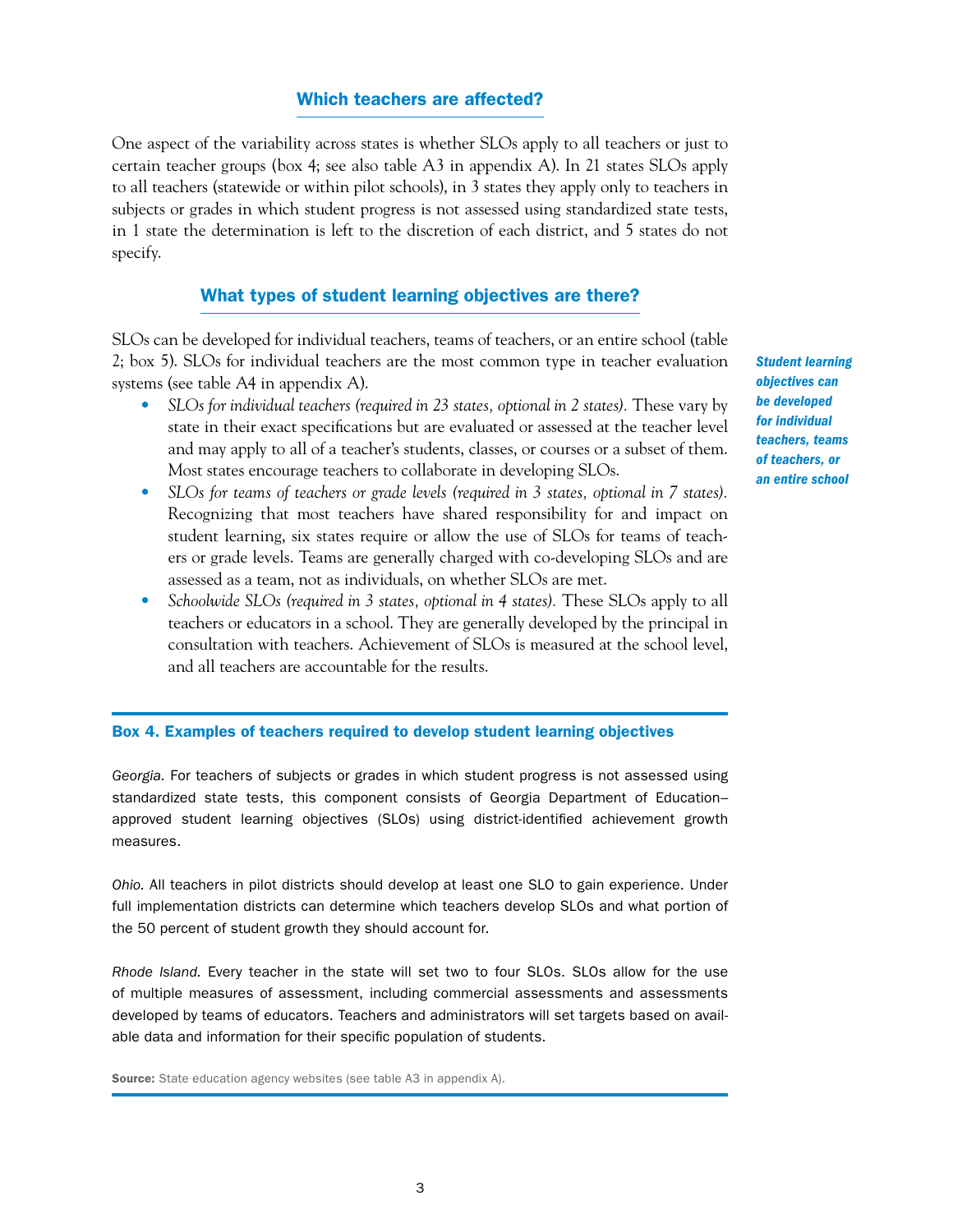#### Table 2. Types of student learning objectives

| <b>Student learning objective type</b> | <b>Number of states</b><br>where required | <b>Number of states</b><br>where optional |
|----------------------------------------|-------------------------------------------|-------------------------------------------|
| For individual teachers                | 23                                        |                                           |
| For teams of teachers or grade levels  |                                           |                                           |
| Schoolwide                             |                                           |                                           |
|                                        |                                           |                                           |

Source: State education agency websites (see table A4 in appendix A).

#### Box 5. Examples of types of student learning objectives

*Connecticut (description of student learning objectives for individual teachers).* Broad goals for student learning, they address a central purpose of the teacher's assignment and pertain to a large proportion of his or her students. Student learning objectives should reflect at least a year's worth of growth (or a semester's worth for shorter courses) and should be aligned to relevant standards for the grade level or course.

*Minnesota (description of schoolwide student learning objective).* They are known as "shared performance goals." All teachers in the same school will receive the same performance rating for this measure, which counts for 5 percent of their summative evaluation score.

*West Virginia (description of student learning objective for a team of teachers).* Educators may collaborate to establish student learning goals for their grade levels, departments, or curricular teams. The highest performance level requires accomplishing at least one collaborative student learning goal.

Source: State education agency websites (see table A4 in appendix A).

#### To which students do student learning objectives apply?

Of the 20 states that specify the student groups to which SLOs apply, 14 require SLOs to apply to all of a teacher's students and 5 make it optional for SLOs to apply to all or a subset of a teacher's students; 6 require SLOs to apply to targeted subgroups, such as lowest performing students or English language learner students; and 7 make it optional for SLOs to apply to subgroups (table 3; see also table A5 in appendix A). SLO policies often stipulate that while individual SLOs may target specific groups of students, taken together, teachers' SLOs should cover the majority of their students, with any exclusions justified.

| Students targeted | <b>Number of states</b><br>where required | <b>Number of states</b><br>where optional |
|-------------------|-------------------------------------------|-------------------------------------------|
| All students      | 14                                        |                                           |
| Subgroups only    |                                           |                                           |

#### Table 3. Students targeted in student learning objectives

**Source:** State education agency websites (see table A5 in appendix A).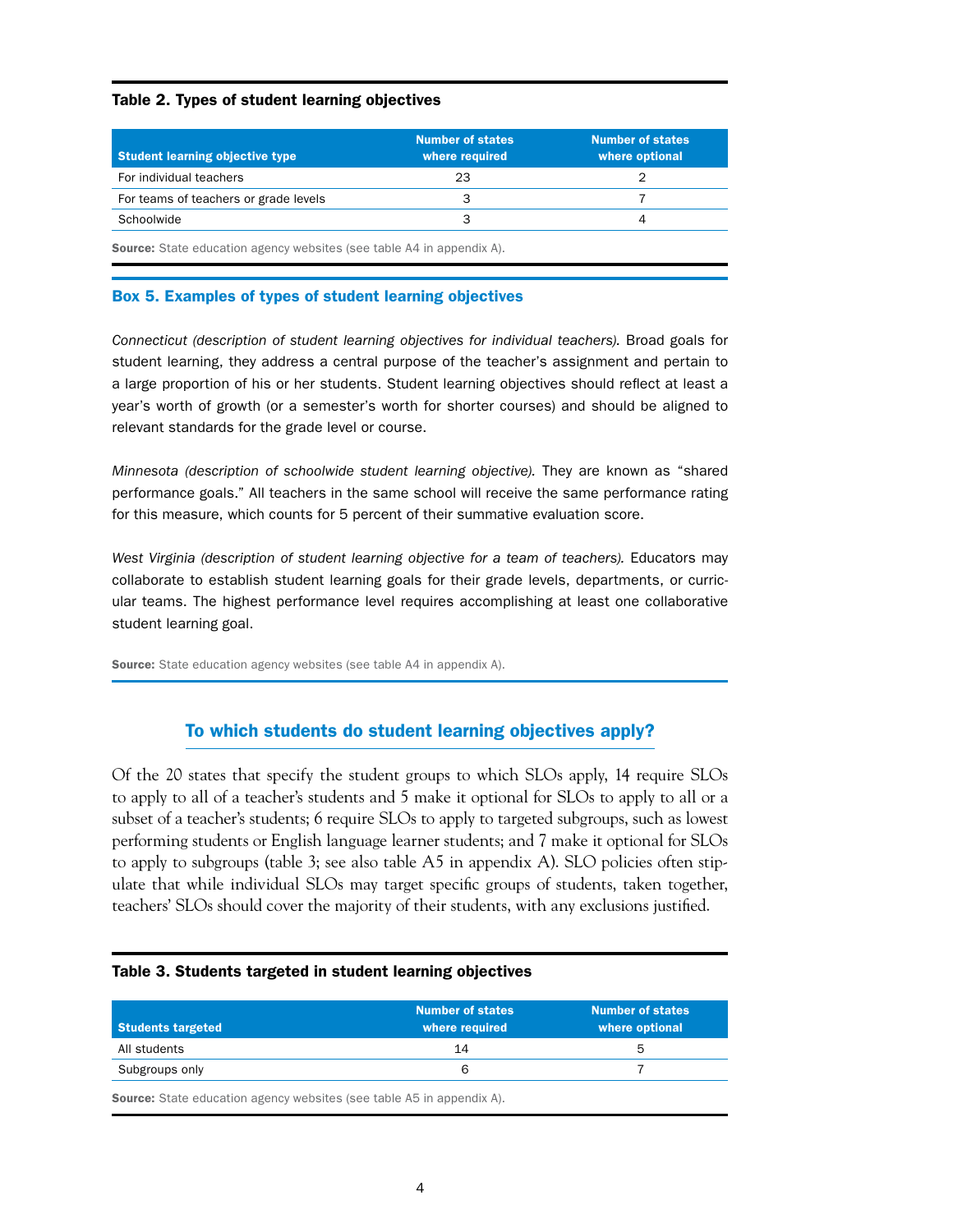#### What targets and growth measures do states specify?

Nineteen states stipulate that measurable targets be identified to assess student attainment of learning goals (table 4; see also table A5 in appendix A). Twelve states further stipulate the use of measures of academic growth, such as pre- and post-tests that establish two data points showing growth in achievement over time; one state makes this optional. Seven states require teachers to differentiate learning targets, referencing baseline data, for different subgroups and individual students (for example, the lowest performing students are not expected to show the same amount of growth as the highest performing students); four states make this optional.

#### What assessments are used to measure student attainment of learning goals?

State education agency websites indicate that teachers may generally choose from a variety of assessments to measure student attainment of SLOs, subject to evaluator approval. These assessments include nationwide and state standardized assessments, tests with vendor- developed content, district-developed assessments, and a variety of schoolwide and classroom measures (table 5; see also table A5 in appendix A).

When provided, state guidance on choosing an appropriate assessment includes that the assessment be rigorous, be aligned with state standards, allow comparability across classrooms, and be valid and reliable. At least four states provide rubrics or similar tools for determining the most appropriate assessment to measure the attainment of SLOs.

*state education agency websites indicate that teachers may generally choose from a variety of assessments to measure student attainment*

#### Table 4. Types of targets for assessing student attainment of learning goals

| Type of target    |    | Number of states where required Number of states where optional |
|-------------------|----|-----------------------------------------------------------------|
| Differentiated    |    |                                                                 |
| Measure of growth |    |                                                                 |
| Measurable target | 19 |                                                                 |

Source: State education agency websites (see table A5 in appendix A).

#### Table 5. Assessments used to evaluate the attainment of student learning objectives

| <b>Assessment type or feature</b>               | <b>Number of states</b> |
|-------------------------------------------------|-------------------------|
| Nationwide or statewide standardized assessment | 14                      |
| Districtwide or schoolwide measure              | 12                      |
| Classroom-based measure                         | 12                      |
| Test vendor-developed content                   | 3                       |
| Comparable across classrooms                    | 5                       |
| Valid and reliable                              | 3                       |
| Aligned with state standards                    | っ                       |
| Rigorous                                        | 2                       |
|                                                 |                         |

Source: State education agency websites (see table A5 in appendix A).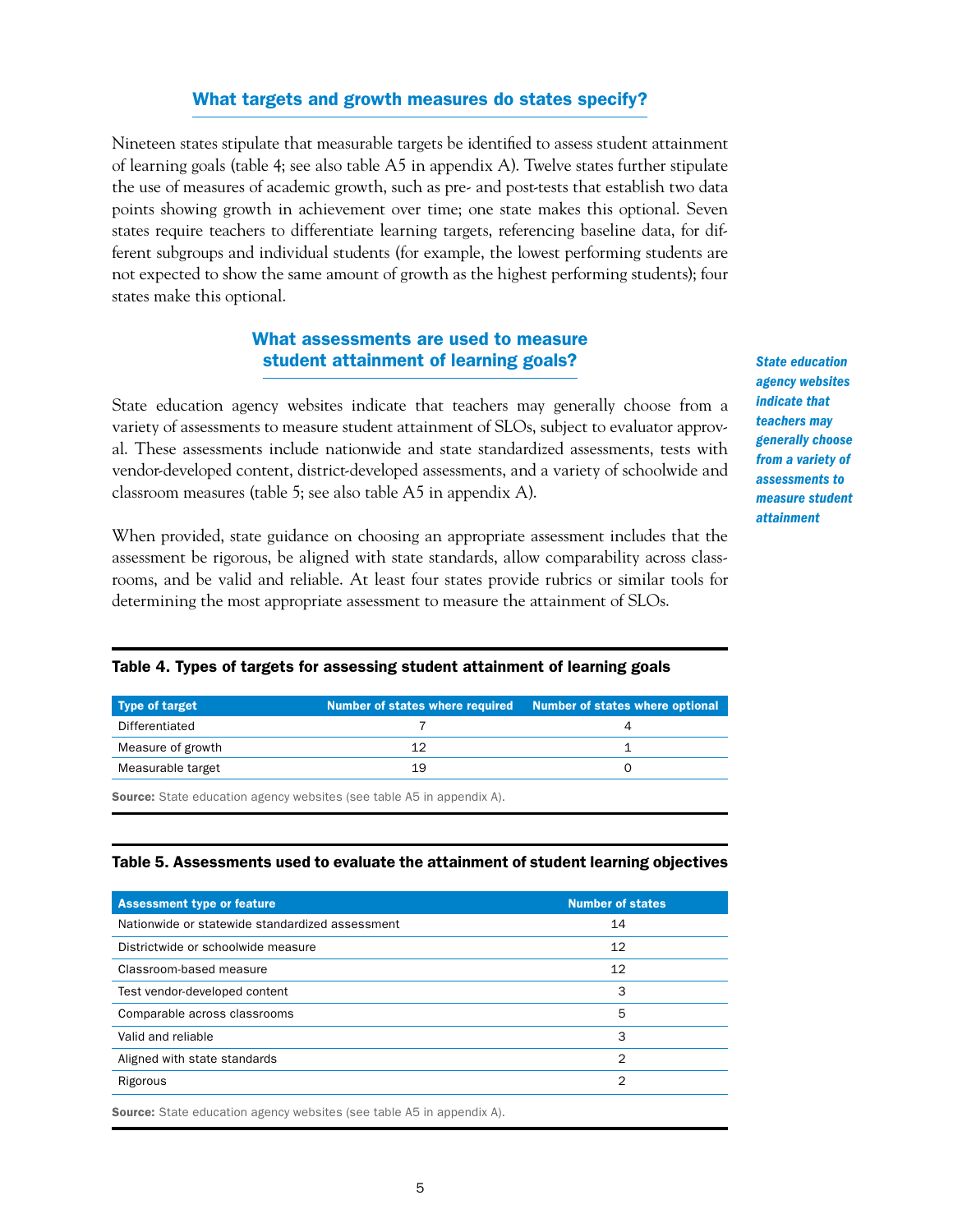#### How are student learning objectives set, approved, and evaluated?

Documents from 24 states describe the processes for setting, approving, and evaluating the attainment of SLOs. In 17 states the process involves teachers setting their own SLOs; in 9 states teachers collaborate with other teachers or with their evaluators to set their goals, and in 1 state teachers develop their own individual-level SLOs that fit within district-developed SLOs (box 6; see also table A6 in appendix A).

Twenty-one states require an evaluator—usually a principal or district leader—to approve teacher SLOs. States have two main approaches for assessing the attainment of teacher SLOs (box 7). In 14 states teachers track their progress toward agreed on metrics and submit their data and evidence to evaluators. In 10 states the process is more collaborative, involving teachers and evaluators together reviewing evidence on the attainment of SLOs.

#### Box 6. Examples of setting student learning objectives

*Oklahoma.* Teachers decide on an academic area of focus and administer a preassessment or locate baseline data. They then choose an assessment and develop a SMART (Specific, Measurable, Achievable, Results-oriented and Relevant, and Time-bound) goal and a five-point rating scale.

*Oregon.* Teachers review baseline data and create SMART goals that measure the learning of all students.

*Rhode Island.* Teachers determine the most important standards and content in grades and subject taught, align student learning objectives horizontally with other teachers in the same grade level or content area, and align them vertically with building administrator's objectives.

**Source:** State education agency websites (see table A6 in appendix A).

#### Box 7. Examples of evaluating student learning objectives

*Connecticut.* At the end of the school year, teachers submit evidence and a completed selfassessment to evaluators who assign a rating to each student learning objective (did not meet, partially met, met, or exceeded).

*Indiana.* Teachers collect evidence to submit to evaluators, who calculate the effectiveness score.

*Louisiana.* Teachers collect and present evidence of student progress, and evaluators assess the evidence and rate each student learning target according to its scoring plan.

Source: State education agency websites (see table A6 in appendix A).

*Twenty-one states require an evaluator to approve teacher student learning objectives*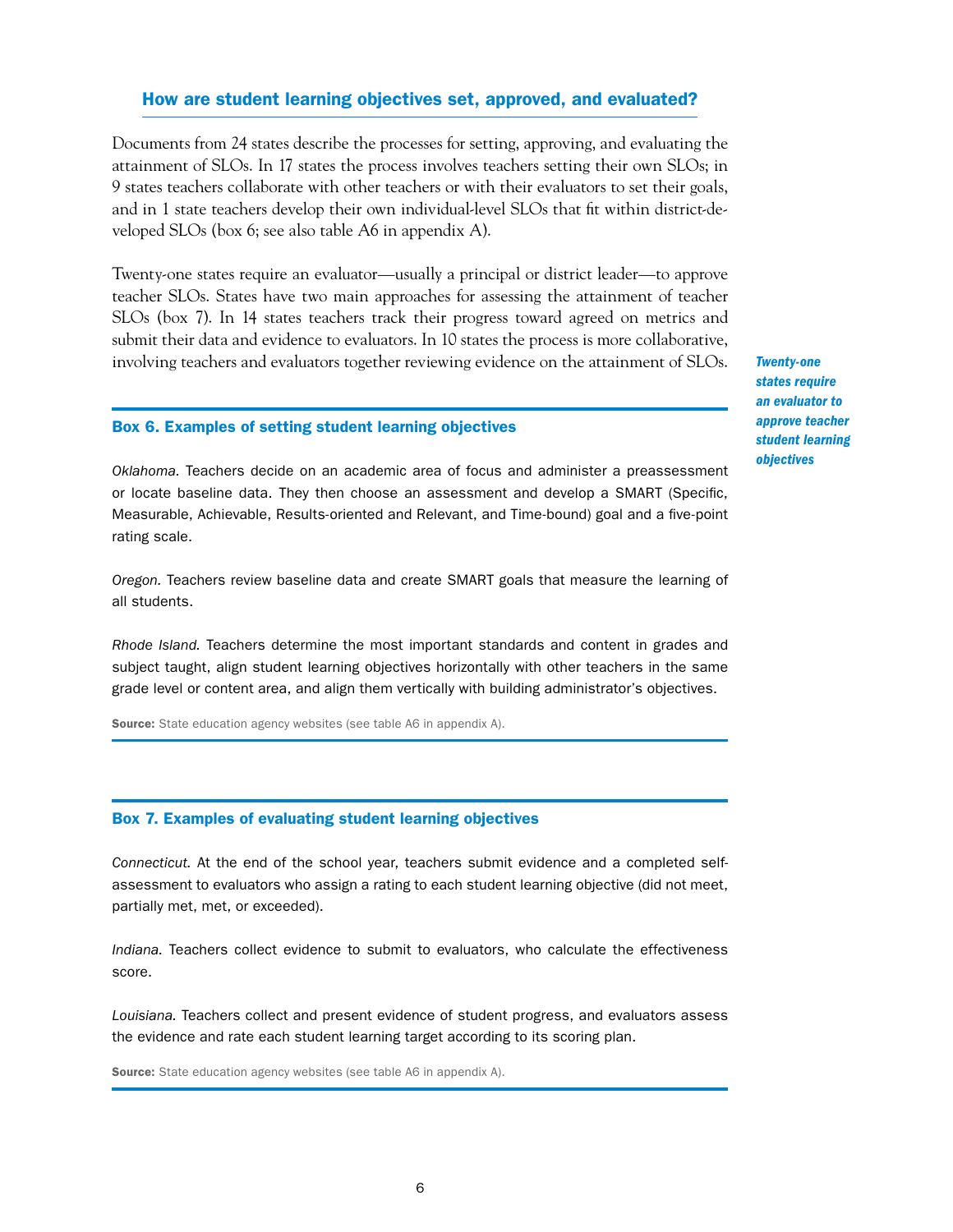# Appendix A. Searchable tables of state-by-state use of student learning objectives for educator evaluation

#### Table A1. State use of student learning objectives in educator evaluation

|                      | Using or planning to use                                       |                                                                                                                                                                                                                                                         |
|----------------------|----------------------------------------------------------------|---------------------------------------------------------------------------------------------------------------------------------------------------------------------------------------------------------------------------------------------------------|
| <b>State</b>         | student learning objectives<br>(SLOs) for educator evaluation? | <b>Note</b>                                                                                                                                                                                                                                             |
| Alabama              | No evidence                                                    | No information on SLOs found on the Alabama                                                                                                                                                                                                             |
|                      |                                                                | Department of Education website.                                                                                                                                                                                                                        |
| Alaska               | No evidence                                                    | No information on SLOs found on the Alaska                                                                                                                                                                                                              |
|                      |                                                                | Department of Education website or in documents                                                                                                                                                                                                         |
|                      |                                                                | reviewed.                                                                                                                                                                                                                                               |
| Arizona              | Yes                                                            | No information on SLOs found on the Arkansas                                                                                                                                                                                                            |
| Arkansas             | No evidence                                                    | Department of Education website.                                                                                                                                                                                                                        |
| California           | No evidence                                                    | No information on SLOs found on the California<br>Department of Education website.                                                                                                                                                                      |
| Colorado             | Yes                                                            |                                                                                                                                                                                                                                                         |
| Connecticut          | Yes                                                            |                                                                                                                                                                                                                                                         |
| Delaware             | No evidence                                                    | No information on SLOs found on the Delaware<br>Department of Education website.                                                                                                                                                                        |
| District of Columbia | No evidence                                                    | No information on SLOs found on the District of<br>Columbia Department of Education website.                                                                                                                                                            |
| Florida              | No evidence                                                    | Florida requires the use of student achievement<br>and student growth as a major part of their teacher<br>evaluation system, but these are not specified<br>as teacher-specific measurable student learning<br>goals. 2010/11 was the development year. |
| Georgia              | Yes                                                            |                                                                                                                                                                                                                                                         |
| Hawaii               | Yes                                                            |                                                                                                                                                                                                                                                         |
| Idaho                | No evidence                                                    | No information on SLOs found on the Idaho<br>Department of Education website.                                                                                                                                                                           |
| <b>Illinois</b>      | Yes                                                            |                                                                                                                                                                                                                                                         |
| Indiana              | Yes                                                            |                                                                                                                                                                                                                                                         |
| lowa                 | No evidence                                                    | No information on SLOs found on the lowa<br>Department of Education website.                                                                                                                                                                            |
| Kansas               | No evidence                                                    | No information on SLOs found on the Kansas<br>Department of Education website.                                                                                                                                                                          |
| Kentucky             | Yes                                                            |                                                                                                                                                                                                                                                         |
| Louisiana            | Yes                                                            |                                                                                                                                                                                                                                                         |
| Maine                | No evidence                                                    | No information on SLOs found on the Maine<br>Department of Education website.                                                                                                                                                                           |
| Maryland             | Yes                                                            |                                                                                                                                                                                                                                                         |
| Massachusetts        | Yes                                                            |                                                                                                                                                                                                                                                         |
| Michigan             | Yes                                                            |                                                                                                                                                                                                                                                         |
| Minnesota            | Yes                                                            |                                                                                                                                                                                                                                                         |
| Mississippi          | Yes                                                            |                                                                                                                                                                                                                                                         |
| Missouri             | No evidence                                                    | No information on SLOs as used in educator                                                                                                                                                                                                              |
|                      |                                                                | evaluation found on the Missouri Department of<br>Elementary and Secondary Education website.                                                                                                                                                           |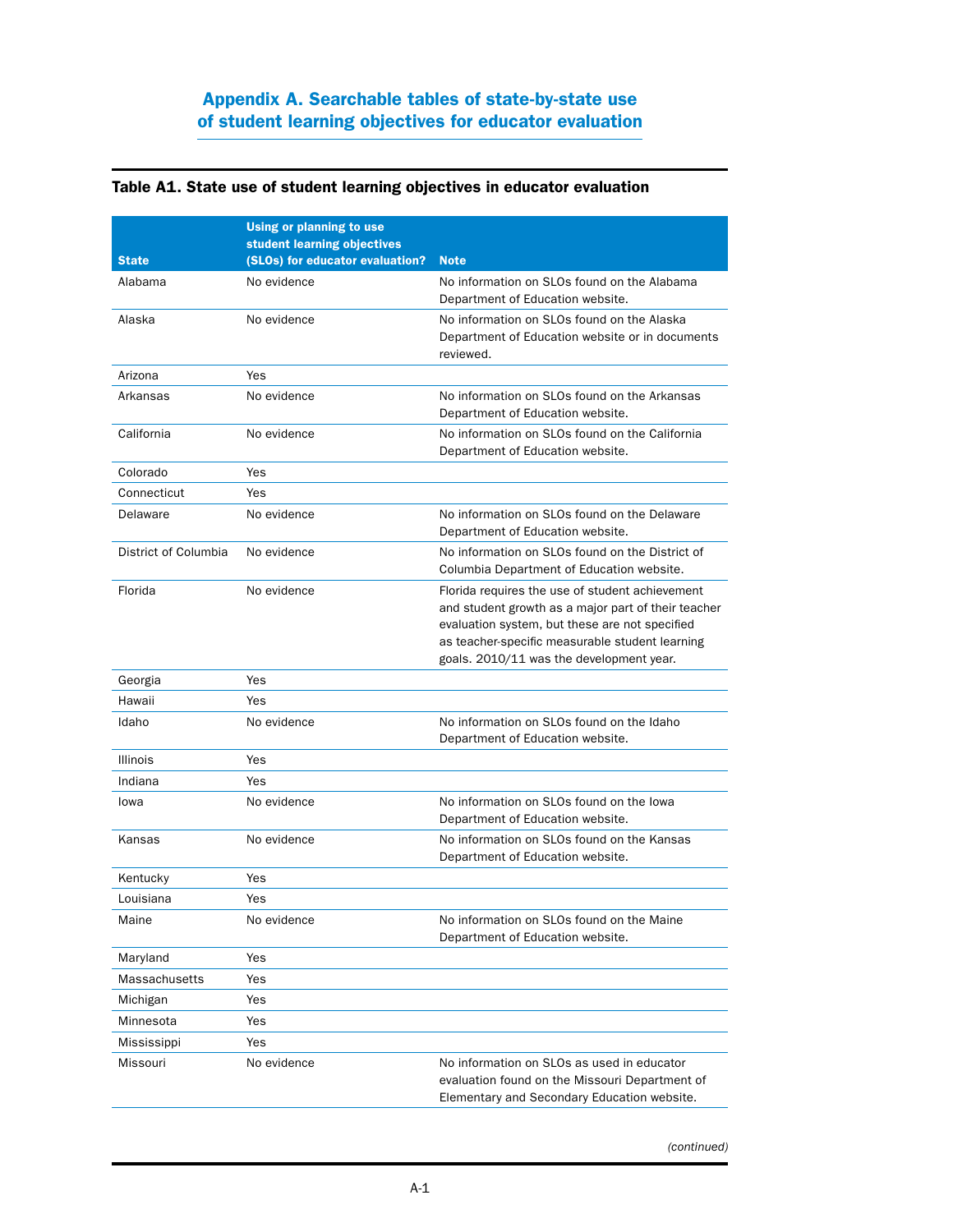|                | Using or planning to use<br>student learning objectives |                                                                                                                                                                                                                                                                                                                                                           |
|----------------|---------------------------------------------------------|-----------------------------------------------------------------------------------------------------------------------------------------------------------------------------------------------------------------------------------------------------------------------------------------------------------------------------------------------------------|
| <b>State</b>   | (SLOs) for educator evaluation?                         | <b>Note</b>                                                                                                                                                                                                                                                                                                                                               |
| Montana        | No evidence                                             | No information on SLOs as used in educator<br>evaluation found on the Montana Office of Public<br>Instruction website. Documents from the Evaluation<br>Systems Workgroup dated May 8, 2013, suggest that<br>the new evaluation system will be unveiled shortly.                                                                                          |
| Nebraska       | Yes                                                     |                                                                                                                                                                                                                                                                                                                                                           |
| Nevada         | No evidence                                             | No information on SLOs found on the Nevada<br>Department of Education website.                                                                                                                                                                                                                                                                            |
| New Hampshire  | Yes                                                     |                                                                                                                                                                                                                                                                                                                                                           |
| New Jersey     | Yes                                                     |                                                                                                                                                                                                                                                                                                                                                           |
| New Mexico     | Yes                                                     |                                                                                                                                                                                                                                                                                                                                                           |
| New York       | Yes                                                     |                                                                                                                                                                                                                                                                                                                                                           |
| North Carolina | Yes                                                     |                                                                                                                                                                                                                                                                                                                                                           |
| North Dakota   | Yes                                                     |                                                                                                                                                                                                                                                                                                                                                           |
| Ohio           | Yes                                                     |                                                                                                                                                                                                                                                                                                                                                           |
| Oklahoma       | Yes                                                     |                                                                                                                                                                                                                                                                                                                                                           |
| Oregon         | Yes                                                     |                                                                                                                                                                                                                                                                                                                                                           |
| Pennsylvania   | No evidence                                             | No information on SLOs found on the Pennsylvania<br>Department of Education website.                                                                                                                                                                                                                                                                      |
| Rhode Island   | Yes                                                     |                                                                                                                                                                                                                                                                                                                                                           |
| South Carolina | No evidence                                             | No information on SLOs found on the South<br>Carolina Department of Education website.                                                                                                                                                                                                                                                                    |
| South Dakota   | No evidence                                             | No information on SLOs found on the South<br>Dakota Department of Education website.                                                                                                                                                                                                                                                                      |
| Tennessee      | No evidence                                             | No information on SLOs found on the Tennessee<br>Department of Education website.                                                                                                                                                                                                                                                                         |
| Texas          | No evidence                                             | No information on SLOs found on the Texas<br>Department of Education website.                                                                                                                                                                                                                                                                             |
| Utah           | Yes                                                     |                                                                                                                                                                                                                                                                                                                                                           |
| Vermont        | No evidence                                             | No information on SLOs found on the Vermont<br>Department of Education website.                                                                                                                                                                                                                                                                           |
| Virginia       | Yes                                                     |                                                                                                                                                                                                                                                                                                                                                           |
| Washington     | Yes                                                     |                                                                                                                                                                                                                                                                                                                                                           |
| West Virginia  | Yes                                                     |                                                                                                                                                                                                                                                                                                                                                           |
| Wisconsin      | Yes                                                     |                                                                                                                                                                                                                                                                                                                                                           |
| Wyoming        | No evidence                                             | By July 2013 new rules and regulations will be<br>in place for teacher evaluation based in part on<br>linking student achievement to teachers (Wyoming<br>Accountability in Education Act, 2012. Retrieved<br>September 10, 2013, from http://edu.wyoming.<br>gov/sf-docs/publications/draft-overview-of-the-wy<br>-accountability-in-education-act.pdf). |
|                |                                                         | It appears that the Board of Education is<br>considering the inclusion of SLOs in the new<br>evaluation system (Wyoming State Board of<br>Education Work Session Agenda, November 2012.<br>Retrieved September 10, 2013, from http://edu.<br>wyoming.gov/sf-docs/default-document-library/<br>november-1-2-2012-meeting-packet.pdf).                      |

# Table A1. State use of student learning objectives in educator evaluation *(continued)*

Source: Authors' review of state education agency websites and documents.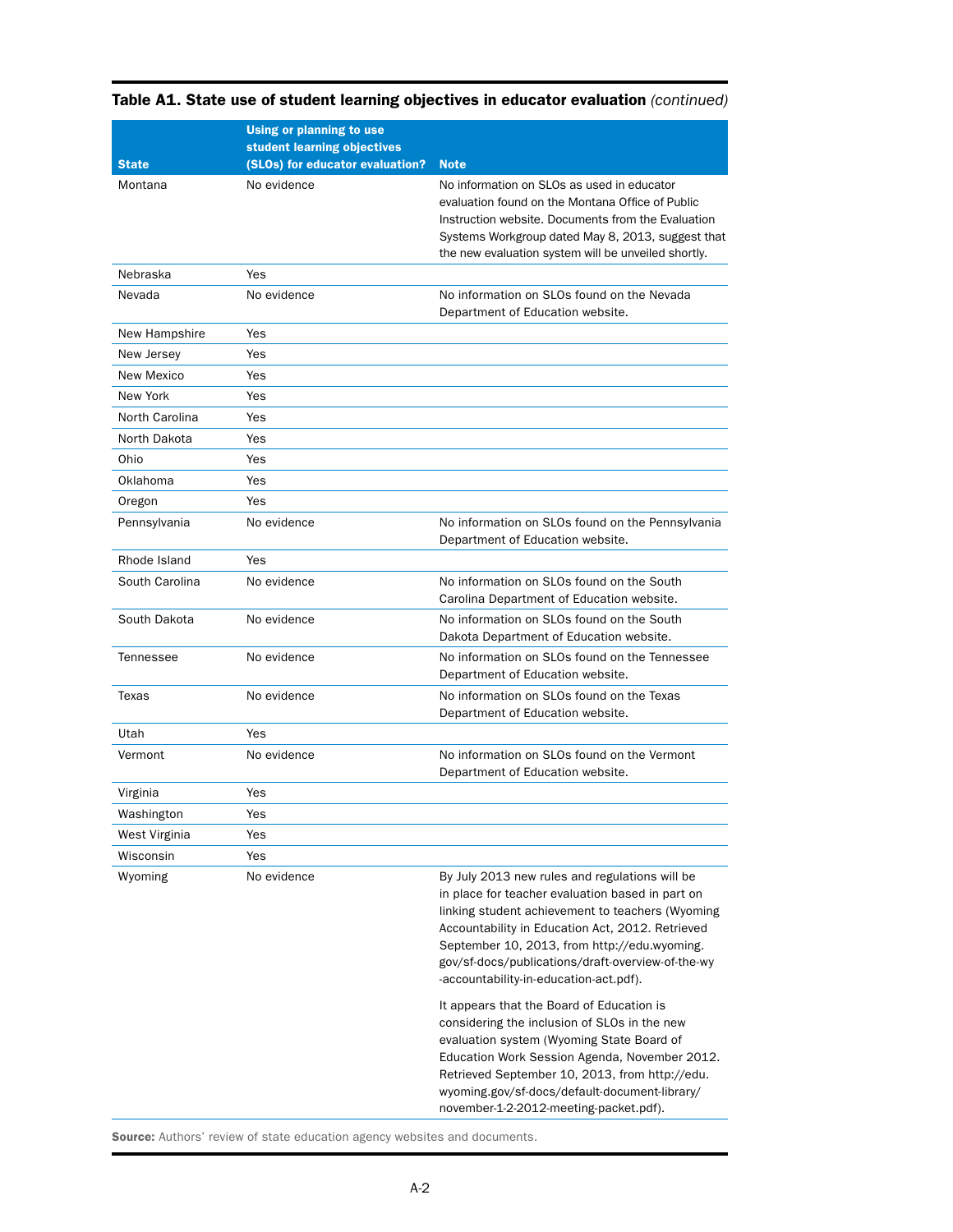| <b>State</b> | <b>Definition</b>                                                                                                                                                                                                                                                                                                                                                                                                                                                       | Measurable? | Based on student growth<br>ement<br>and achiev | ō<br>standards?<br>$\overline{1}$ | earnin<br>ā<br><b>student</b><br><b>Based</b> | on student learning<br>cher<br>easure | Aligned with<br>course content? | <b>Additional</b><br><b>information</b>                                                            | <b>Source</b>                                                                                                                                                                                                                       |
|--------------|-------------------------------------------------------------------------------------------------------------------------------------------------------------------------------------------------------------------------------------------------------------------------------------------------------------------------------------------------------------------------------------------------------------------------------------------------------------------------|-------------|------------------------------------------------|-----------------------------------|-----------------------------------------------|---------------------------------------|---------------------------------|----------------------------------------------------------------------------------------------------|-------------------------------------------------------------------------------------------------------------------------------------------------------------------------------------------------------------------------------------|
| Arizona      | A classroom-level<br>standards-based measure<br>relevant to the content area<br>taught during the current<br>school year that is specific<br>and measurable, based<br>on available prior student<br>learning data, and based<br>on growth or achievement.                                                                                                                                                                                                               | V           |                                                |                                   | V                                             |                                       |                                 | 2012/13 is the<br>pilot year for four<br>districts and two<br>charter schools.                     | The SLO Process Part I,<br>Arizona Department of<br>Education, January 2013.<br>Retrieved April 1, 2013,<br>from http://www.azed.gov/<br>teacherprincipal-evaluation/<br>files/2013/01/slo-process-<br>pt1-1_15_13.pdf              |
| Colorado     | A participatory method of<br>setting measurable goals<br>or objectives for a specific<br>assignment or class, in<br>a manner aligned with<br>the subject matter taught<br>and that allows for the<br>evaluation of the baseline<br>performance of students<br>and the measurable gains<br>in student performance<br>during the course of<br>instruction.                                                                                                                | V           | V                                              |                                   | V                                             |                                       | V                               | Draft guidance<br>provided in<br>January 2013<br>for consideration<br>by districts and<br>schools. | <b>Student Learning</b><br>Outcomes: Draft Guidance,<br>Colorado Department<br>of Education, January<br>2013. Retrieved April<br>1, 2013, from http://<br>www.cde.state.co.us/<br>EducatorEffectiveness/<br>StudentGrowthGuide4.asp |
| Connecticut  | A broad statement about<br>the knowledge and<br>skills the teacher wants<br>students to demonstrate<br>as a result of instruction<br>that addresses the<br>central purpose of the<br>teacher's assignment,<br>takes into account<br>baseline data on student<br>performance, pertains<br>to a large proportion of a<br>teacher's students, reflects<br>content mastery or skill<br>development, and reflects<br>ambitious but attainable<br>goals for student learning. |             |                                                |                                   | V                                             |                                       | V                               |                                                                                                    | Connecticut's System for<br><b>Educator Evaluation and</b><br>Development, Connecticut<br>State Department of<br>Education, n.d. Retrieved<br>April 6, 2013, from http://<br>www.connecticutseed.<br>org/?page_id=451               |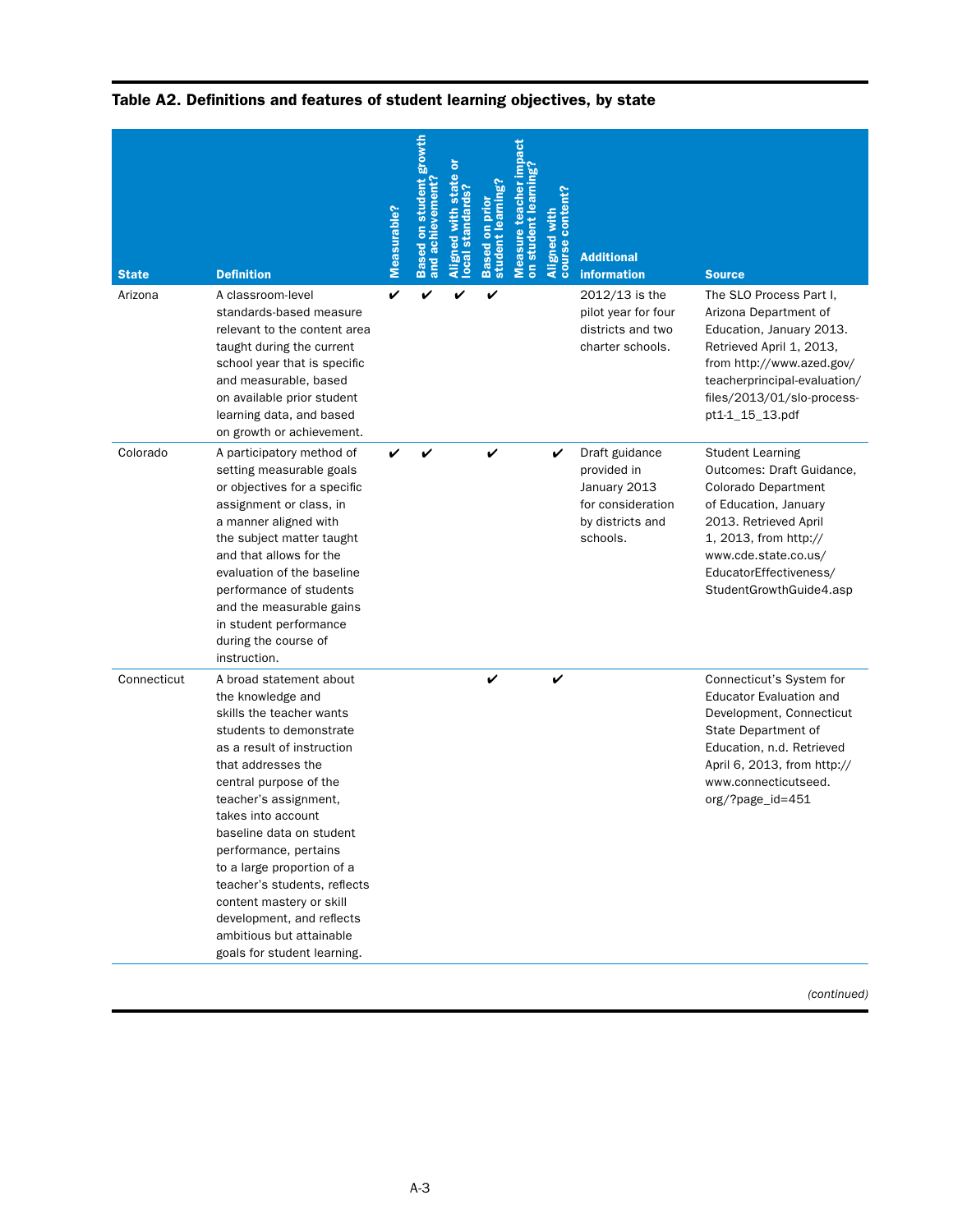| <b>State</b><br>Georgia | <b>Definition</b><br>Content-specific grade-<br>level learning objective<br>determined by each<br>district that is measurable,<br>focused on growth in<br>student learning, and<br>aligned with curriculum<br>standards. As a measure<br>of teachers' impact on                                                                                                                             | Measurable?<br>V | growth<br>student<br>and achievement<br>sed<br>✓ | V | student learning' | cher<br><b>Measure</b><br>stud<br>✓ | course content?<br>Aligned<br>V | <b>Additional</b><br><b>information</b><br>Currently being<br>piloted in 53 state<br>courses.                                                                                              | <b>Source</b><br><b>Student Learning Objectives</b><br>Operations Manual, Georgia<br>Department of Education,<br>2012. Retrieved April 6,<br>2013, from http://www.<br>doe.k12.ga.us/School-<br>Improvement/Teacher-<br>and-Leader-Effectiveness/<br>Documents/SL0%20                                                            |
|-------------------------|---------------------------------------------------------------------------------------------------------------------------------------------------------------------------------------------------------------------------------------------------------------------------------------------------------------------------------------------------------------------------------------------|------------------|--------------------------------------------------|---|-------------------|-------------------------------------|---------------------------------|--------------------------------------------------------------------------------------------------------------------------------------------------------------------------------------------|----------------------------------------------------------------------------------------------------------------------------------------------------------------------------------------------------------------------------------------------------------------------------------------------------------------------------------|
|                         | student learning, a student<br>learning objective (SLO)<br>gives educators, school<br>systems, and state leaders<br>an additional means by<br>which to understand, value,<br>and recognize success in<br>the classroom.                                                                                                                                                                     |                  |                                                  |   |                   |                                     |                                 |                                                                                                                                                                                            | Operations%20Manual.<br>October%202012.pdf<br><b>Student Learning Objectives</b><br>Overview and Resources,<br>Georgia Department of<br>Education, n.d. Retrieved<br>April 6, 2013, from http://<br>www.doe.k12.ga.us/School-<br>Improvement/Teacher-<br>and-Leader-Effectiveness/<br>Pages/Student-Learning-<br>Objectives.aspx |
| Hawaii                  | Refers to both the process<br>that teachers engage<br>in when setting specific<br>objectives for their<br>students and the objectives<br>themselves (what progress<br>students will attain in a<br>given timeframe). A student<br>learning objective provides<br>an excellent opportunity<br>for teachers of any content<br>area and grade to measure<br>student growth and<br>achievement. |                  | V                                                |   |                   |                                     |                                 | Began pilot<br>in 2011/12.<br>Initial expansion<br>statewide in<br>2013/14.                                                                                                                | Introduction to Student<br>Learning Objectives, Hawaii<br>Department of Education,<br>2012. Retrieved April<br>11, 2013, from http://<br>eesteacher.weebly.com/<br>uploads/1/4/0/3/<br>14039000/slo_pilot_<br>information_2012-11-16.pdf                                                                                         |
| <b>Illinois</b>         | A set of goals that measure<br>educators' progress in<br>achieving student growth<br>targets.                                                                                                                                                                                                                                                                                               |                  | V                                                |   |                   | V                                   |                                 | SLOs recommended<br>as part of state<br>performance<br>evaluation model<br>in 2012 but not<br>required unless<br>the district<br>defaults to the<br>state performance<br>evaluation model. | Guidebook on Student<br>Learning Objectives for Type<br>III Assessments, Illinois<br>Department of Education<br>Guidance Document, 2013.<br>Retrieved April 11, 2013,<br>from http://www.isbe.net/<br>PEAC/pdf/guidance/13-4<br>-te-guidebook-slo.pdf                                                                            |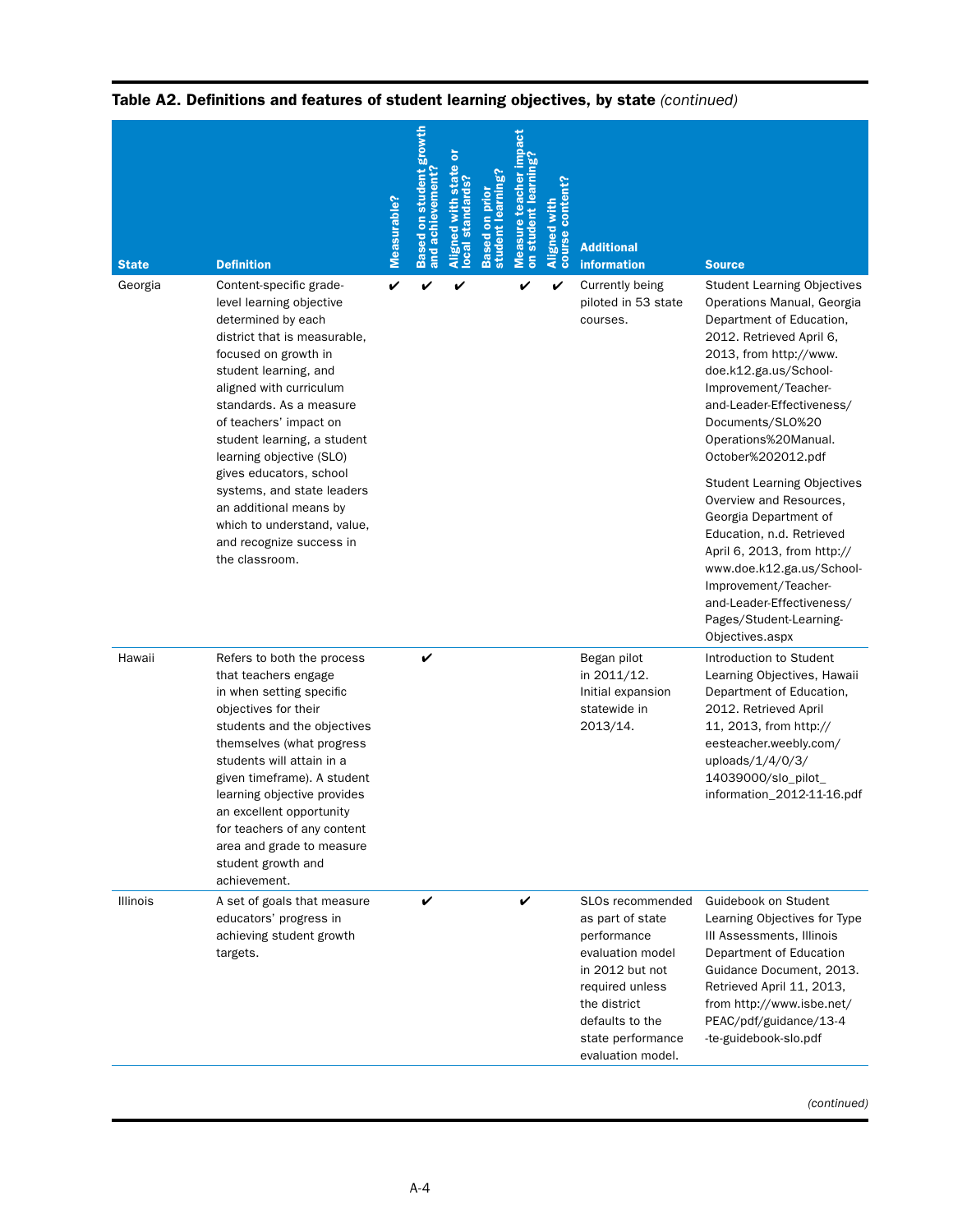|                         |                                                                                                                                                                                                                                                                                           | Measurable? | <b>Based on student growth</b><br>and achievement | ō<br>ate<br>ocal standards?<br>5<br>with<br>gned | student learning?<br>Ē<br>S<br><b>Based</b> | on student<br><b>Measure</b> | <b>content?</b><br>Aligned with<br>cour: | <b>Additional</b>                                                                                                                                                                          |                                                                                                                                                                                                                                                                                        |
|-------------------------|-------------------------------------------------------------------------------------------------------------------------------------------------------------------------------------------------------------------------------------------------------------------------------------------|-------------|---------------------------------------------------|--------------------------------------------------|---------------------------------------------|------------------------------|------------------------------------------|--------------------------------------------------------------------------------------------------------------------------------------------------------------------------------------------|----------------------------------------------------------------------------------------------------------------------------------------------------------------------------------------------------------------------------------------------------------------------------------------|
| <b>State</b><br>Indiana | <b>Definition</b><br>A long-term academic<br>goal that teachers and<br>evaluators set for groups<br>of students. It must be<br>specific and measurable,<br>based on available<br>prior student learning<br>data, aligned with state<br>standards, and based on<br>growth and achievement. | V           |                                                   | V                                                | V                                           |                              |                                          | <b>information</b><br>SLOs piloted with<br>new RISE teacher<br>evaluation system<br>in 2011/2012;<br>SLOs are optional,<br>but districts must<br>evaluate measures<br>of student learning. | <b>Source</b><br><b>RISE Evaluation and</b><br>Development System:<br><b>Student Learning Objectives</b><br>Handbook, Indiana<br>Department of Education,<br>n.d. Retrieved April 10,<br>2013, from http://www.<br>isbe.net/peac/pdf/IN_SLO_<br>handbook_022412.pdf                    |
| Kentucky                | Not explicitly defined                                                                                                                                                                                                                                                                    |             |                                                   |                                                  |                                             |                              |                                          | New evaluation<br>system field tested<br>in 54 districts in<br>2012/13.                                                                                                                    | Kentucky Teacher<br>Professional Growth and<br><b>Effectiveness System</b><br>Field Test Guide, Kentucky<br>Department of Education,<br>2012. Retrieved April<br>10, 2013, from http://<br>education.ky.gov/teachers/<br>HiEffTeach/Pages/PGES<br>-Field-Test-Districts-.aspx          |
| Louisiana               | (Called student learning<br>target.) A measurable goal<br>for student achievement<br>over a given period of time.                                                                                                                                                                         | ✓           | V                                                 |                                                  |                                             |                              |                                          |                                                                                                                                                                                            | Setting Student Goals,<br>Compass Update, Louisiana<br>Department of Education,<br>2012. Retrieved April 10,<br>2013, from http://www.<br>louisianabelieves.com/<br>resources/classroom<br>-support-toolbox/teacher<br>-support-toolbox/student<br>-learning-targets                   |
| Maryland                | A specific, rigorous,<br>long-term goal for<br>groups of students that<br>educators create to guide<br>their instruction and<br>administration efforts.                                                                                                                                   |             |                                                   |                                                  |                                             |                              |                                          |                                                                                                                                                                                            | Chapter 15 Maryland<br><b>State Model for Educator</b><br><b>Effectiveness Student</b><br>Learning Objectives,<br>Maryland State Department<br>of Education, n.d. Retrieved<br>April 10, 2013, from http://<br>msde.state.md.us/tpe/15_<br><b>MDTeacherPrincipal</b><br>Evaluation.pdf |
| Massachusetts           | A measure of student<br>progress on learning goals<br>set between the educator<br>and evaluator for the school<br>year.                                                                                                                                                                   |             | V                                                 |                                                  |                                             |                              |                                          |                                                                                                                                                                                            | Final Regulations on<br><b>Evaluation of Educators</b><br>603 CMR 35.07; 2011.<br>Retrieved April 10, 2013,<br>from http://www.doe.mass.<br>edu/lawsregs/603cmr35.<br>html?section=07                                                                                                  |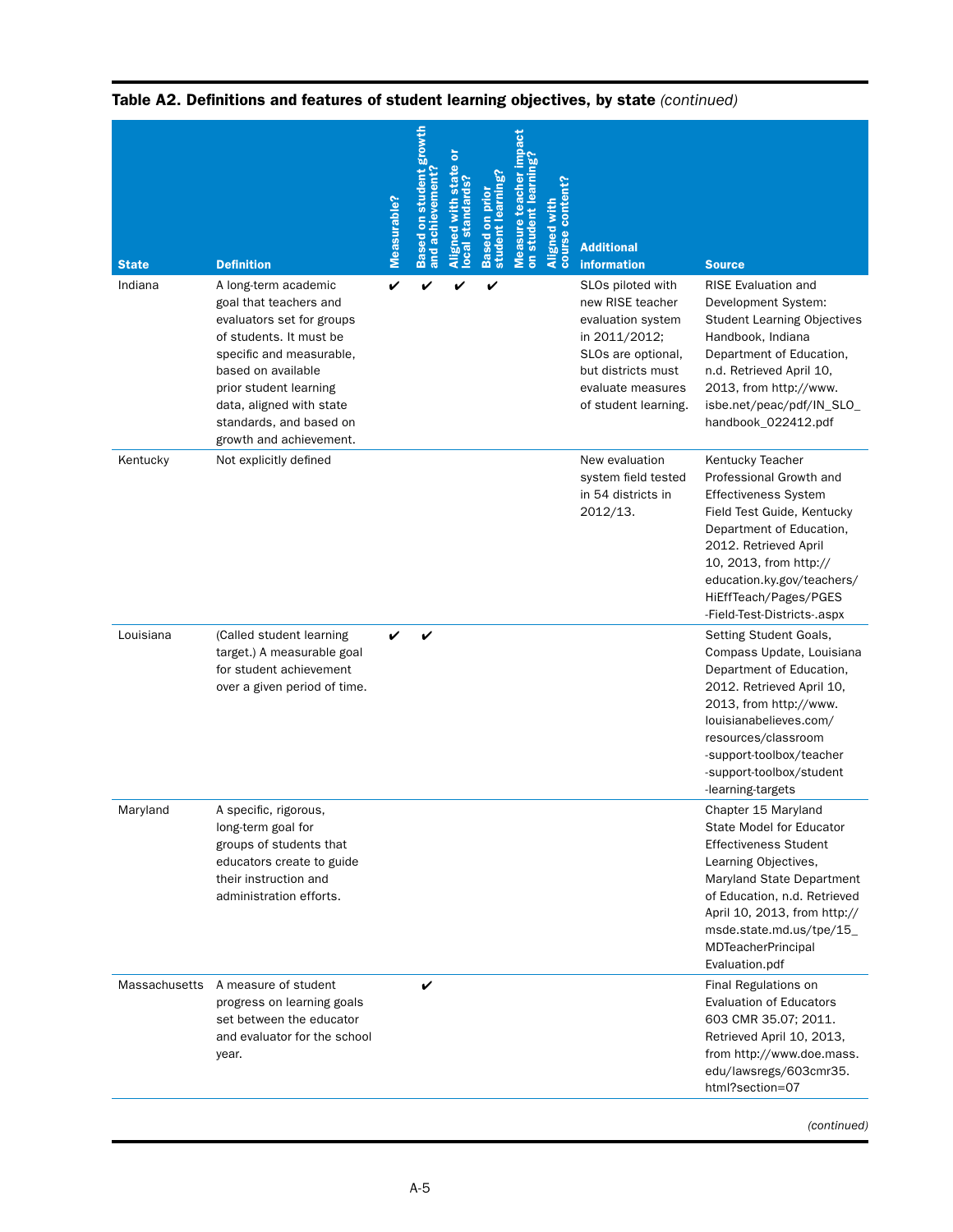| <b>State</b> | <b>Definition</b>                                                                                                                                                                                                                                                                                                 | Measurable? | Based on student growth<br>and achievement | standards<br>$\overline{0}$ cal | student learnin<br><b>Based</b> | teach<br>on student lea<br>easure | content?<br><b>Aligned wit</b><br>course | <b>Additional</b><br><b>information</b>                                                                                                                                                                                                                                                             | <b>Source</b>                                                                                                                                                                                                                                                                                                                                                                                                                                       |
|--------------|-------------------------------------------------------------------------------------------------------------------------------------------------------------------------------------------------------------------------------------------------------------------------------------------------------------------|-------------|--------------------------------------------|---------------------------------|---------------------------------|-----------------------------------|------------------------------------------|-----------------------------------------------------------------------------------------------------------------------------------------------------------------------------------------------------------------------------------------------------------------------------------------------------|-----------------------------------------------------------------------------------------------------------------------------------------------------------------------------------------------------------------------------------------------------------------------------------------------------------------------------------------------------------------------------------------------------------------------------------------------------|
| Michigan     | Not explicitly defined                                                                                                                                                                                                                                                                                            |             |                                            |                                 |                                 |                                   |                                          |                                                                                                                                                                                                                                                                                                     | A Framework for Michigan's<br><b>Educator Evaluations,</b><br>American Federation<br>of Teachers-Michigan,<br>Michigan Education<br>Association, Michigan<br>Association of Secondary<br>School Principals, and<br>Michigan Association of<br><b>Elementary and Middle</b><br>School Principals, n.d.<br>Retrieved April 15, 2013,<br>from http://www.michigan.<br>gov/documents/mde/<br>MDE-RTTT2-Framework_for_<br>Mich_Edu_Eval_320545_7.<br>pdf |
| Minnesota    | A measurable, long-term<br>student academic growth<br>target that a teacher<br>sets at the beginning of<br>the school year. The goal<br>demonstrates a teacher's<br>impact on student learning<br>within a given interval<br>of instruction based on<br>baseline data gathered at<br>the beginning of the course. | ✓           |                                            |                                 |                                 |                                   |                                          | Minnesota will<br>pilot its evaluation<br>system in 2013/14.                                                                                                                                                                                                                                        | <b>Student Learning Goals</b><br>Handbook, Minnesota<br>Department of Education,<br>n.d. Retrieved April 15,<br>2013, from http://education.<br>state.mn.us/mdeprod/<br>idcplg?ldcService=GET_FILE<br>&dDocName=049728&<br>RevisionSelectionMethod<br>=latestReleased&Rendition<br>$=$ primary                                                                                                                                                      |
| Mississippi  | Not explicitly defined                                                                                                                                                                                                                                                                                            |             |                                            |                                 |                                 |                                   |                                          | Field testing of new<br>teacher evaluation<br>system in<br>2013/14. Piloted in<br>2011/12. SLOs are<br>referenced as part<br>of the Mississippi<br>Statewide Teacher<br><b>Appraisal Rubric</b><br>teacher evaluation<br>system for teachers<br>in nontested areas,<br>but SLOs are not<br>defined. | Mississippi Statewide<br><b>Teacher Appraisal Rubric</b><br>(M-STAR), Mississippi<br>Department of Education,<br>2013. Retrieved April 15,<br>2013, from http://www.<br>mde.k12.ms.us//docs/<br>sped-powerpoints-page/<br>special-education-directors<br>-on-january-31-20131.ppt                                                                                                                                                                   |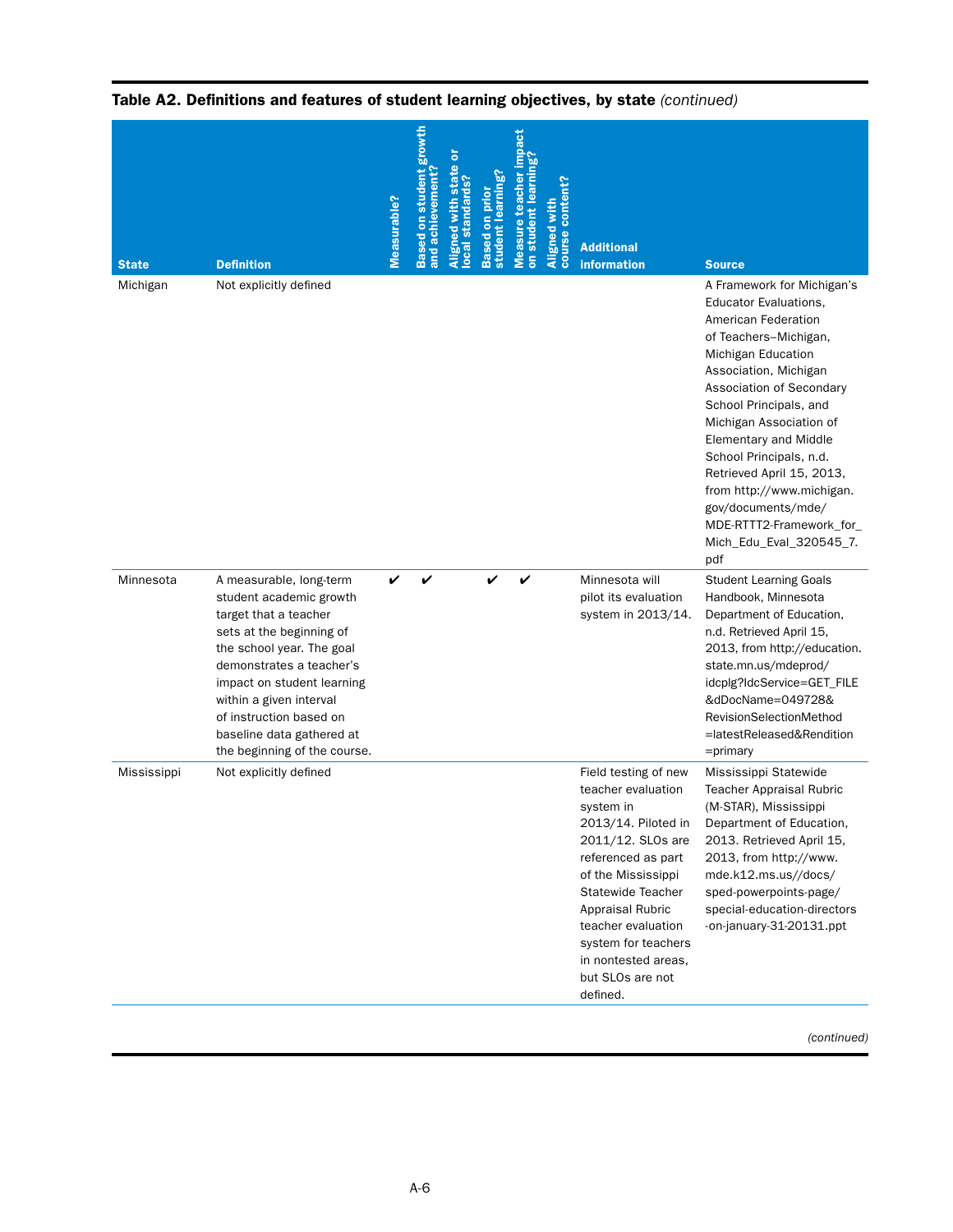| <b>State</b>            | <b>Definition</b>                                                                                                                                                                                                                                                                                                                                                                                                                                                                                                                | Measurable? | Based on student growth<br>and achievement | ō<br><b>ocal standards?</b><br>gned | student learning<br>ã<br><b>Based</b> | on student learning?<br>Measure teach | content?<br>Aligned with<br>course | <b>Additional</b><br><b>information</b>                                                                                                                                                                                                                                                                                                              | <b>Source</b>                                                                                                                                                                                                                                                             |
|-------------------------|----------------------------------------------------------------------------------------------------------------------------------------------------------------------------------------------------------------------------------------------------------------------------------------------------------------------------------------------------------------------------------------------------------------------------------------------------------------------------------------------------------------------------------|-------------|--------------------------------------------|-------------------------------------|---------------------------------------|---------------------------------------|------------------------------------|------------------------------------------------------------------------------------------------------------------------------------------------------------------------------------------------------------------------------------------------------------------------------------------------------------------------------------------------------|---------------------------------------------------------------------------------------------------------------------------------------------------------------------------------------------------------------------------------------------------------------------------|
| Nebraska                | Not explicitly defined                                                                                                                                                                                                                                                                                                                                                                                                                                                                                                           |             |                                            |                                     |                                       |                                       |                                    | The leadership<br>committee<br>developing the<br>state model<br>evaluation system<br>recommended<br>that the Nebraska<br><b>Board of Education</b><br>adopt an evaluation<br>model that includes<br>SLOs. In November<br>2012 the board<br>adopted the<br>recommendations.<br>No details of the<br>plan have been<br>released as of this<br>writing. | Memo: Teacher and<br>Principal Effectiveness,<br>Rice, D., and Havelka,<br>J., 2012. Retrieved April<br>15, 2013, from http://<br>www.education.ne.gov/<br>StateBoard/Support_<br>materials/2012/November/<br>SB_11_12_dr_Teacher_<br>Principal_Evaluation_<br>Update.pdf |
| <b>New</b><br>Hampshire | A tool used to document<br>student academic<br>performance by all teachers,<br>whether in "tested grades<br>and subjects" or not, in<br>accordance with guidance<br>developed by the task<br>force. A general approach<br>(also called student<br>growth objectives or<br>student learning evidence)<br>whereby educators<br>establish important goals<br>for individual or groups of<br>students (in conjunction with<br>peers and administrators)<br>and then evaluate the extent<br>to which the goals have<br>been achieved. |             | V                                          |                                     |                                       |                                       |                                    |                                                                                                                                                                                                                                                                                                                                                      | <b>ESEA Flexibility Waiver</b><br>Concept Review, New<br>Hampshire Department of<br>Education, 2012. Retrieved<br>March 18, 2013, from<br>http://www.education.<br>nh.gov/accountability<br>-system/documents/<br>concept-paper.pdf                                       |
| New Jersey              | An academic goal for<br>groups of students that<br>is aligned with state<br>standards and can be<br>tracked using objective<br>measures.                                                                                                                                                                                                                                                                                                                                                                                         | V           |                                            | V                                   |                                       |                                       |                                    |                                                                                                                                                                                                                                                                                                                                                      | AchieveNJ: Student Growth<br>Objectives in 2013-14,<br>New Jersey Department of<br>Education, n.d. Retrieved<br>April 10, 2013, from http://<br>www.state.nj.us/education/<br>AchieveNJ/teacher/<br>SGOOverview.pdf                                                       |
|                         |                                                                                                                                                                                                                                                                                                                                                                                                                                                                                                                                  |             |                                            |                                     |                                       |                                       |                                    |                                                                                                                                                                                                                                                                                                                                                      | (continued)                                                                                                                                                                                                                                                               |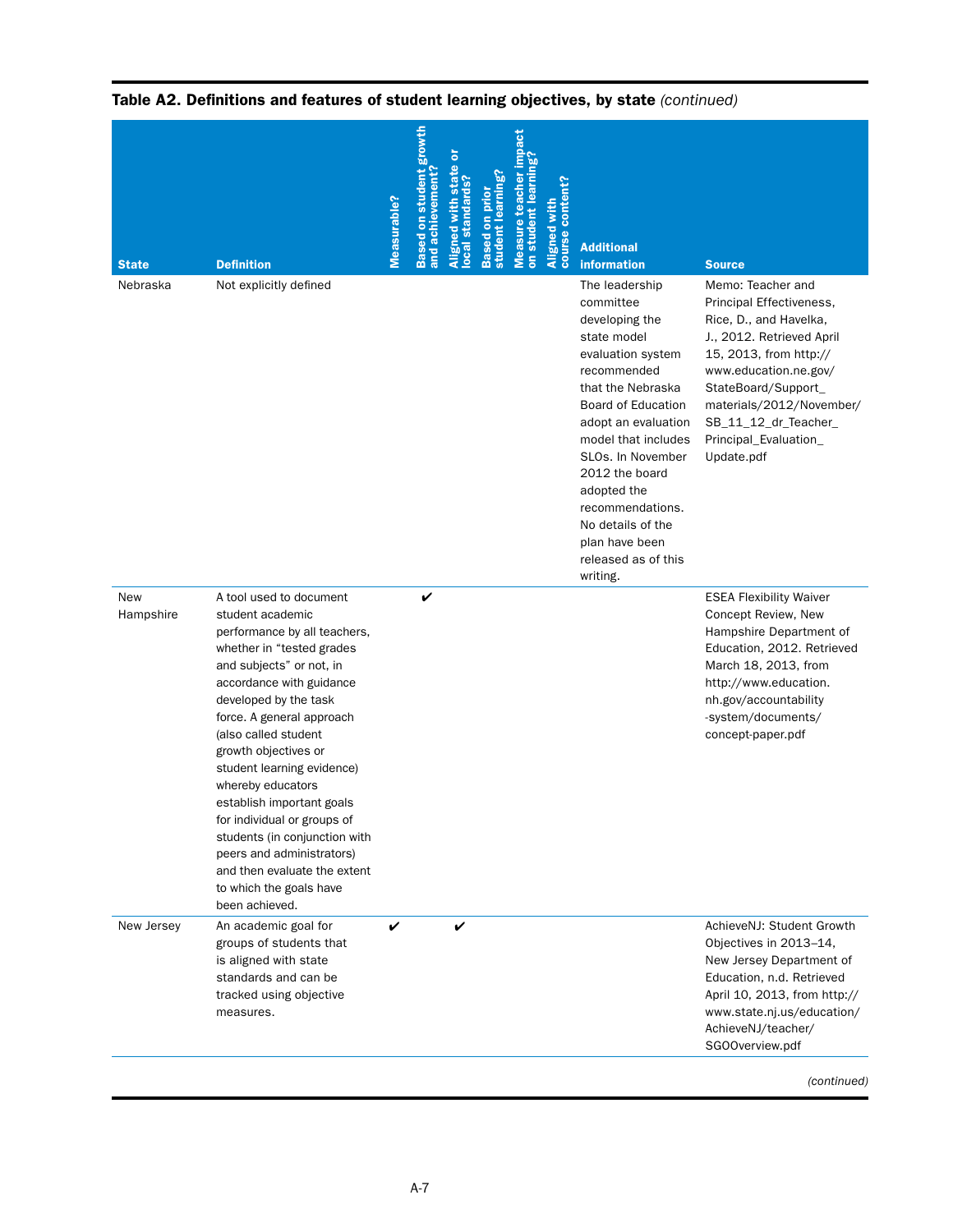| <b>State</b>   | <b>Definition</b>                                                                                                                                                                                                                                                                                                                                                                                                                                                                                              | Measurable? | <b>Based on student growth</b><br>and achievement? | ō<br>state<br>standards?<br>with<br>gmed | earnin<br>prio<br>student<br><b>Based</b> | student learning<br>teacher<br>easure<br>$\overline{\delta}$ | conte<br>Aligned with<br>course conte | <b>Additional</b><br>information                                                                                                         | <b>Source</b>                                                                                                                                                                                                                                                                                                                                                                          |
|----------------|----------------------------------------------------------------------------------------------------------------------------------------------------------------------------------------------------------------------------------------------------------------------------------------------------------------------------------------------------------------------------------------------------------------------------------------------------------------------------------------------------------------|-------------|----------------------------------------------------|------------------------------------------|-------------------------------------------|--------------------------------------------------------------|---------------------------------------|------------------------------------------------------------------------------------------------------------------------------------------|----------------------------------------------------------------------------------------------------------------------------------------------------------------------------------------------------------------------------------------------------------------------------------------------------------------------------------------------------------------------------------------|
| New Mexico     | A teacher-designed<br>and -created clear and<br>specific goal that aligns<br>with the state standards<br>for each grade level and<br>subject area.                                                                                                                                                                                                                                                                                                                                                             |             |                                                    | V                                        |                                           |                                                              |                                       | House Bill 589<br>stipulates that<br>SLOs be part of<br>a new teacher<br>evaluation system<br>to be developed<br>beginning June<br>2013. | House Bill 589, 51st<br>Legislature State of New<br>Mexico, First Session,<br>2013. Retrieved April<br>1, 2013, from http://<br>ped.state.nm.us/ped/<br>DDashDocs/BillAnalysis/<br>HB0589.pdf                                                                                                                                                                                          |
| New York       | An academic goal for a<br>teacher's students that is<br>set at the start of a course.<br>It represents the most<br>important learning for the<br>year (or semester, where<br>applicable). It must be<br>specific and measurable,<br>based on available prior<br>student learning data,<br>and aligned with Common<br>Core, state, or national<br>standards, as well as any<br>other school and district<br>priorities. Teachers' scores<br>are based upon the degree<br>to which their goals were<br>attained. | ✔           |                                                    |                                          | V                                         |                                                              |                                       |                                                                                                                                          | Guidance on the New<br>York State District-wide<br><b>Growth Goal-Setting</b><br>Process: Student Learning<br>Objectives, New York State<br>Department of Education,<br>2012. Retrieved March<br>18, 2013, from http://<br>engageny.org/sites/<br>default/files/resource/<br>attachments/slo-guidance.<br>pdf                                                                          |
| North Carolina | A targeted, long-term goal<br>for advancing student<br>learning. This data-<br>informed process involves<br>diagnosing and improving<br>specific student learning<br>needs.                                                                                                                                                                                                                                                                                                                                    |             | V                                                  |                                          |                                           |                                                              |                                       | Beginning in<br>2010/11 SLOs may<br>be included as one<br>of two examples of<br>student growth for<br>teacher evaluations.               | <b>Teacher Effectiveness</b><br>Workgroup Proposal<br>for Federal Reporting,<br>Language for Student<br><b>Growth Standards</b><br>and Annual Evaluation<br>Requirement, North<br>Carolina State Board of<br>Education, 2011. Retrieved<br>April 14, 2013, from http://<br>www.ncpublicschools.<br>org/docs/sbe-archives/<br>meetings/2011/<br>revisions/06tcp03rev.pdf<br>(continued) |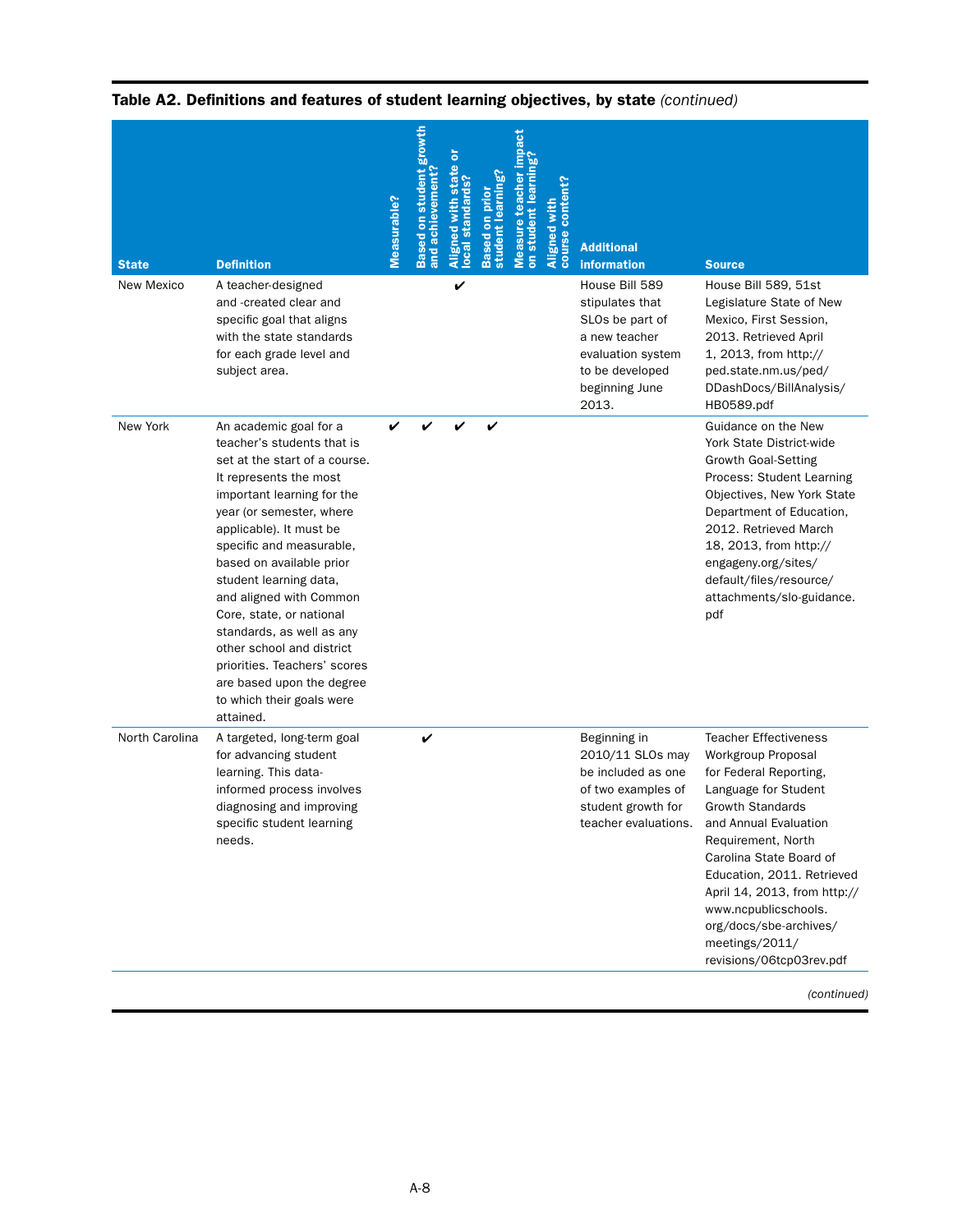| <b>State</b> | <b>Definition</b>                                                                                                                                                                                                                                                                                                                                                                                                                                                                                                                                                                                                                                                                             | Measurable? | on student growth<br>and achievement<br><b>Based</b> | standards | learnin<br>prio<br>student<br><b>Based</b> | teacher<br>on student learni<br>easure | content?<br>Aligned with<br>course | <b>Additional</b><br><b>information</b>                                                                                                                                                                                                                                                                           | <b>Source</b>                                                                                                                                                                                                                                                                                                                                                    |
|--------------|-----------------------------------------------------------------------------------------------------------------------------------------------------------------------------------------------------------------------------------------------------------------------------------------------------------------------------------------------------------------------------------------------------------------------------------------------------------------------------------------------------------------------------------------------------------------------------------------------------------------------------------------------------------------------------------------------|-------------|------------------------------------------------------|-----------|--------------------------------------------|----------------------------------------|------------------------------------|-------------------------------------------------------------------------------------------------------------------------------------------------------------------------------------------------------------------------------------------------------------------------------------------------------------------|------------------------------------------------------------------------------------------------------------------------------------------------------------------------------------------------------------------------------------------------------------------------------------------------------------------------------------------------------------------|
| North Dakota | Not explicitly defined                                                                                                                                                                                                                                                                                                                                                                                                                                                                                                                                                                                                                                                                        |             |                                                      |           |                                            |                                        |                                    | The North Dakota<br>Department of<br>Public Instruction is<br>currently developing<br>guidance for how<br>districts should<br>incorporate student<br>growth as a factor<br>in the evaluation of<br>teachers. Currently,<br>SLO <sub>s</sub> are one of<br>several optional<br>measures for<br>teacher evaluation. | North Dakota Teacher<br>Evaluation Guidelines,<br>North Dakota Department<br>of Public Instruction,<br>2012. Retrieved April 15,<br>2013, from http://www.<br>dpi.state.nd.us/ESEA/<br>North%20Dakota%20<br>Teacher%20Evaluation%20<br>Guidelines,%20Final%20<br>Approved%20Version,%20<br>7.0.pdf                                                               |
| Ohio         | A measure of a teacher's<br>impact on student learning<br>within a given interval of<br>instruction. An SLO is a<br>measurable, long-term<br>academic goal informed<br>by available data that a<br>teacher or team of teachers<br>sets at the beginning of<br>the year for all students or<br>for subgroups of students.<br>The teacher and students<br>work toward the SLO<br>growth targets throughout<br>the year and use interim,<br>benchmark, and formative<br>assessments to assess<br>progress. At the end of the<br>year the teacher meets with<br>a principal or building team<br>to discuss attainment of<br>the SLO and determine the<br>teacher's impact on student<br>learning. | V           |                                                      |           |                                            |                                        |                                    | <b>SLOs currently</b><br>being piloted.                                                                                                                                                                                                                                                                           | A Guide to Using SLOs<br>as a Locally-Determined<br>Measure of Student<br>Growth, Ohio Department of<br>Education, 2013. Retrieved<br>December 10, 2013, from,<br>http://education.ohio.gov/<br>getattachment/Topics/<br>Academic-Content<br>-Standards/New-Learning<br>-Standards/Student<br>-Learning-Objective<br>-Examples/041113-SLO_<br>Guidebook.pdf.aspx |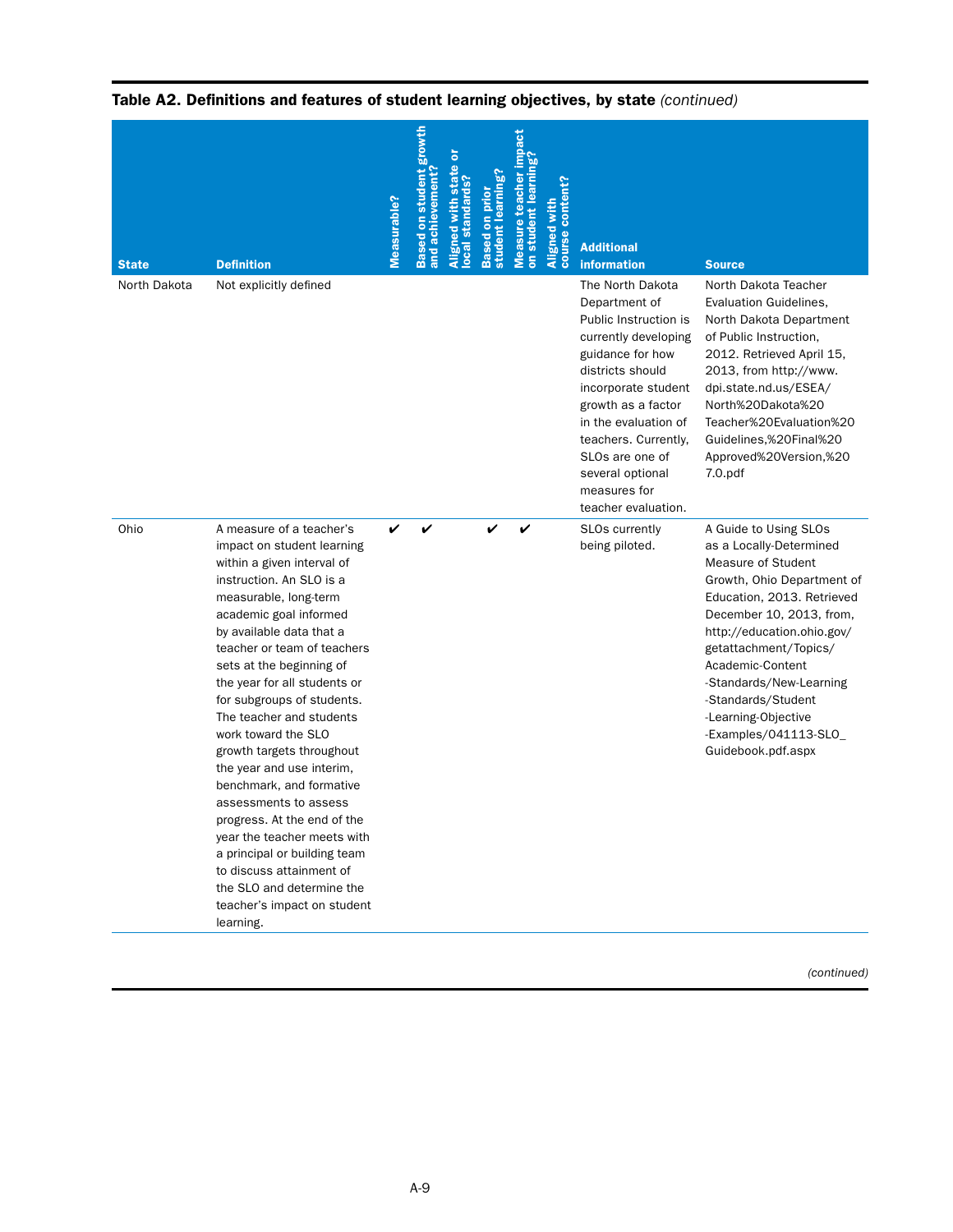| <b>State</b> | <b>Definition</b>                                                                                                                                                                                                                                                                                                                                                                                                                                                                                                                                                                                                                                                                                                                        | Measurable? | student<br>and achievemen <sup>®</sup><br>$\overline{\overline{\delta}}$<br>sed | student learning<br>sed | teacher<br>on student lea<br><b>Measure</b> | <b>Content?</b><br>Aligned with<br>course | <b>Additional</b><br><b>information</b>                                       | <b>Source</b>                                                                                                                                                                                                                                                                                                              |
|--------------|------------------------------------------------------------------------------------------------------------------------------------------------------------------------------------------------------------------------------------------------------------------------------------------------------------------------------------------------------------------------------------------------------------------------------------------------------------------------------------------------------------------------------------------------------------------------------------------------------------------------------------------------------------------------------------------------------------------------------------------|-------------|---------------------------------------------------------------------------------|-------------------------|---------------------------------------------|-------------------------------------------|-------------------------------------------------------------------------------|----------------------------------------------------------------------------------------------------------------------------------------------------------------------------------------------------------------------------------------------------------------------------------------------------------------------------|
| Oklahoma     | (Called other academic<br>measure.) An additional<br>alternative instrument<br>ensuring a robust teacher<br>evaluation, capturing<br>unique facets of effective<br>teaching, and reflecting<br>the teacher's impact<br>on student academic<br>performance.                                                                                                                                                                                                                                                                                                                                                                                                                                                                               |             | V                                                                               |                         |                                             |                                           | Other academic<br>measures will<br>be implemented<br>beginning in<br>2013/14. | <b>Other Academic Measures:</b><br>Adopted Policies for the<br>Implementation of Teacher<br>& Leader Effectiveness<br>(TLE), Oklahoma State<br>Department of Education,<br>2012. Retrieved April 15,<br>2013, from http://www.<br>ok.gov/sde/sites/ok.gov.<br>sde/files/documents/files/<br>TLE_e-Brochure.pdf             |
| Oregon       | (Referred to as student<br>learning and growth goal<br>and measure.) A goal that<br>aligns with the standards the<br>teacher is expected to teach<br>and students are expected<br>to learn. The goal should<br>reflect students' progress<br>toward proficiency or mastery<br>of academic standards,<br>cognitive skills, academic<br>behaviors, and transitional<br>skills. All measures<br>must be aligned with<br>standards and be valid and<br>developmentally appropriate<br>for the curriculum and the<br>students being taught. The<br>collective set of a teacher's<br>goals should apply to all the<br>teacher's students. District<br>priorities, school goals, and<br>classroom goals should be<br>aligned wherever possible. |             |                                                                                 |                         |                                             | V                                         | New evaluation<br>framework being<br>piloted in 2012/13.                      | Oregon Framework for<br><b>Teacher and Administrator</b><br><b>Evaluation and Support</b><br>Systems, Oregon<br>Department of Education,<br>2012. Retrieved April<br>15, 2013, from http://<br>www.ode.state.or.us/<br>wma/teachlearn/<br>educatoreffectiveness/<br>oregon-framework--for-eval<br>-and-support-systems.pdf |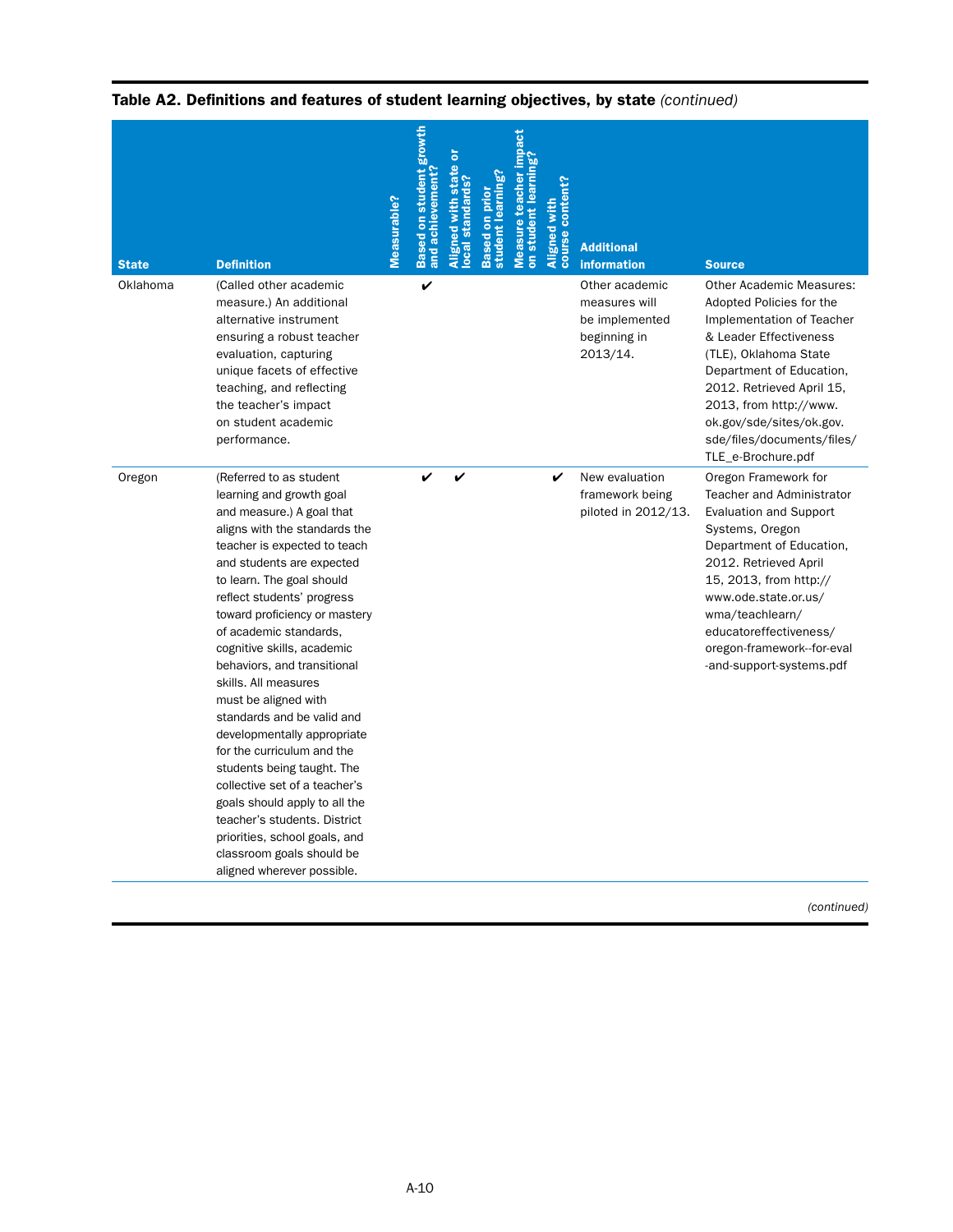| <b>State</b> | <b>Definition</b>                                                                                                                                                                                                                                                                                                                                                                                                                                                | Measurable? | student<br>and achievemen <sup>.</sup><br>ē | andards<br><u>ö</u> | student learning?<br>on prio<br><b>Based</b> | teacher<br>student learn<br>easure | <b>content?</b><br>Aligned with<br>course | <b>Additional</b><br><i>information</i>                                                                                                                | <b>Source</b>                                                                                                                                                                                                                                                                                                                                                                     |
|--------------|------------------------------------------------------------------------------------------------------------------------------------------------------------------------------------------------------------------------------------------------------------------------------------------------------------------------------------------------------------------------------------------------------------------------------------------------------------------|-------------|---------------------------------------------|---------------------|----------------------------------------------|------------------------------------|-------------------------------------------|--------------------------------------------------------------------------------------------------------------------------------------------------------|-----------------------------------------------------------------------------------------------------------------------------------------------------------------------------------------------------------------------------------------------------------------------------------------------------------------------------------------------------------------------------------|
| Rhode Island | A long-term academic<br>goal that educators set<br>for groups of students.<br>An SLO can be set for the<br>school year or an interval<br>of instruction appropriate<br>to the teaching assignment<br>(such as a single semester<br>for a semester-length<br>course). It must be<br>specific and measurable,<br>based on available prior<br>student learning data<br>and information, and<br>aligned with standards<br>and any school and district<br>priorities. | V           |                                             |                     | V                                            |                                    |                                           |                                                                                                                                                        | Rhode Island Measures of<br>Student Learning Edition II,<br>Rhode Island Department of<br>Education, 2012. Retrieved<br>December 10, 2013,<br>from http://www.ride.<br>ri.gov/Portals/0/Uploads/<br>Documents/Teachers<br>-and-Administrators<br>-Excellent-Educators/<br>Educator-Evaluation/<br>Education-Eval-Main-Page/<br>Measures-of-Student<br>-Learning-GB-Edition-II.pdf |
| Utah         | A general approach (often<br>called student growth<br>objective) whereby educators<br>establish goals for individual<br>or groups of students<br>(often in conjunction with<br>administrators) and then<br>evaluate the extent to<br>which the goals have been<br>achieved.                                                                                                                                                                                      |             | V                                           |                     |                                              |                                    |                                           | SLOs will be piloted<br>in 2013/14.                                                                                                                    | Content Area SLOs, Utah<br>State Office of Education,<br>2012. Retrieved March<br>20, 2013, from http://<br>www.schools.utah.gov/<br>assessment/Testing-<br>Director-Resources/Testing<br>-Directors-Meetings/TD_<br>Asmt_Dir_Mtg_2012_Sept_<br>SLO_Presentation.aspx                                                                                                             |
| Virginia     | A SMART (Specific,<br>Measurable, Achievable,<br>Results-Oriented and<br>Relevant, and Time-bound)<br>goal.                                                                                                                                                                                                                                                                                                                                                      |             |                                             |                     |                                              |                                    |                                           | "Student<br>achievement goal<br>setting" specified<br>as one option for<br>measure of student<br>progress in 2012<br>teacher evaluation<br>guidelines. | <b>Guidelines for Uniform</b><br>Performance Standards<br>and Evaluation Criteria for<br>Teachers, Virginia Board of<br>Education, 2012. Retrieved<br>March 20, 2013, from<br>http://www.doe.virginia.<br>gov/teaching/performance_<br>evaluation/guidelines_ups_<br>eval_criteria_teachers.pdf                                                                                   |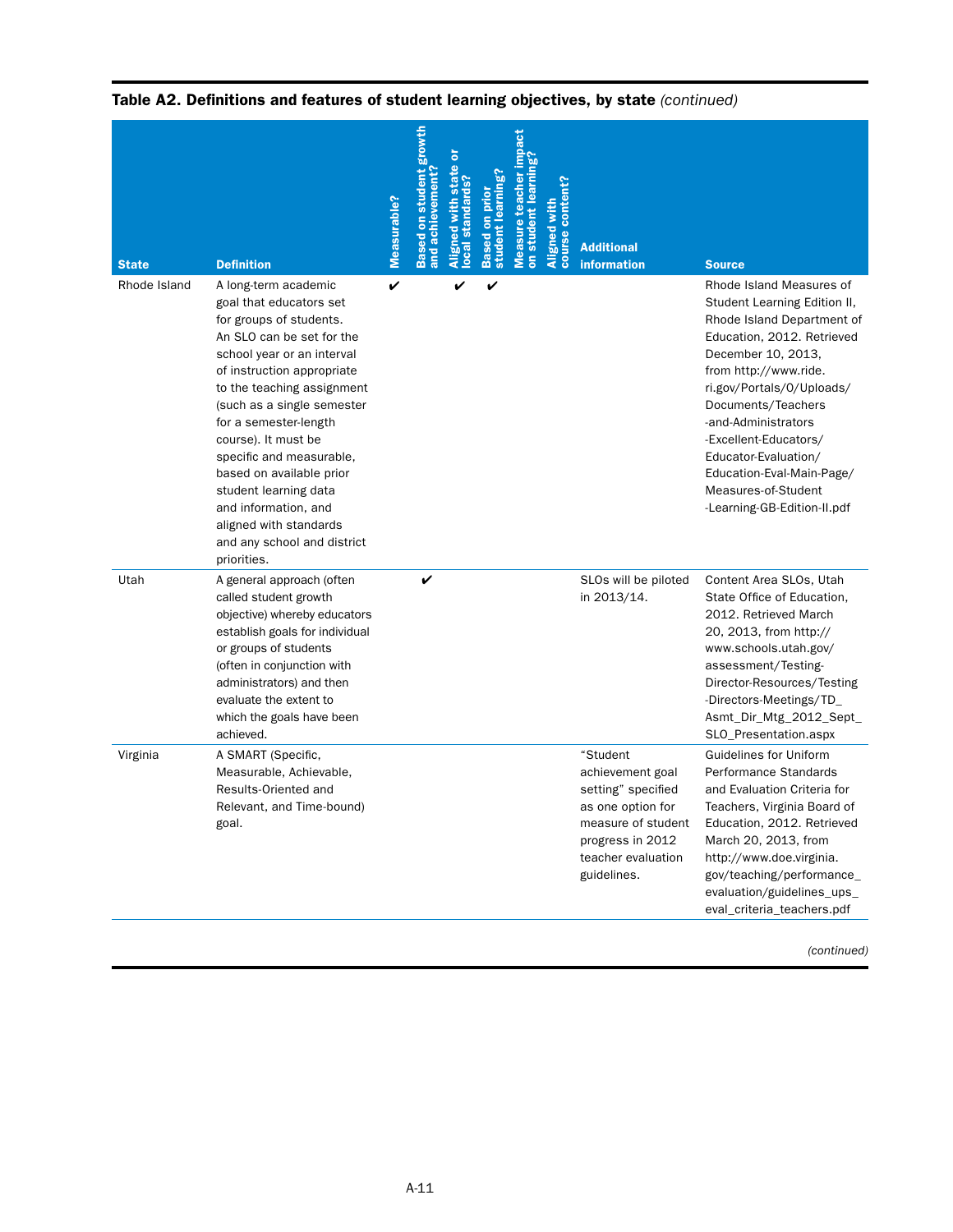| <b>State</b>  | <b>Definition</b>                                                                                                                                                                                                                                                                                       | Measurable? | student growth<br>and achievement<br>sed on<br>æ | ō<br>state<br>standards?<br>with<br>gined<br>$\overline{a}$ | earnın<br>ã<br>student I<br><b>Based</b> | student<br><b>Measure</b><br>$\overline{5}$ | conten<br>Aligned with<br>course cont | <b>Additional</b><br><b>information</b>                           | <b>Source</b>                                                                                                                                                                                                                                                                     |
|---------------|---------------------------------------------------------------------------------------------------------------------------------------------------------------------------------------------------------------------------------------------------------------------------------------------------------|-------------|--------------------------------------------------|-------------------------------------------------------------|------------------------------------------|---------------------------------------------|---------------------------------------|-------------------------------------------------------------------|-----------------------------------------------------------------------------------------------------------------------------------------------------------------------------------------------------------------------------------------------------------------------------------|
| Washington    | A standards-based,<br>rigorous, and relevant<br>learning target that<br>teachers set for groups or<br>subgroups of students that<br>is specific and measurable,<br>based on prior learning<br>data, aligned with state<br>and content standards, and<br>aligned with school and<br>district priorities. | V           |                                                  |                                                             | V                                        |                                             |                                       | New evaluation<br>system currently<br>being piloted.              | <b>Teacher and Principal</b><br><b>Professional Growth</b><br>and Evaluation, RIG<br>Presentation, Koval, J.,<br>& Miller, M., OSPI, 2013.<br>Retrieved March 20, 2013,<br>from http://tpep-wa.org/<br>wp-content/uploads/<br>RIG%20101%20<br>Presentation%20March<br>%202013.pdf |
| West Virginia | <b>Student Learning Goals</b><br>are not specifically defined<br>but follow SMART (Specific,<br>Measurable, Achievable,<br>Results-Oriented and<br>Relevant, and Time-bound)<br>goal specifications.                                                                                                    |             |                                                  |                                                             |                                          |                                             |                                       | Piloted in 2011/12.                                               | <b>Educator Evaluation Pilot</b><br>Guide, 2011/12. West<br>Virginia Department<br>of Education, 2011.<br>Retrieved March 20, 2013,<br>from http://wvde.state.<br>wv.us/teacherevalpilot/<br>evaluationpilot_guide.pdf                                                            |
| Wisconsin     | A detailed, measurable goal<br>developed collaboratively<br>by teachers and their<br>evaluators based on<br>identified student learning<br>needs across a specified<br>time period (typically an<br>academic year).                                                                                     | V           |                                                  |                                                             |                                          |                                             |                                       | New educator<br>evaluation system<br>to be piloted in<br>2013/14. | <b>Teacher Evaluation Process</b><br>Manual, Full Pilot 2013/14,<br>Wisconsin Department of<br>Education, 2013. Retrieved<br>April 1, 2013, from http://<br>ee.dpi.wi.gov/files/ee/<br>FPtraining/EETeacher<br>EvaluationProcessManual<br>-version1.pdf                           |
| Total         |                                                                                                                                                                                                                                                                                                         | 12          | 16                                               | 9                                                           | 9                                        | 4                                           | 4                                     |                                                                   |                                                                                                                                                                                                                                                                                   |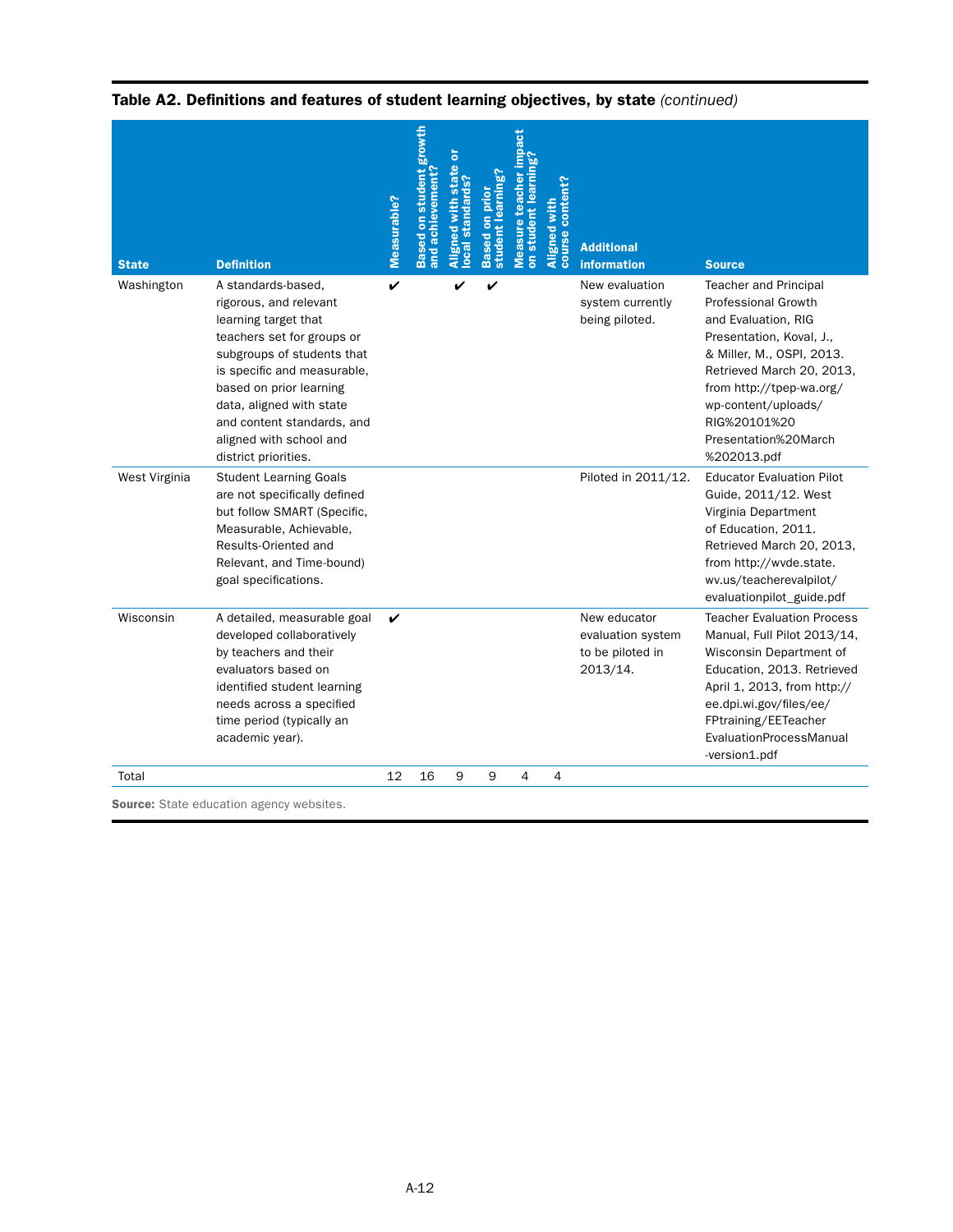|              |                     |                                                                                       | <b>Application level of student</b><br>learning objectives (SLOs)                  |                                                |                                                                                                                                      |                                                                                                                                                                                                                                                                                                                                                                                |
|--------------|---------------------|---------------------------------------------------------------------------------------|------------------------------------------------------------------------------------|------------------------------------------------|--------------------------------------------------------------------------------------------------------------------------------------|--------------------------------------------------------------------------------------------------------------------------------------------------------------------------------------------------------------------------------------------------------------------------------------------------------------------------------------------------------------------------------|
| <b>State</b> | <b>All teachers</b> | ermine<br>subjects<br>Only teachers in<br>nontested<br><b>Teache</b><br>dis<br>$\geq$ | <b>Notes</b>                                                                       | <b>Percentage of overall</b><br>teacher rating | <b>Other</b>                                                                                                                         | <b>Details and sources</b>                                                                                                                                                                                                                                                                                                                                                     |
| Arizona      | V                   |                                                                                       | All teachers in<br>the pilot have the<br>option of using<br>SLOs in pilot<br>year. |                                                | Teachers can choose<br>to be evaluated on<br>schoolwide/grade-<br>level data alone or on<br>schoolwide/grade-level<br>data and SLOs. | The SLO Process Part<br>I, Arizona Department<br>of Education, 2013.<br>Retrieved April 1, 2013,<br>from http://www.azed.gov/<br>teacherprincipal-evaluation/<br>files/2013/01/slo-process<br>-pt1-1_15_13.pdf                                                                                                                                                                 |
|              |                     |                                                                                       |                                                                                    |                                                |                                                                                                                                      | <b>Teacher Evaluation Process: An</b><br>Arizona Model for Measuring<br>Teacher Effectiveness, Arizona<br>Department of Education,<br>2013. Retrieved April 1, 2013,<br>from http://www.azed.gov/<br>teacherprincipal-evaluation/<br>files/2012/10/teacher<br>-evaluation-web.pdf                                                                                              |
| Colorado     | V                   |                                                                                       |                                                                                    | Determined by districts                        |                                                                                                                                      | <b>Measures of Student</b><br>Learning Guidance, Colorado<br>Department of Education,<br>n.d. Retrieved April 1, 2013,<br>from http://www.cde.state.<br>co.us/EducatorEffectiveness/<br>StudentGrowthGuide5.asp                                                                                                                                                                |
| Connecticut  | V                   |                                                                                       |                                                                                    | 45 percent                                     |                                                                                                                                      | Teachers whose students take<br>a standardized assessment<br>will create one SLO based on<br>standardized indicators and<br>one SLO based on a minimum<br>of one nonstandardized<br>indicator and a maximum of<br>one additional standardized<br>indicator. All other teachers<br>will develop two standardized<br>learning objectives based on<br>nonstandardized indicators. |
|              |                     |                                                                                       |                                                                                    |                                                |                                                                                                                                      | SEED: Connecticut's System<br>for Educator Evaluation and<br>Development. Pilot State<br>Model, Connecticut State<br>Department of Education,<br>2012. Retrieved March 18,<br>2013, from http://www.<br>connecticutseed.org/wp<br>-content/uploads/2012/10/<br>SEED_Handbook.pdf                                                                                               |

# Table A3. Use of student learning objectives in educator evaluation systems, by state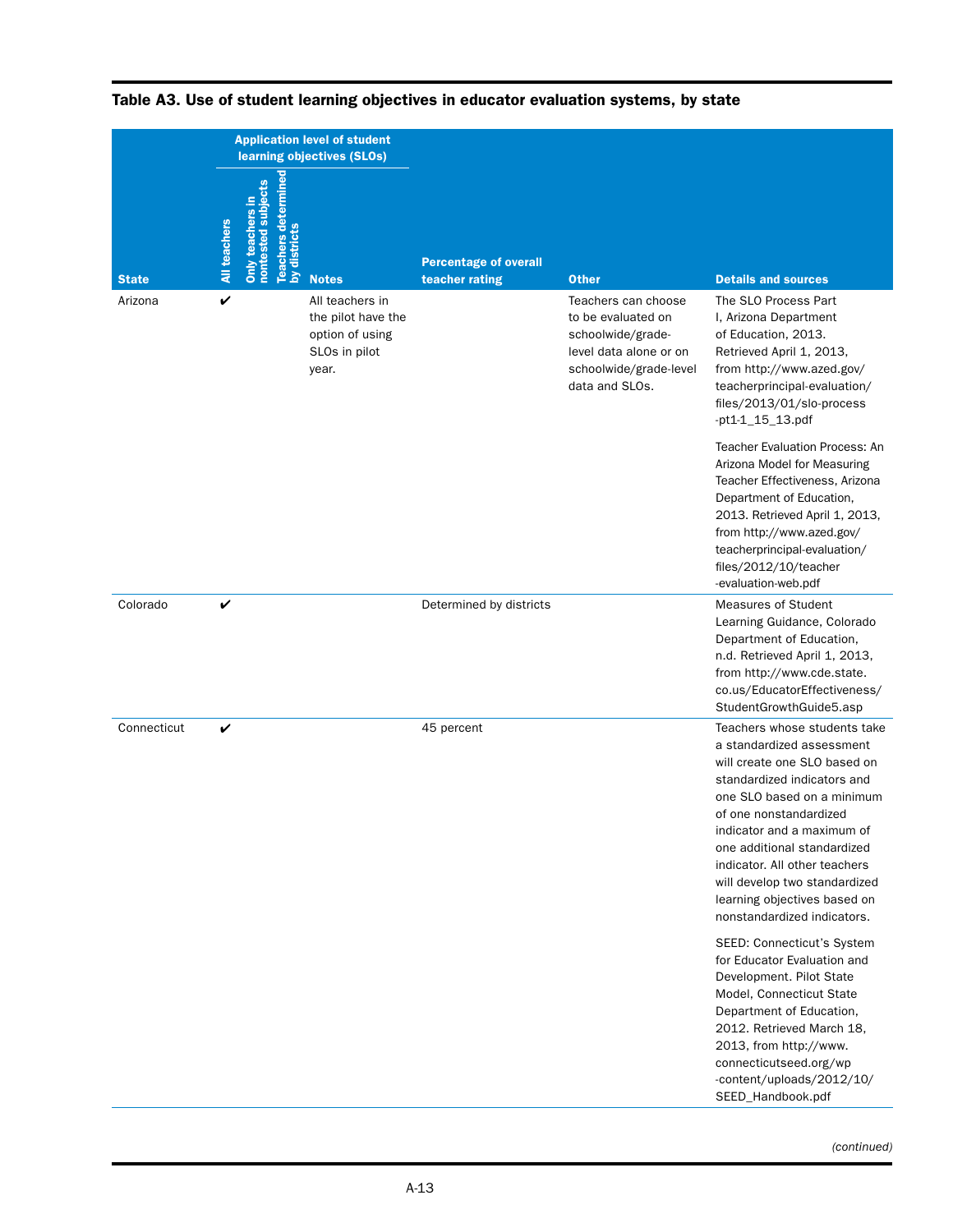|              | <b>Application level of student</b><br>learning objectives (SLOs)                                                    |                                                                                                                                           |                                                                                                                                                                                                                                                                                                        |
|--------------|----------------------------------------------------------------------------------------------------------------------|-------------------------------------------------------------------------------------------------------------------------------------------|--------------------------------------------------------------------------------------------------------------------------------------------------------------------------------------------------------------------------------------------------------------------------------------------------------|
| <b>State</b> | Teachers determined<br>by districts<br>nontested subjects<br>Only teachers in<br><b>All teachers</b><br><b>Notes</b> | <b>Percentage of overall</b><br><b>Other</b><br>teacher rating                                                                            | <b>Details and sources</b>                                                                                                                                                                                                                                                                             |
| Georgia      | V                                                                                                                    | Not specified. The<br>SLO evaluation rubric<br>that will be used to<br>determine a teacher's<br>effectiveness rating is<br>being revised. | <b>Teacher Keys Effectiveness</b><br>Handbook, Georgia<br>Department of Education,<br>2012. Retrieved April 6, 2013,<br>from http://www.doe.k12.<br>ga.us/School-Improvement/<br>Teacher-and-Leader<br>-Effectiveness/Documents/<br>TKES%20Handbook%20<br>LINKED%20to%20ALL%20<br>Docs%207-26-2012.pdf |
| Hawaii       | ✓                                                                                                                    | Exact weighting not<br>specified                                                                                                          | Exact weighting not yet<br>determined for each of the<br>four components of the<br>educator evaluation system.<br>Student outcomes (SLOs and<br>student growth) will account<br>for 50 percent.                                                                                                        |
| Illinois     | V                                                                                                                    | Not specified                                                                                                                             | Applies to all teachers if using<br>state model, but districts<br>decide.                                                                                                                                                                                                                              |
| Indiana      | V<br>In pilot and<br>other districts<br>that choose<br>to implement<br>model.                                        | 10-20 percent                                                                                                                             | 10 percent for teachers<br>with growth model data for<br>more than half of students,<br>15 percent for teachers<br>with growth model data for<br>less than half of students,<br>and 20 percent for teachers<br>without growth model<br>data, including high school<br>teachers.                        |
| Kentucky     | In field test<br>V<br>districts.                                                                                     | Not specified                                                                                                                             |                                                                                                                                                                                                                                                                                                        |
| Louisiana    | V                                                                                                                    | 50 percent                                                                                                                                | <b>Student Learning Targets</b><br>Overview, Louisiana<br>Department of Education, n.d.<br>Retrieved April 10, 2013, from<br>http://www.louisianabelieves.<br>com/resources/classroom<br>-support-toolbox/teacher<br>-support-toolbox/student<br>-learning-targets                                     |

# Table A3. Use of student learning objectives in educator evaluation systems, by state *(continued)*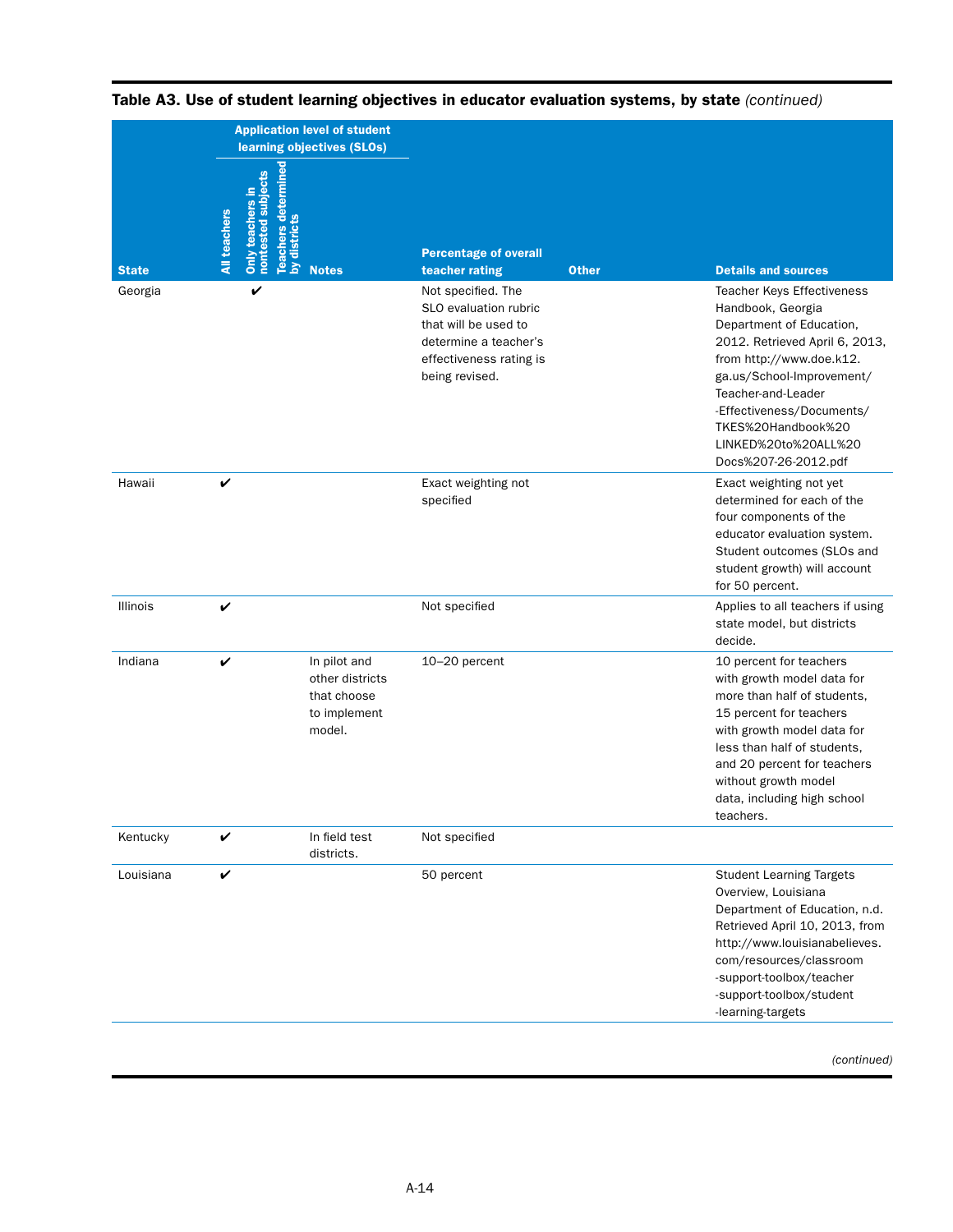|               | <b>Application level of student</b><br>learning objectives (SLOs)                                             |                                                                                                                           |                                                                                                                                                                                                                                                                                                                                                                                              |
|---------------|---------------------------------------------------------------------------------------------------------------|---------------------------------------------------------------------------------------------------------------------------|----------------------------------------------------------------------------------------------------------------------------------------------------------------------------------------------------------------------------------------------------------------------------------------------------------------------------------------------------------------------------------------------|
| <b>State</b>  | Teachers determined<br>by districts<br>Only teachers in<br>nontested subjects<br>All teachers<br><b>Notes</b> | <b>Percentage of overall</b><br><b>Other</b><br>teacher rating                                                            | <b>Details and sources</b>                                                                                                                                                                                                                                                                                                                                                                   |
| Maryland      | $\checkmark$                                                                                                  | 20-35 percent                                                                                                             | <b>Understanding Student</b><br>Learning Objectives,<br>Maryland State Department<br>of Education, n.d. Retrieved<br>April 12, 2013, from http://<br>marylandpublicschools.org/<br>NR/rdonlyres/CFDE85C4<br>-6B03-483D-8F79<br>-043CD2418EB1/34237/<br>MSDE_Phase_1_SLO_<br>Regional_Training_122012_<br>.pdf                                                                                |
| Massachusetts | V                                                                                                             | Not specified                                                                                                             | Applies to all teachers in<br>districts that choose to adopt<br>the Massachusetts Model<br>System.<br>The Massachusetts Model<br>System for Educator<br>Evaluation Part II: School-Level<br>Planning and Implementation<br>Guide, Massachusetts<br>Department of Elementary and<br>Secondary Education, 2012.<br>Retrieved March 18, 2013,<br>from http://www.doe.mass.<br>edu/edeval/model/ |
| Michigan      | V                                                                                                             | 2011/12 and 2012/13<br>$=$ significant part<br>$2013/14 = 25$ percent<br>$2014/15 = 40$ percent<br>$2015/16 = 50$ percent | <b>Understanding Educator</b><br>Evaluations in Michigan:<br>Results from Year 1 of<br>Implementation, Michigan<br>Department of Education,<br>2012. Retrieved May<br>16, 2013, from http://<br>www.michigan.gov/<br>documents/mde/Educator_<br>Effectiveness_Ratings_Policy_<br>Brief_403184_7.pdf                                                                                          |

Table A3. Use of student learning objectives in educator evaluation systems, by state *(continued)*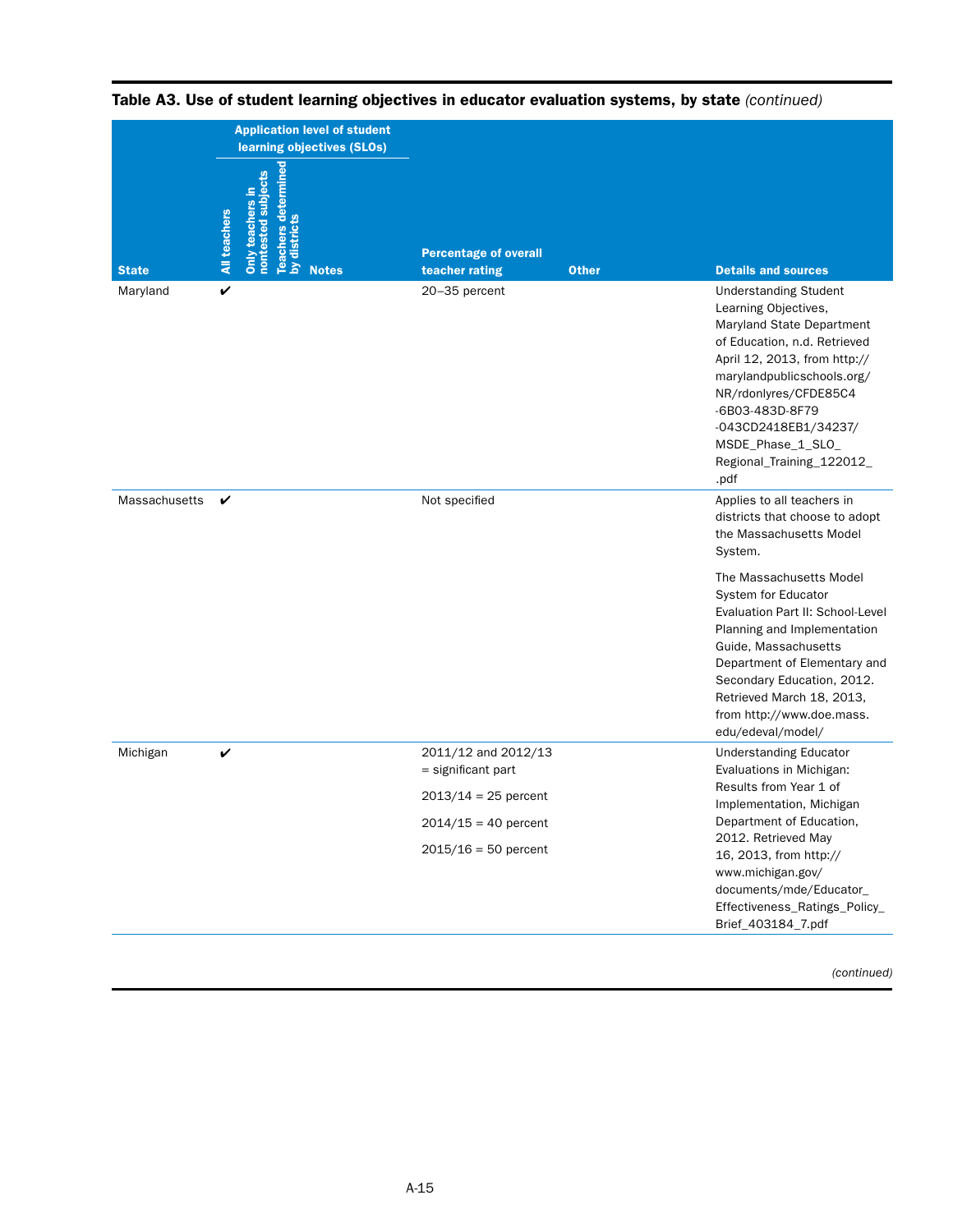|              | <b>Application level of student</b><br>learning objectives (SLOs)                                                        |                                                                                                                                                                                                                                                                                                                                                                                                                                                                                                                                                                                |                                                                               |                                                                                                                                                                                                                                                                                                                                                |  |
|--------------|--------------------------------------------------------------------------------------------------------------------------|--------------------------------------------------------------------------------------------------------------------------------------------------------------------------------------------------------------------------------------------------------------------------------------------------------------------------------------------------------------------------------------------------------------------------------------------------------------------------------------------------------------------------------------------------------------------------------|-------------------------------------------------------------------------------|------------------------------------------------------------------------------------------------------------------------------------------------------------------------------------------------------------------------------------------------------------------------------------------------------------------------------------------------|--|
| <b>State</b> | subjects<br>Only teachers in<br><b>All teachers</b><br>dist<br>Feach<br><b>Fon</b><br>$\bar{\mathbf{s}}$<br><b>Notes</b> | <b>Percentage of overall</b><br>teacher rating                                                                                                                                                                                                                                                                                                                                                                                                                                                                                                                                 | <b>Other</b>                                                                  | <b>Details and sources</b>                                                                                                                                                                                                                                                                                                                     |  |
| Minnesota    | V                                                                                                                        | Teachers who spend<br>100 percent of day as<br>teacher of record in<br>tested areas: shared<br>performance goal =<br>5 percent.<br>Teachers who spend<br>any portion of their day<br>as teacher of record in<br>tested area and portions<br>in nontested areas:<br>shared performance<br>$goal = 5$ percent,<br>student learning goal =<br>10 percent.<br>Teachers who spend<br>100 percent of day in<br>nontested areas: shared<br>performance goal =<br>5 percent, targeted<br>need student learning<br>$goal = 10$ percent, class<br>student learning goal =<br>20 percent. |                                                                               | The Teacher Development,<br>Evaluation, and Peer Support<br>Model: Implementation<br>Handbook, Minnesota<br>Department of Education,<br>2013. Retrieved December<br>11, 2013, http://education.<br>state.mn.us/mdeprod/idcplg<br>?IdcService=GET FILE<br>&dDocName=049728<br>&RevisionSelection<br>Method=latestReleased&<br>Rendition=primary |  |
| Mississippi  | ✓                                                                                                                        | Not specified                                                                                                                                                                                                                                                                                                                                                                                                                                                                                                                                                                  | Shared schoolwide<br>growth for teachers in<br>tested and nontested<br>areas. |                                                                                                                                                                                                                                                                                                                                                |  |
| Nebraska     | Not specified                                                                                                            | Not specified                                                                                                                                                                                                                                                                                                                                                                                                                                                                                                                                                                  |                                                                               |                                                                                                                                                                                                                                                                                                                                                |  |

# Table A3. Use of student learning objectives in educator evaluation systems, by state *(continued)*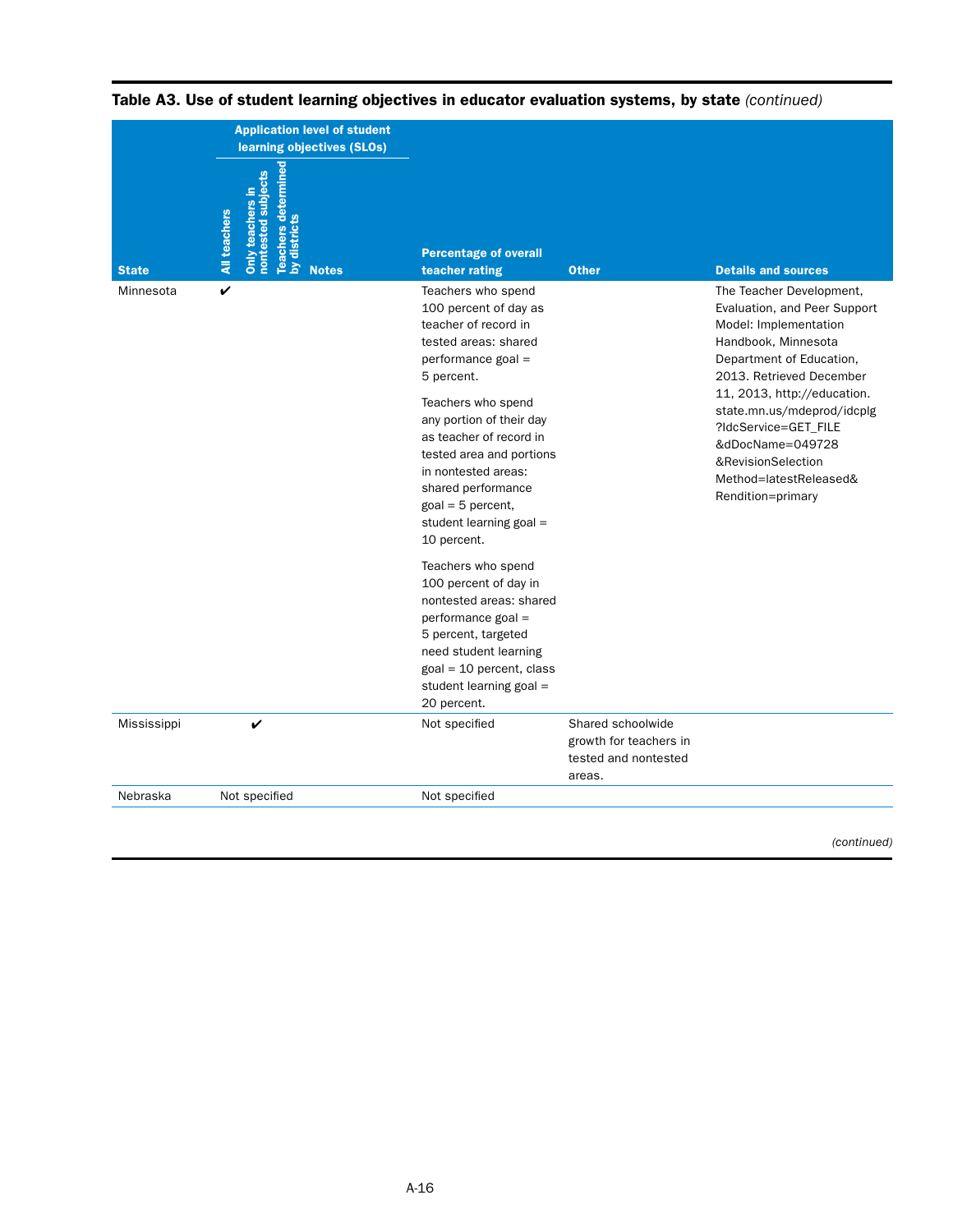|                     | <b>Application level of student</b><br>learning objectives (SLOs)                                                         |                                                                 |                                                                                                                                                                                                                                                                                                                                                                                                      |                                                                                                                                                                                                                                                                                                   |  |
|---------------------|---------------------------------------------------------------------------------------------------------------------------|-----------------------------------------------------------------|------------------------------------------------------------------------------------------------------------------------------------------------------------------------------------------------------------------------------------------------------------------------------------------------------------------------------------------------------------------------------------------------------|---------------------------------------------------------------------------------------------------------------------------------------------------------------------------------------------------------------------------------------------------------------------------------------------------|--|
| <b>State</b><br>New | Teachers determined<br>by districts<br>nontested subjects<br>Only teachers in<br><b>All teachers</b><br><b>Notes</b><br>V | <b>Percentage of overall</b><br>teacher rating<br>Not specified | <b>Other</b><br>Shared attribution                                                                                                                                                                                                                                                                                                                                                                   | <b>Details and sources</b><br>According to the Elementary                                                                                                                                                                                                                                         |  |
| Hampshire           |                                                                                                                           |                                                                 | schoolwide must focus<br>on school improvement.                                                                                                                                                                                                                                                                                                                                                      | and Secondary Education Act<br>Flexibility Waiver Request,<br>these requirements are for<br>districts following the state<br>model.                                                                                                                                                               |  |
|                     |                                                                                                                           |                                                                 |                                                                                                                                                                                                                                                                                                                                                                                                      | New Hampshire ESEA<br>Flexibility Request for<br>Window 3, New Hampshire<br>Department of Education,<br>2012. Retrieved December<br>11, 2013, from http://<br>www.education.nh.gov/<br>accountability-system/<br>documents/flexibility-waiver<br>-request20130605.pdf                             |  |
| New Jersey          | V                                                                                                                         | 15 percent                                                      |                                                                                                                                                                                                                                                                                                                                                                                                      | AchieveNJ: Student Growth<br>Objectives in 2013-14,<br>New Jersey Department of<br>Education, n.d. Retrieved<br>April 12, 2013, from http://<br>www.state.nj.us/education/<br>AchieveNJ/teacher/<br>SGOOverview.pdf                                                                               |  |
| New Mexico          | Not specified                                                                                                             | Not specified                                                   |                                                                                                                                                                                                                                                                                                                                                                                                      | SLOs will be a part of New<br>Mexico's new teacher<br>evaluation system, which has<br>been in development since<br>June 2013.                                                                                                                                                                     |  |
| New York            |                                                                                                                           | 20 percent                                                      | Student achievement<br>accounts for 40 percent<br>of a teacher's<br>evaluation score.<br>Specifically, 20 percent<br>is from growth on<br>state assessments<br>or growth using a<br>comparable measure,<br>and 20 percent is<br>from four locally<br>selected measures of<br>student achievement<br>(including one student<br>learning objective). The<br>remainder is not from<br>student measures. | Not required of all teachers.<br>May be used by any teacher<br>as a locally selected measure<br>of student achievement.<br>Required for teachers,<br>both those in tested and<br>nontested subjects, with less<br>than 50 percent of students<br>covered by the state-provided<br>growth measure. |  |

Table A3. Use of student learning objectives in educator evaluation systems, by state *(continued)*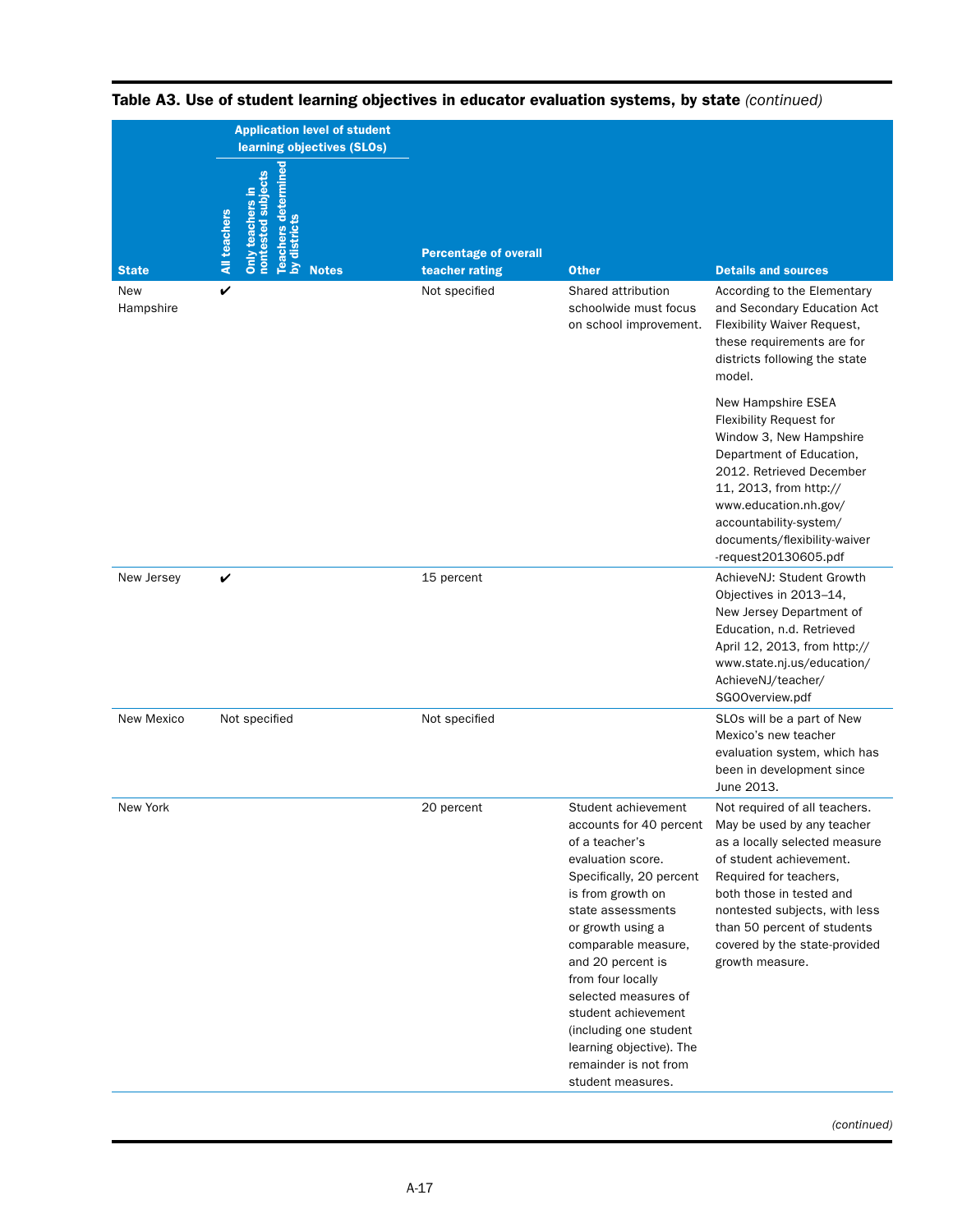|                | <b>Application level of student</b><br>learning objectives (SLOs)                                                                        |                                                |              |                                                                                                                                                                                                                                                                                                                                                                                   |
|----------------|------------------------------------------------------------------------------------------------------------------------------------------|------------------------------------------------|--------------|-----------------------------------------------------------------------------------------------------------------------------------------------------------------------------------------------------------------------------------------------------------------------------------------------------------------------------------------------------------------------------------|
| <b>State</b>   | mine<br>subjects<br>Only teachers in<br><b>Teachers deter</b><br><b>All teachers</b><br><b>ested</b><br>by distri<br>non<br><b>Notes</b> | <b>Percentage of overall</b><br>teacher rating | <b>Other</b> | <b>Details and sources</b>                                                                                                                                                                                                                                                                                                                                                        |
| North Carolina | Not specified                                                                                                                            | Not specified                                  |              | SLOs are one eligible example<br>of student growth data that<br>teachers may submit.                                                                                                                                                                                                                                                                                              |
| North Dakota   | Not specified                                                                                                                            | Not specified                                  |              | Regulations under<br>development.                                                                                                                                                                                                                                                                                                                                                 |
| Ohio           | V                                                                                                                                        | Not specified                                  |              | All teachers in pilot districts<br>should develop at least one<br>SLO to gain experience. Under<br>full implementation districts<br>can determine which teachers<br>develop SLOs and what<br>portion of the 50 percent of<br>student growth they should<br>account for.                                                                                                           |
| Oklahoma       | V                                                                                                                                        | 15 percent                                     |              |                                                                                                                                                                                                                                                                                                                                                                                   |
| Oregon         | V                                                                                                                                        | Not specified                                  |              |                                                                                                                                                                                                                                                                                                                                                                                   |
| Rhode Island   | V                                                                                                                                        | Not specified                                  |              | Every teacher in the state<br>will set two to four SLOs,<br>which allow for the use<br>of multiple measures of<br>assessment, including<br>commercial assessments and<br>assessments developed by<br>teams of educators. Teachers<br>and administrators will set<br>targets based on available<br>data and information for<br>their specific population of<br>students.           |
|                |                                                                                                                                          |                                                |              | Rhode Island Measures of<br>Student Learning Edition II,<br>Rhode Island Department<br>of Education, 2012.<br>Retrieved December 10,<br>2013, from http://www.<br>ride.ri.gov/Portals/0/<br>Uploads/Documents/<br>Teachers-and-Administrators-<br>Excellent-Educators/<br>Educator-Evaluation/<br>Education-Eval-Main-Page/<br>Measures-of-Student-Learning-<br>GB-Edition-II.pdf |
| Utah           | V                                                                                                                                        | Not specified                                  |              |                                                                                                                                                                                                                                                                                                                                                                                   |
|                |                                                                                                                                          |                                                |              |                                                                                                                                                                                                                                                                                                                                                                                   |

Table A3. Use of student learning objectives in educator evaluation systems, by state *(continued)*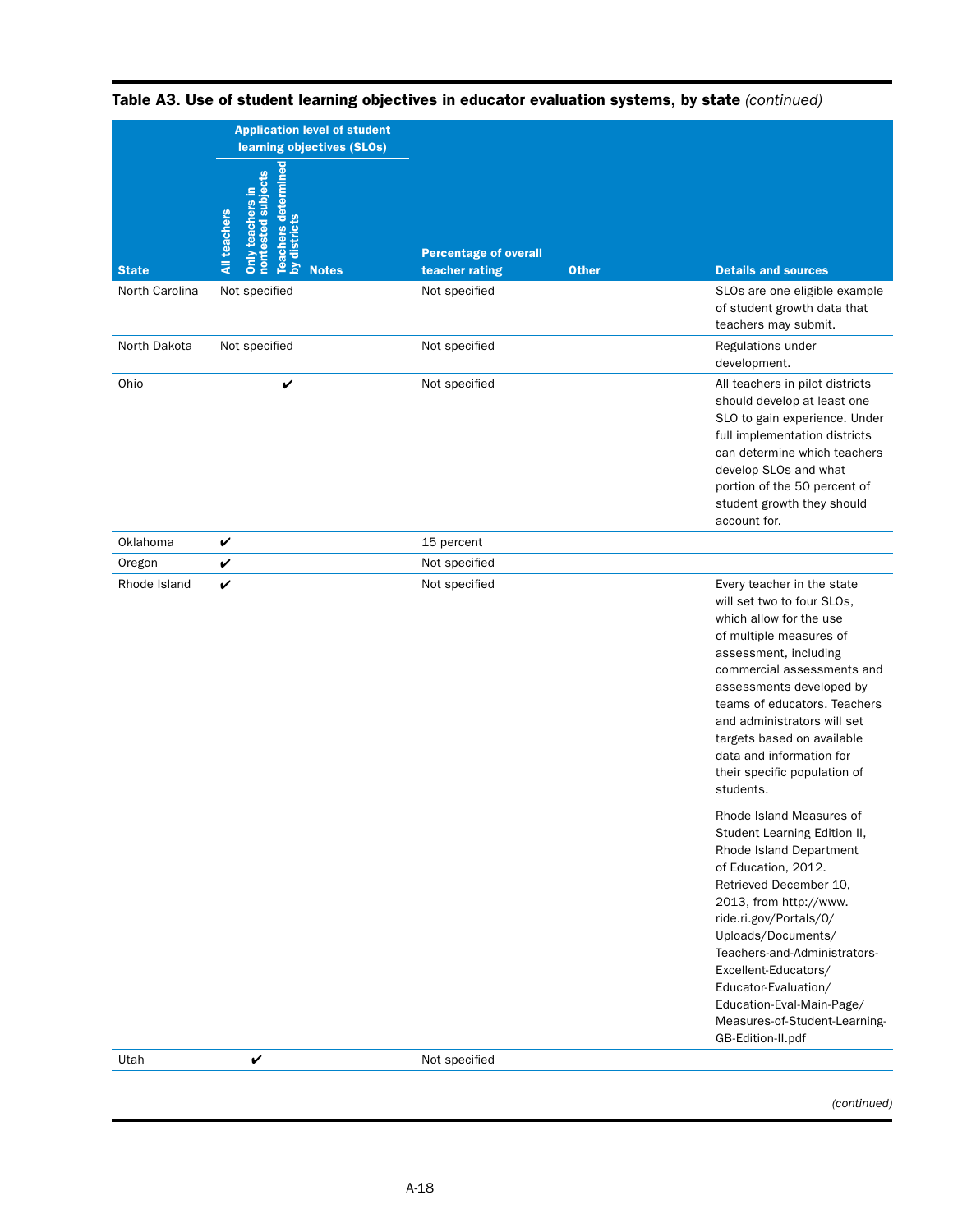|               |              |                                       |                                                    | <b>Application level of student</b><br>learning objectives (SLOs) |                                                |                                                                                                                                                                                                                    |                            |
|---------------|--------------|---------------------------------------|----------------------------------------------------|-------------------------------------------------------------------|------------------------------------------------|--------------------------------------------------------------------------------------------------------------------------------------------------------------------------------------------------------------------|----------------------------|
| <b>State</b>  | All teachers | subjects<br>teachers in<br>Only teach | etermined<br>ᄒ<br>ō<br><b>Teach</b><br>ᄛ<br>$\geq$ | <b>Notes</b>                                                      | <b>Percentage of overall</b><br>teacher rating | <b>Other</b>                                                                                                                                                                                                       | <b>Details and sources</b> |
| Virginia      | V            |                                       |                                                    |                                                                   | 20-40 percent                                  | May be used as<br>measure of student<br>progress counting<br>for 20 percent of<br>evaluation of teachers<br>of tested subjects and<br>grades and 40 percent<br>of teachers of<br>nontested subjects and<br>grades. |                            |
| Washington    | $\checkmark$ |                                       |                                                    | In pilot schools                                                  | Not specified                                  |                                                                                                                                                                                                                    |                            |
| West Virginia | V            |                                       |                                                    | In pilot schools                                                  | 15 percent                                     |                                                                                                                                                                                                                    |                            |
| Wisconsin     | V            |                                       |                                                    | In pilot schools                                                  | 15 percent                                     |                                                                                                                                                                                                                    |                            |
| Total         | 21           | 3                                     | $\mathbf{1}$                                       |                                                                   |                                                |                                                                                                                                                                                                                    |                            |

Table A3. Use of student learning objectives in educator evaluation systems, by state *(continued)*

**Source:** State education agency websites.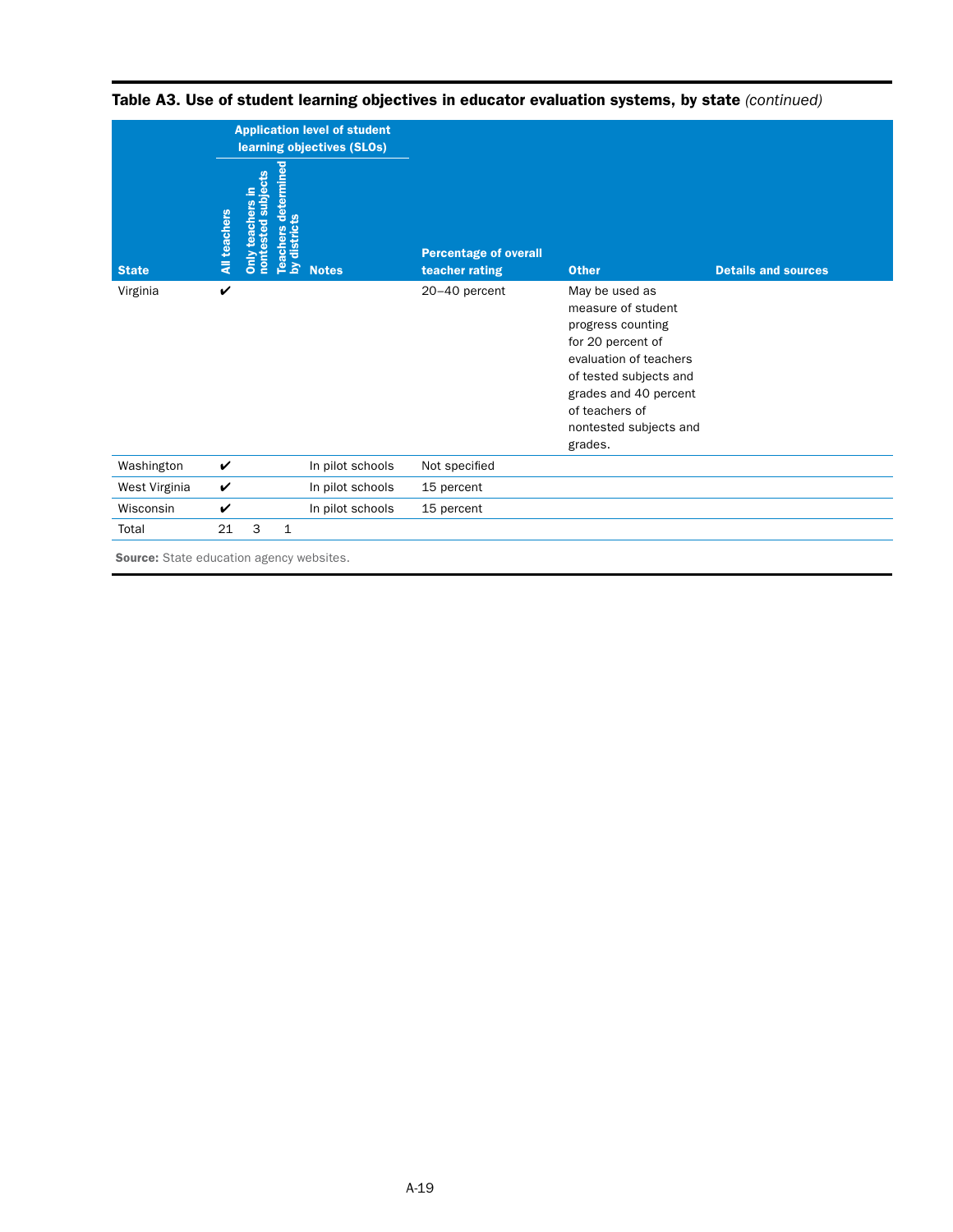|              | <b>Schoolwide student learning</b><br>objectives (SLOs) |                     |                                                                                                                                                                                                                                                                                                                                                    | <b>SLOs for teams of teachers</b>         |              | <b>SLOs for individual teachers</b> |                                                                                                                                                                                                                                                                                                                                                                                                                                                                                                                                                                                                                 |                                                                                                                                                                                                                                                                                                                 |
|--------------|---------------------------------------------------------|---------------------|----------------------------------------------------------------------------------------------------------------------------------------------------------------------------------------------------------------------------------------------------------------------------------------------------------------------------------------------------|-------------------------------------------|--------------|-------------------------------------|-----------------------------------------------------------------------------------------------------------------------------------------------------------------------------------------------------------------------------------------------------------------------------------------------------------------------------------------------------------------------------------------------------------------------------------------------------------------------------------------------------------------------------------------------------------------------------------------------------------------|-----------------------------------------------------------------------------------------------------------------------------------------------------------------------------------------------------------------------------------------------------------------------------------------------------------------|
| <b>State</b> |                                                         | <b>Used? Number</b> | <b>Description</b>                                                                                                                                                                                                                                                                                                                                 | <b>Used? Number</b><br><b>Description</b> | Used?        | <b>Number</b>                       | <b>Description</b>                                                                                                                                                                                                                                                                                                                                                                                                                                                                                                                                                                                              | Other/notes                                                                                                                                                                                                                                                                                                     |
| Arizona      |                                                         |                     | Not specified                                                                                                                                                                                                                                                                                                                                      | Not specified                             | $\checkmark$ | $\mathbf{1}$                        | A classroom SLO<br>is a measure of<br>student mastery<br>within a specific<br>content area and<br>must include all<br>students in the<br>class.                                                                                                                                                                                                                                                                                                                                                                                                                                                                 | Targeted SLOs<br>are defined as<br>a measure of<br>student growth for<br>a particular group<br>of students in the<br>lowest level of<br>preparedness in<br>order to master a<br>content area, but it<br>is not specified how<br>many or by which<br>teachers these<br>should be used.                           |
| Colorado     |                                                         |                     | Not specified                                                                                                                                                                                                                                                                                                                                      | Not specified                             |              |                                     | Not specified                                                                                                                                                                                                                                                                                                                                                                                                                                                                                                                                                                                                   | No characteristics<br>were specified.                                                                                                                                                                                                                                                                           |
| Connecticut  | V                                                       | Not<br>specified    | Optional.<br>Districts can use<br>a schoolwide<br>student learning<br>indicator<br>(meaning that<br>a teacher's<br>indicator rating<br>is the aggregate<br>of multiple<br>student learning<br>indicators<br>established for<br>the principal's<br>evaluation<br>rating at that<br>school), student<br>feedback, or a<br>combination of<br>the two. | Not specified                             | $\checkmark$ | 2                                   | Broad goals for<br>student learning.<br>Address a<br>central purpose<br>of the teacher's<br>assignment and<br>pertain to a large<br>proportion of<br>the teacher's<br>students. SLOs<br>should reflect<br>at least a year's<br>worth of growth<br>(or a semester's<br>worth for shorter<br>courses) and<br>should align<br>with relevant<br>standards for the<br>grade level or<br>course.<br>Contain three<br>component parts:<br>· Broad goals<br>for student<br>learning.<br>· A rationale.<br>· At least one<br>indicator of<br>academic<br>growth and<br>development,<br>with a<br>quantitative<br>target. | Teachers are<br>encouraged to<br>collaborate with<br>grade-level and<br>subject-matter<br>colleagues in<br>creating SLOs.<br><b>Teachers</b><br>with similar<br>assignments may<br>have identical<br>objectives,<br>although they will<br>be individually<br>accountable for<br>their own students'<br>results. |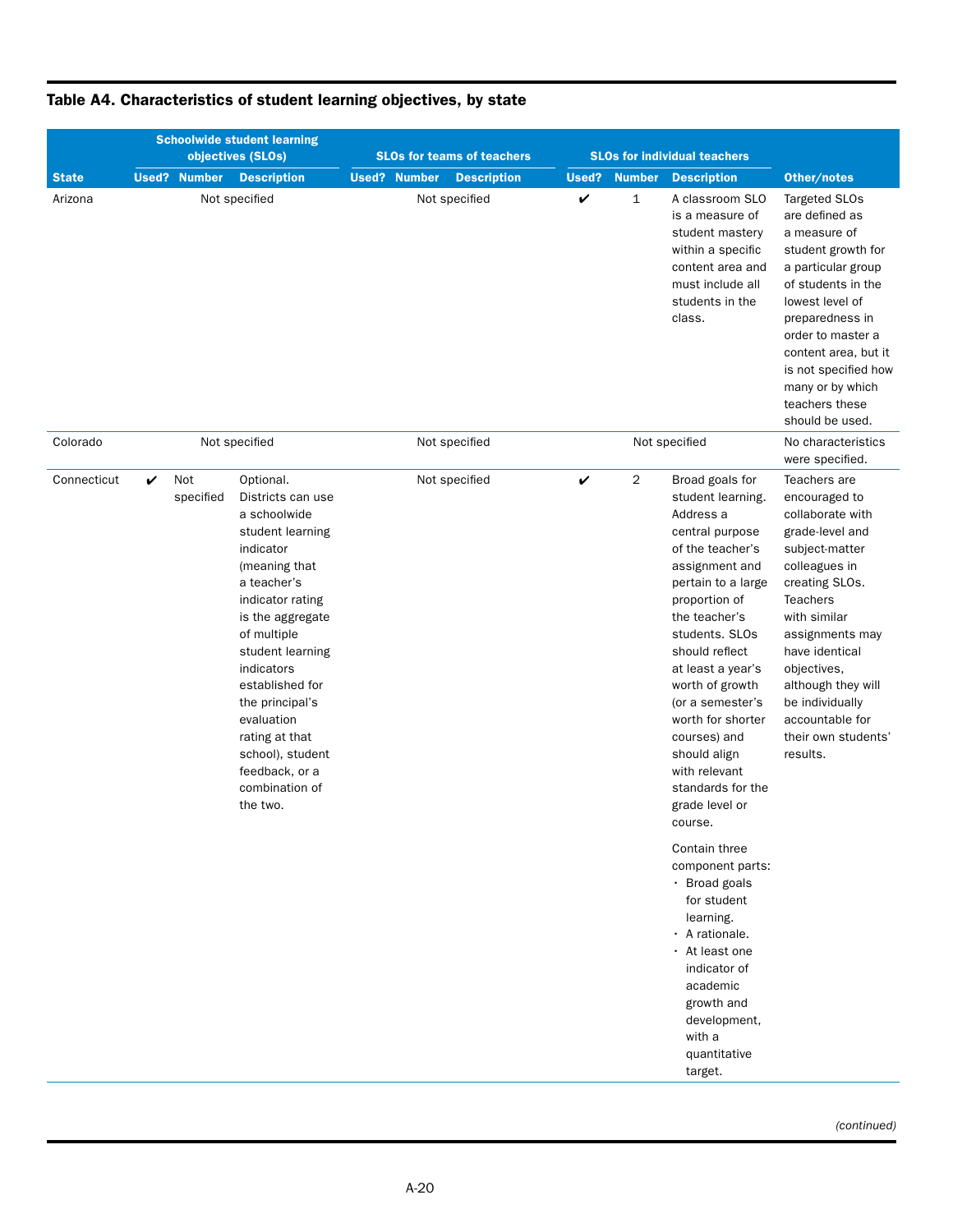|              | <b>Schoolwide student learning</b><br>objectives (SLOs) | <b>SLOs for teams of teachers</b>         |                                | <b>SLOs for individual teachers</b>                                                                                                                                                                                                                                                                                                                                                                                                                                          |
|--------------|---------------------------------------------------------|-------------------------------------------|--------------------------------|------------------------------------------------------------------------------------------------------------------------------------------------------------------------------------------------------------------------------------------------------------------------------------------------------------------------------------------------------------------------------------------------------------------------------------------------------------------------------|
| <b>State</b> | <b>Used? Number</b><br><b>Description</b>               | <b>Used? Number</b><br><b>Description</b> | Used?<br><b>Number</b>         | Other/notes<br><b>Description</b>                                                                                                                                                                                                                                                                                                                                                                                                                                            |
| Georgia      | Not specified                                           | Not specified                             | $\checkmark$<br>$\mathbf{1}$   | Teachers are<br>evaluated using<br>one district-<br>developed<br>SLO for each<br>nontested subject<br>they teach.                                                                                                                                                                                                                                                                                                                                                            |
| Hawaii       | Not specified                                           | Not specified                             | Not<br>V<br>specified          | SLOs should be:<br>• Aligned with<br>the state<br>strategic plan,<br>complex area<br>and schoolwide<br>goals, state<br>standards, and<br>Common Core<br>standards.<br>Based on<br>$\bullet$<br>knowledge<br>of students<br>through the<br>data collected.<br>• Created by the<br>teacher and<br>agreed on by<br>teacher and<br>administrator.<br>SMART<br>$\bullet$<br>(Specific,<br>Measurable,<br>Achievable,<br>Results-<br>Oriented and<br>Relevant, and<br>Time-bound). |
| Illinois     | Not specified                                           | Optional<br>Not<br>V<br>specified         | $1 - 2$<br>$\checkmark$        | Teachers who use<br>a statewide or<br>districtwide test<br>should have one<br>accompanying<br>SLO. Teachers<br>who do not use<br>these tests should<br>have two SLOs.                                                                                                                                                                                                                                                                                                        |
| Indiana      | Not specified                                           | Not specified                             | $\checkmark$<br>$\overline{2}$ | Teachers set one<br>whole-class SLO<br>and one targeted<br>SLO for students<br>at the lowest<br>preparedness<br>level.                                                                                                                                                                                                                                                                                                                                                       |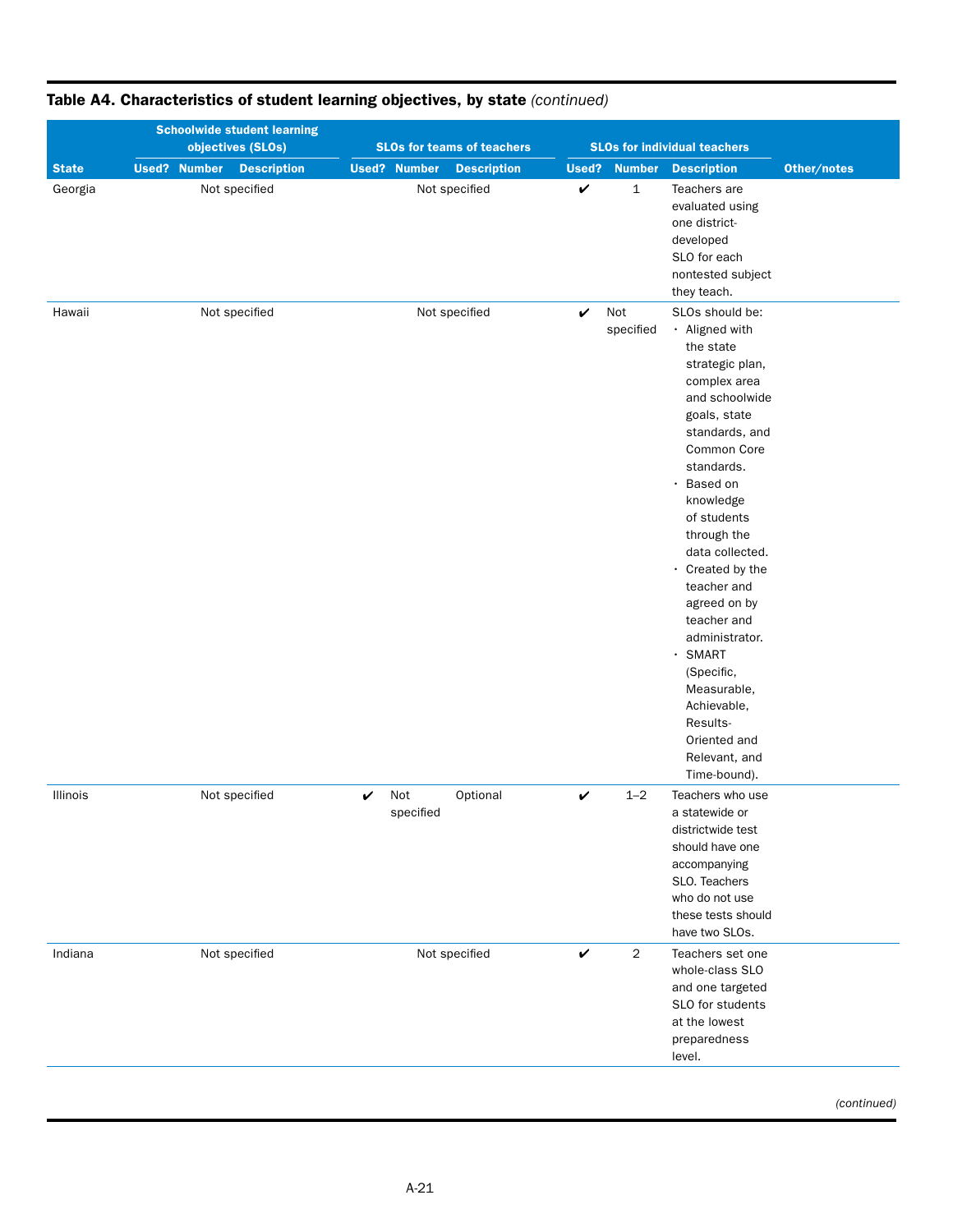| <b>Schoolwide student learning</b><br>objectives (SLOs) |  |                     |                    |             | <b>SLOs for teams of teachers</b> |                    | <b>SLOs for individual teachers</b> |                |                                                                                                                                                                                                                                                                                                                                                                                                   |             |
|---------------------------------------------------------|--|---------------------|--------------------|-------------|-----------------------------------|--------------------|-------------------------------------|----------------|---------------------------------------------------------------------------------------------------------------------------------------------------------------------------------------------------------------------------------------------------------------------------------------------------------------------------------------------------------------------------------------------------|-------------|
| <b>State</b>                                            |  | <b>Used? Number</b> | <b>Description</b> |             | <b>Used? Number</b>               | <b>Description</b> | Used?                               | <b>Number</b>  | <b>Description</b>                                                                                                                                                                                                                                                                                                                                                                                | Other/notes |
| Kentucky                                                |  |                     | Not specified      | $\mathbf v$ | Not<br>specified                  | Optional           | $\checkmark$                        | $\mathbf 1$    | Teachers establish<br>a student learning<br>goal that meets all<br>SMART (Specific,<br>Measurable,<br>Achievable,<br>Results-oriented<br>and Relevant,<br>and Time-bound)<br>criteria and<br>identify strategies<br>and measures<br>that will be used<br>to determine<br>success. They<br>also specify<br>what evidence<br>will be provided<br>to document<br>progress toward<br>goal attainment. |             |
| Louisiana                                               |  |                     | Not specified      |             |                                   | Not specified      | $\checkmark$                        | $\overline{2}$ | A student learning<br>target defines<br>the content<br>and standards.<br>identifies an<br>assessment for<br>measurement,<br>identifies<br>the student<br>group, sets the<br>expectation<br>for growth,<br>and provides a<br>rationale.                                                                                                                                                            |             |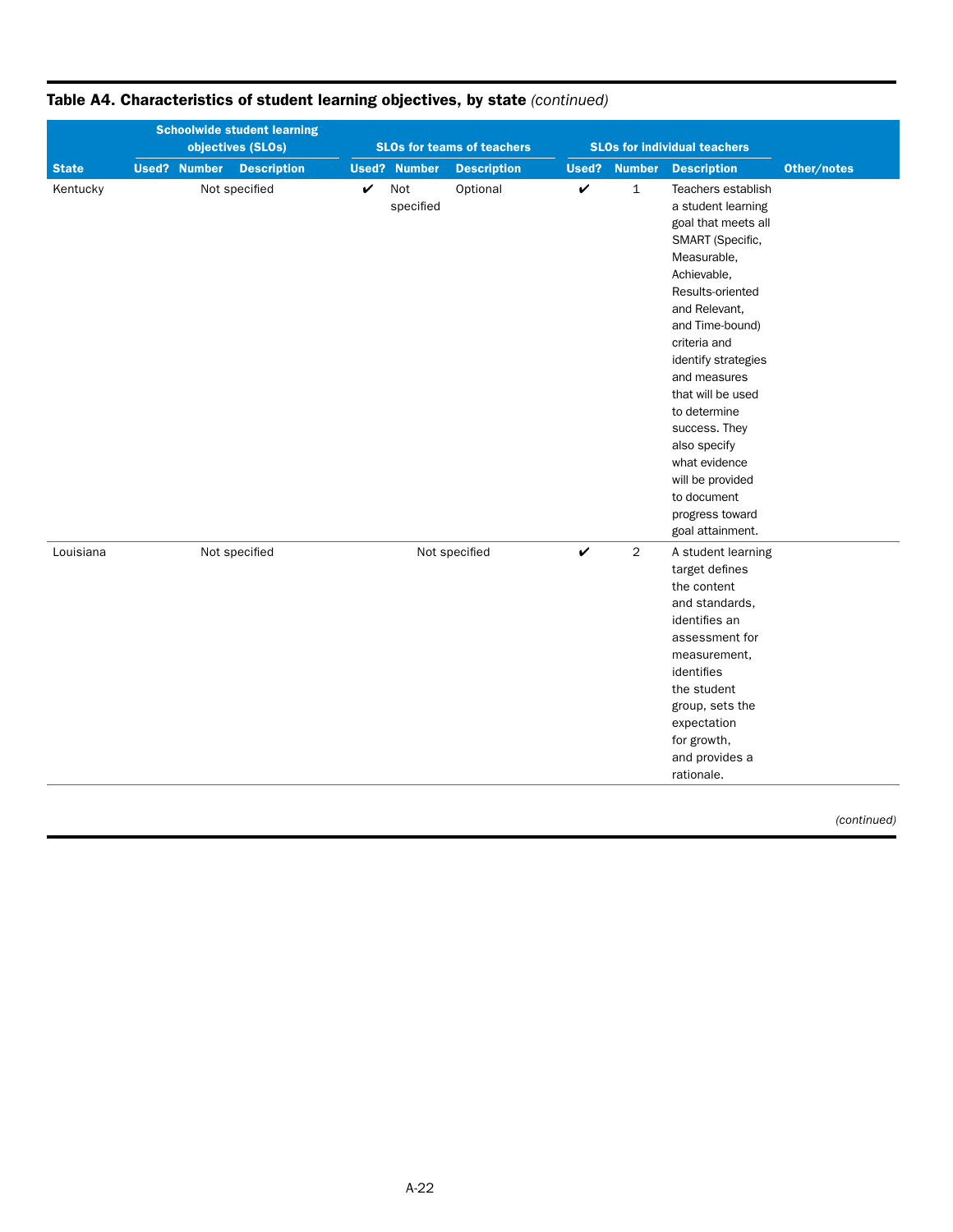|               | <b>Schoolwide student learning</b><br>objectives (SLOs) |                     |                    |   |                     | <b>SLOs for teams of teachers</b>                                                                                                                                                                                                                                                                                                             |   | <b>SLOs for individual teachers</b> |                                                                                                                                                                                                                                                                                                                                                                                                                                                           |                                                                                            |
|---------------|---------------------------------------------------------|---------------------|--------------------|---|---------------------|-----------------------------------------------------------------------------------------------------------------------------------------------------------------------------------------------------------------------------------------------------------------------------------------------------------------------------------------------|---|-------------------------------------|-----------------------------------------------------------------------------------------------------------------------------------------------------------------------------------------------------------------------------------------------------------------------------------------------------------------------------------------------------------------------------------------------------------------------------------------------------------|--------------------------------------------------------------------------------------------|
| <b>State</b>  |                                                         | <b>Used? Number</b> | <b>Description</b> |   | <b>Used? Number</b> | <b>Description</b>                                                                                                                                                                                                                                                                                                                            |   | <b>Used?</b> Number                 | <b>Description</b>                                                                                                                                                                                                                                                                                                                                                                                                                                        | Other/notes                                                                                |
| Maryland      |                                                         |                     | Not specified      | ✓ | Not<br>specified    | Team SLOs are<br>designed to<br>focus on critical<br>objectives<br>common to<br>grade-level or<br>content-area<br>teams but are<br>still individualized<br>for each teacher's<br>students.<br>The required<br>elements-the<br>learning content,<br>instruction<br>interval, and<br>evidence of<br>growth-are<br>the same for all<br>teachers. | V | $2 - 4$                             | The practitioner<br>will draft two to<br>four SLOs for<br>an appropriate<br>instruction<br>interval (typically a<br>quarter, semester,<br>or year). The<br>SLOs are aligned<br>with Maryland<br>Common Core<br>Standards<br>and curricular<br>frameworks,<br>other recognized<br>standards<br>or curricular<br>outcomes,<br>national<br>or industry<br>standards, school<br>improvement and<br>master plans, and<br>local education<br>agency priorities. |                                                                                            |
| Massachusetts |                                                         |                     | Not specified      | V | Not<br>specified    | Optional. Student<br>learning goal<br>to improve the<br>learning, growth,<br>and achievement<br>of the students<br>under the<br>educator's<br>responsibility.                                                                                                                                                                                 | V | Not<br>specified                    | Optional. Student<br>learning goal<br>to improve the<br>learning, growth,<br>and achievement<br>of the students<br>under the<br>educator's<br>responsibility.                                                                                                                                                                                                                                                                                             | One total student<br>learning goal<br>required (can be for<br>an individual or a<br>team). |
| Michigan      |                                                         |                     | Not specified      | V | Not<br>specified    | All educators are<br>part of a team.<br>Team goals<br>are developed<br>by teams and<br>based on school<br>improvement plan<br>goals and student<br>performance data<br>for the group.                                                                                                                                                         | V | Not<br>specified                    | As part of<br>the individual<br>professional<br>growth plan, the<br>educator sets<br>student growth<br>goals based on<br>current student<br>performance data.<br>The goals must<br>be consistent<br>with school<br>improvement plan<br>and team goals.                                                                                                                                                                                                    |                                                                                            |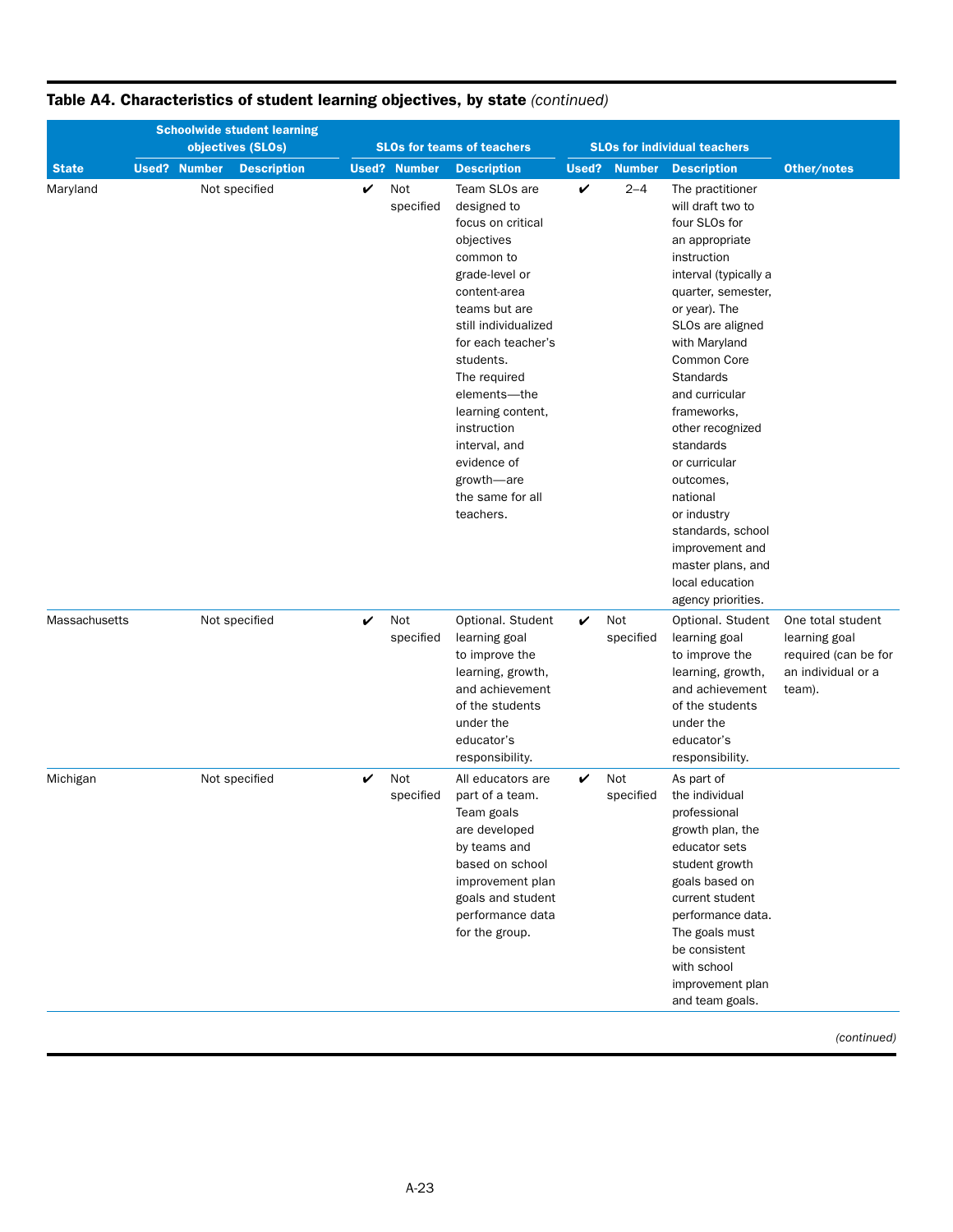|                  |   | <b>Schoolwide student learning</b> |                                                                                                                                                                                                                            |                     |  |                                   |   |                         |                                                                                                                                                                                                                                                                                                                                                                      |                                                                                                                 |
|------------------|---|------------------------------------|----------------------------------------------------------------------------------------------------------------------------------------------------------------------------------------------------------------------------|---------------------|--|-----------------------------------|---|-------------------------|----------------------------------------------------------------------------------------------------------------------------------------------------------------------------------------------------------------------------------------------------------------------------------------------------------------------------------------------------------------------|-----------------------------------------------------------------------------------------------------------------|
|                  |   |                                    | objectives (SLOs)                                                                                                                                                                                                          |                     |  | <b>SLOs for teams of teachers</b> |   |                         | <b>SLOs for individual teachers</b>                                                                                                                                                                                                                                                                                                                                  |                                                                                                                 |
| <b>State</b>     |   | <b>Used? Number</b>                | <b>Description</b>                                                                                                                                                                                                         | <b>Used? Number</b> |  | <b>Description</b>                |   | <b>Used? Number</b>     | <b>Description</b>                                                                                                                                                                                                                                                                                                                                                   | Other/notes                                                                                                     |
| Minnesota        | V | Not<br>specified                   | Known as shared<br>performance<br>goals. All<br>teachers in the<br>same school will<br>receive the same<br>performance<br>rating for this<br>measure,<br>which counts<br>as 5 percent<br>of summative<br>evaluation score. |                     |  | Not specified                     | ✓ | Not<br>specified        | For all teachers<br>except those<br>who spend<br>100 percent<br>of their time in<br>tested subjects<br>for which there is<br>value-added data.<br>Student learning<br>goals must<br>include or specify<br>six elements.                                                                                                                                              |                                                                                                                 |
| Mississippi      |   |                                    | Not specified                                                                                                                                                                                                              |                     |  | Not specified                     | V | Not<br>specified        | Nontested areas<br>only.                                                                                                                                                                                                                                                                                                                                             | Schoolwide growth<br>is a measure for all<br>teachers, but it is<br>unclear whether it is<br>considered an SLO. |
| Nebraska         |   |                                    | Not specified                                                                                                                                                                                                              |                     |  | Not specified                     |   |                         | Not specified                                                                                                                                                                                                                                                                                                                                                        | No characteristics<br>were specified.                                                                           |
| New<br>Hampshire | ✓ | $\mathbf 1$                        | Schoolwide<br>SLOs apply to<br>all teachers as a<br>shared measure<br>for student<br>learning.                                                                                                                             |                     |  | Not specified                     | V | At least<br>$\mathbf 1$ | All teachers<br>should document<br>student academic<br>performance<br>yearly using SLOs.<br>SLOs should<br>have a three-level<br>classification<br>system (low,<br>medium or<br>average, high).                                                                                                                                                                      |                                                                                                                 |
| New Jersey       | V | Not<br>specified                   | Teachers are<br>encouraged<br>to collaborate<br>on the student<br>growth objective<br>process with<br>colleagues in the<br>school and at the<br>same grade level.                                                          |                     |  | Not specified                     | V | $1 - 2$                 | The number of<br>required student<br>growth objectives<br>varies by grade<br>and subject area<br>taught. Teachers<br>of grades and<br>subjects that<br>are tested on<br>the New Jersey<br>Assessment<br>of Skills and<br>Knowledge must<br>create one or two<br>student growth<br>objectives.<br>Teachers of<br>nontested grades<br>and subjects<br>must create two. |                                                                                                                 |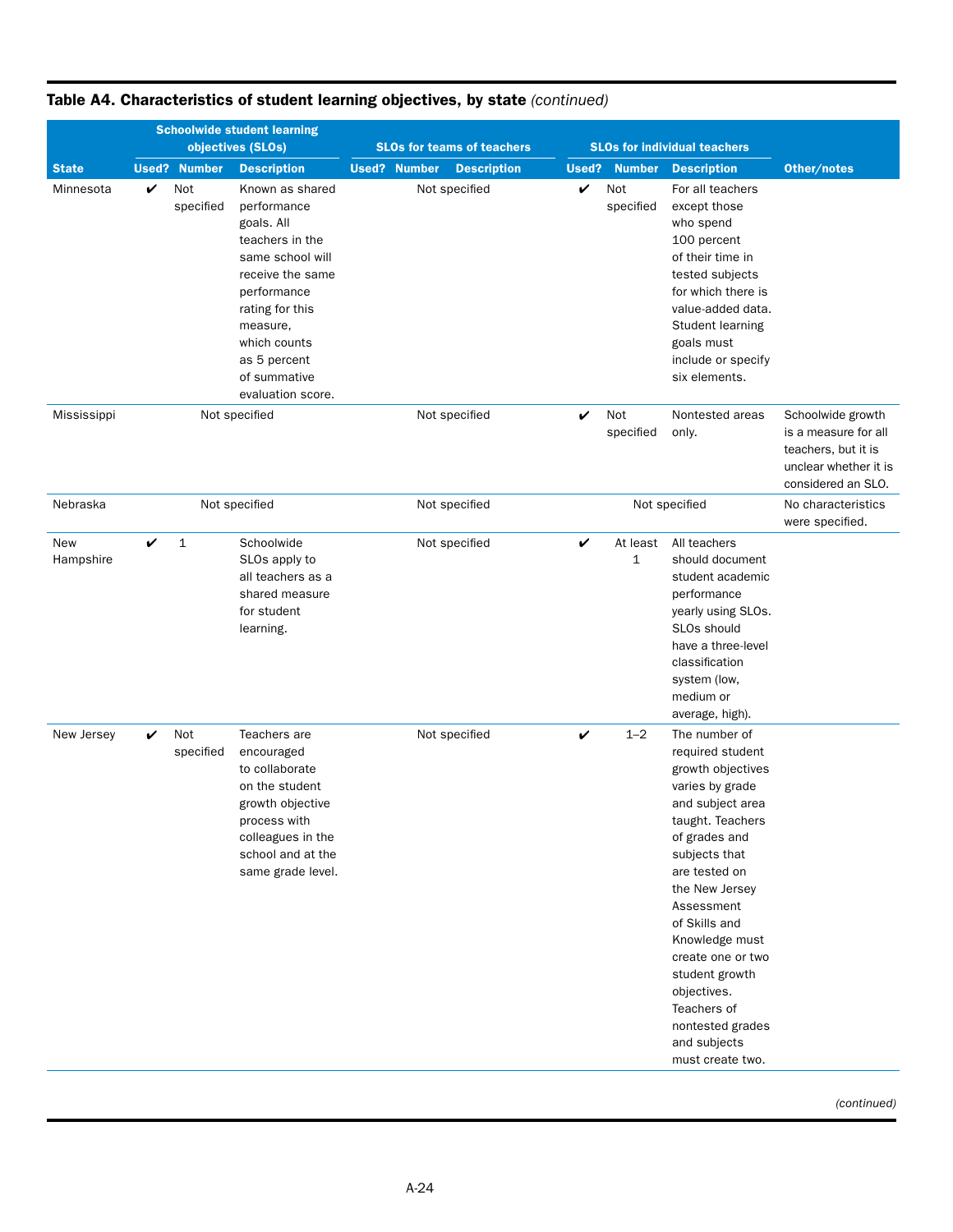|                   | <b>Schoolwide student learning</b><br>objectives (SLOs) |                     |                                                                                                                                                                                                                                                                                                     |   |                     | <b>SLOs for teams of teachers</b>                                                                                                                                                                                             |   |                  | <b>SLOs for individual teachers</b>                                                                                                                                                                                                                                                                                                                                                                                                       |                                                                                                                                                                                                                                                                                                                                                                                                                                                                                                                                                                                |
|-------------------|---------------------------------------------------------|---------------------|-----------------------------------------------------------------------------------------------------------------------------------------------------------------------------------------------------------------------------------------------------------------------------------------------------|---|---------------------|-------------------------------------------------------------------------------------------------------------------------------------------------------------------------------------------------------------------------------|---|------------------|-------------------------------------------------------------------------------------------------------------------------------------------------------------------------------------------------------------------------------------------------------------------------------------------------------------------------------------------------------------------------------------------------------------------------------------------|--------------------------------------------------------------------------------------------------------------------------------------------------------------------------------------------------------------------------------------------------------------------------------------------------------------------------------------------------------------------------------------------------------------------------------------------------------------------------------------------------------------------------------------------------------------------------------|
| <b>State</b>      |                                                         | <b>Used? Number</b> | <b>Description</b>                                                                                                                                                                                                                                                                                  |   | <b>Used? Number</b> | <b>Description</b>                                                                                                                                                                                                            |   |                  | <b>Used? Number Description</b>                                                                                                                                                                                                                                                                                                                                                                                                           | Other/notes                                                                                                                                                                                                                                                                                                                                                                                                                                                                                                                                                                    |
| New Mexico        |                                                         |                     | Not specified                                                                                                                                                                                                                                                                                       |   |                     | Not specified                                                                                                                                                                                                                 |   |                  | Not specified                                                                                                                                                                                                                                                                                                                                                                                                                             | No characteristics<br>were specified.                                                                                                                                                                                                                                                                                                                                                                                                                                                                                                                                          |
| New York          | V                                                       | $\mathbf{1}$        | Optional. One<br>schoolwide<br>or Board of<br>Cooperative<br>Educational<br>Services<br>(BOCES)-wide<br>SLO is permitted<br>as a substitute for<br>or supplement to<br>any SLO, except<br>for grades 6-8<br>science and social<br>studies or any<br>grade or subject<br>with a state<br>assessment. | V | 1                   | Optional. One<br>group or team<br>SLO permitted as<br>a substitute for<br>or supplement to<br>any SLO, except<br>for grades 6-8<br>science and<br>social studies<br>or any grade<br>or subject<br>with a state<br>assessment. | V | At least<br>1    | For locally<br>comparable<br>measures,<br>"the same<br>locally selected<br>measures<br>of student<br>achievement or<br>growth across<br>all classrooms<br>in same grade/<br>subject in district<br>or BOCES."<br>Multiple SLOs and<br>multiple locally<br>comparable<br>measures<br>(measures of<br>learning that<br>are comparable<br>across<br>classrooms) may<br>be selected for<br>different groups<br>of teachers within<br>a grade. | Guidance on the<br>New York State<br>District-wide Growth<br>Goal-Setting<br>Process: Student<br>Learning Objectives,<br>New York State<br>Department of<br>Education, 2013.<br><b>Retrieved March</b><br>18, 2013, from<br>http://engageny.<br>org/sites/default/<br>files/resource/<br>attachments/slo<br>-guidance.pdf<br><b>Evaluation Plans</b><br>Guidance Memo,<br>New York State<br>Department of<br>Education, 2012.<br>Retrieved March 18,<br>2013, from http://<br>engageny.org/<br>resource/summary<br>-of-revised-appr<br>-provisions-2012-13<br>-the-purple-memo |
| North<br>Carolina |                                                         |                     | Not specified                                                                                                                                                                                                                                                                                       |   |                     | Not specified                                                                                                                                                                                                                 | V | Not<br>specified | Through the<br>SLO process,<br>teachers and<br>administrators<br>work together to<br>identify specific<br><b>Standard Course</b><br>of Study-related<br>areas of focus<br>for each class.<br>and local<br>education agency<br>central office<br>staff audit the<br>plans and their<br>implementation<br>to ensure<br>that they are<br>appropriate and<br>are implemented<br>with fidelity.                                                |                                                                                                                                                                                                                                                                                                                                                                                                                                                                                                                                                                                |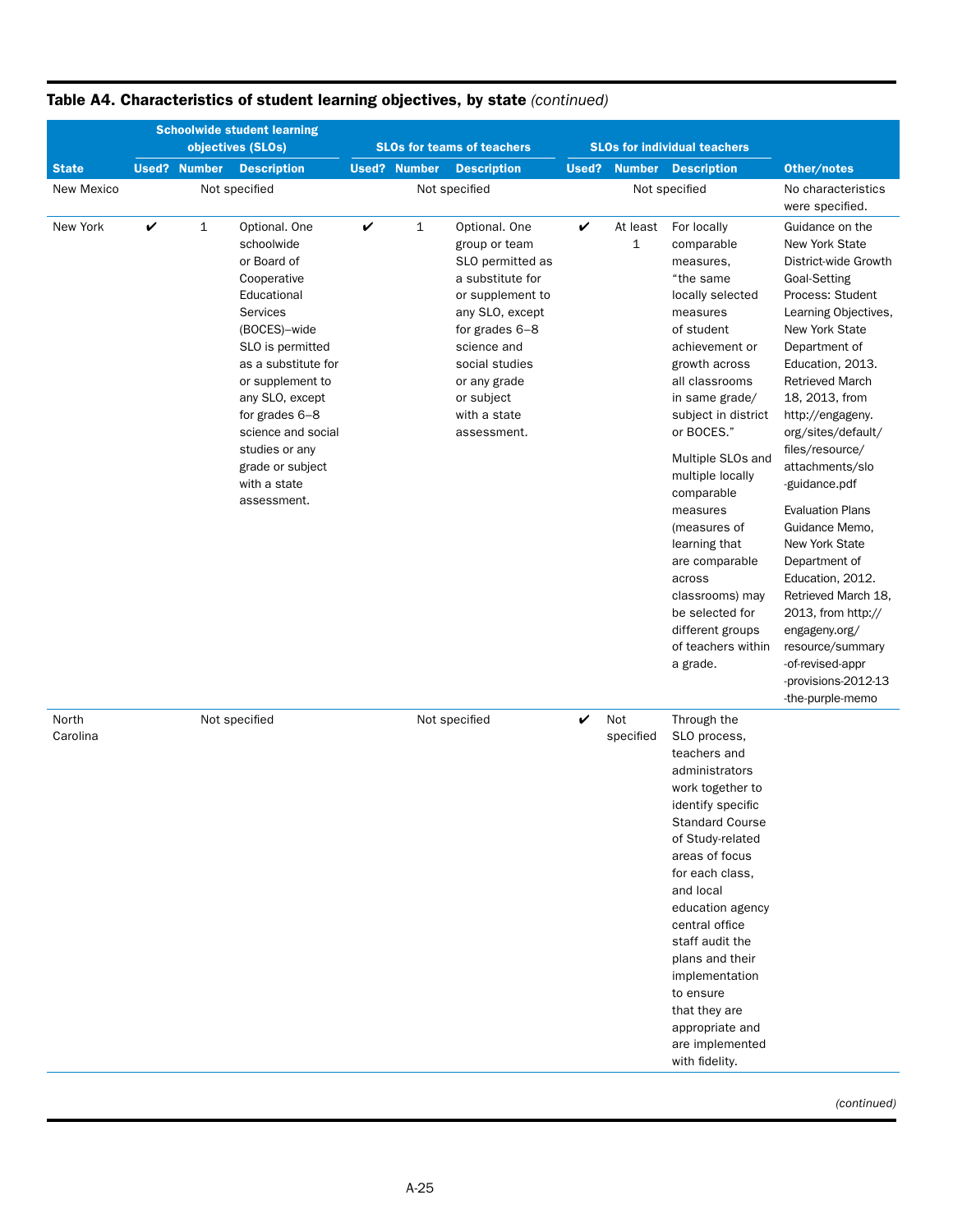|                 |                     | <b>Schoolwide student learning</b><br>objectives (SLOs) |                     | <b>SLOs for teams of teachers</b> |              |                     | <b>SLOs for individual teachers</b>                                                                                                                                                                                                                                                                                                                                                                                                     |                                                                                                                                                                                                                    |
|-----------------|---------------------|---------------------------------------------------------|---------------------|-----------------------------------|--------------|---------------------|-----------------------------------------------------------------------------------------------------------------------------------------------------------------------------------------------------------------------------------------------------------------------------------------------------------------------------------------------------------------------------------------------------------------------------------------|--------------------------------------------------------------------------------------------------------------------------------------------------------------------------------------------------------------------|
| <b>State</b>    | <b>Used? Number</b> | <b>Description</b>                                      | <b>Used? Number</b> | <b>Description</b>                |              | <b>Used? Number</b> | <b>Description</b>                                                                                                                                                                                                                                                                                                                                                                                                                      | Other/notes                                                                                                                                                                                                        |
| North<br>Dakota |                     | Not specified                                           |                     | Not specified                     |              |                     | Not specified                                                                                                                                                                                                                                                                                                                                                                                                                           | No characteristics<br>were specified.                                                                                                                                                                              |
| Ohio            |                     | Not specified                                           |                     | Not specified                     | V            | $2 - 4$             | SLO should<br>articulate specific<br>concepts and<br>skills the students<br>will gain in the<br>course and should<br>be based on<br>needs identified<br>in baseline data<br>analyses. The<br>teacher should<br>specify how the<br>SLO will address<br>applicable<br>standards such<br>as the Common<br>Core and Ohio and<br>national content<br>standards. SLOs<br>should represent<br>a teacher's range<br>of courses and<br>students. |                                                                                                                                                                                                                    |
| Oklahoma        |                     | Not specified                                           |                     | Not specified                     | $\checkmark$ | $\mathbf{1}$        | SMART goal and<br>accompanying<br>assessment<br>measure.                                                                                                                                                                                                                                                                                                                                                                                | Districts may<br>choose to allow<br>two other academic<br>measures that are<br>averaged together.                                                                                                                  |
| Oregon          |                     | Not specified                                           |                     | Not specified                     | V            | $1 - 2$             | <b>Teachers</b><br>establish student<br>learning goals and<br>identify strategies<br>and measures<br>that will be used<br>to determine<br>goal attainment.<br>They also specify<br>what evidence<br>will be provided<br>to document<br>progress toward<br>each goal.                                                                                                                                                                    | Teachers of<br>tested subjects<br>and grades<br>should select<br>one additional<br>measure, and<br>teachers of<br>nontested subjects<br>and grades should<br>choose at least<br>two measures of<br>student growth. |
|                 |                     |                                                         |                     |                                   |              |                     |                                                                                                                                                                                                                                                                                                                                                                                                                                         | (continued)                                                                                                                                                                                                        |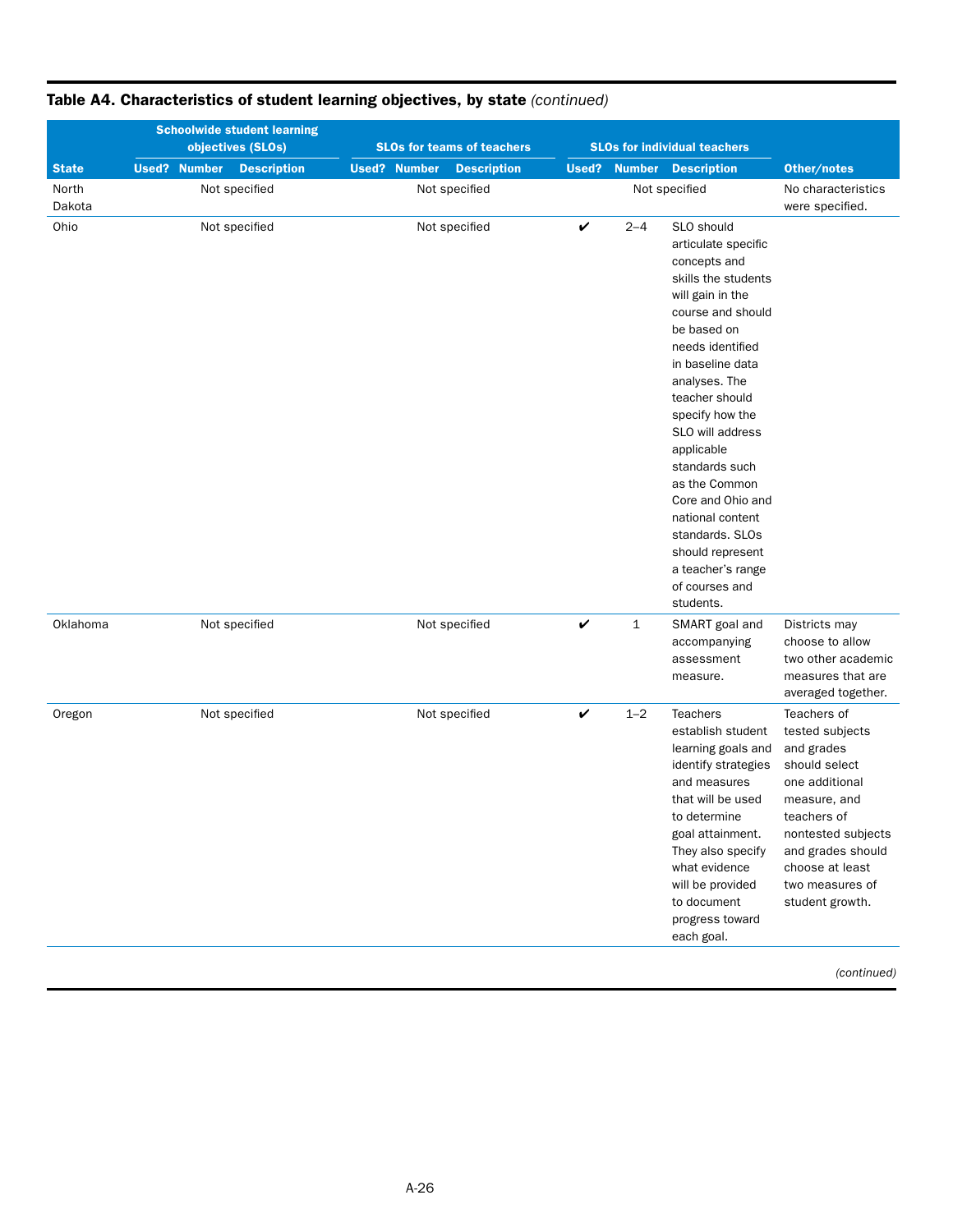|                 |                       | <b>Schoolwide student learning</b><br>objectives (SLOs)                                                                                                                                                 |   |                     | <b>SLOs for teams of teachers</b>                                                                                                                                                |              | <b>SLOs for individual teachers</b> |                                                                                                                                                                                                                                                                                                                                                                                                                         |                                                                                                                                                                                                                                                                                                                                                                                                                                   |
|-----------------|-----------------------|---------------------------------------------------------------------------------------------------------------------------------------------------------------------------------------------------------|---|---------------------|----------------------------------------------------------------------------------------------------------------------------------------------------------------------------------|--------------|-------------------------------------|-------------------------------------------------------------------------------------------------------------------------------------------------------------------------------------------------------------------------------------------------------------------------------------------------------------------------------------------------------------------------------------------------------------------------|-----------------------------------------------------------------------------------------------------------------------------------------------------------------------------------------------------------------------------------------------------------------------------------------------------------------------------------------------------------------------------------------------------------------------------------|
| <b>State</b>    | <b>Used? Number</b>   | <b>Description</b>                                                                                                                                                                                      |   | <b>Used? Number</b> | <b>Description</b>                                                                                                                                                               | <b>Used?</b> | <b>Number</b>                       | <b>Description</b>                                                                                                                                                                                                                                                                                                                                                                                                      | Other/notes                                                                                                                                                                                                                                                                                                                                                                                                                       |
| Rhode<br>Island | Not specified         | <b>Building</b><br>administrators<br>develop a set of<br>schoolwide SLOs,<br>which do not<br>count in teacher<br>evaluation.<br>Teachers should<br>align SLOs with<br>those of their<br>administrators. | V | Not<br>specified    | Teachers of the<br>same course<br>for the same<br>school should<br>have the same<br>SLOs-but with<br>different targets<br>if student starting<br>points differ<br>substantially. | V            | $2 - 4$                             | Required elements<br>include objective<br>statement,<br>rationale, aligned<br>standards,<br>students to<br>whom SLO<br>applies, interval<br>of instruction,<br>baseline data,<br>targets, rationale<br>for targets,<br>evidence source,<br>how measure will<br>be administered.<br>and how evidence<br>will be scored.<br>School year<br>or interval of<br>instruction<br>appropriate to<br>the teaching<br>assignment. | Rhode Island Model<br><b>Teacher Evaluation</b><br>& Support System<br>Edition II, Rhode<br><b>Island Department</b><br>of Education,<br>2013. Retrieved<br>December 10,<br>2013, from http://<br>www.ride.ri.gov/<br>Portals/0/Uploads/<br>Documents/<br>Teachers-and<br>-Administrators<br>-Excellent-Educators/<br>Educator-Evaluation/<br>Education-Eval-Main<br>-Page/Measures-of<br>-Student-Learning<br>-GB-Edition-II.pdf |
| Utah            | Not<br>V<br>specified | Optional                                                                                                                                                                                                | V | Not<br>specified    | Optional                                                                                                                                                                         | V            | $2 - 4$                             | Objectives<br>should be related<br>to the school<br>improvement<br>goals and Utah<br>core content<br>standards<br>and focus on<br>specific content<br>standards.<br>Objectives<br>should be as<br>representative<br>of the set of a<br>teacher's courses<br>and subjects<br>as possible.<br>Objectives should<br>be ambitious<br>and tied to<br>varying levels of<br>performance.                                       | Two statewide<br>SLOs will be<br>required for<br>measuring student<br>growth in each<br>nontested subject<br>and grade. Districts<br>may create or use<br>additional SLOs at<br>the district, school,<br>or classroom level.<br>Districts may also<br>require additional<br>SLOs for tested<br>subjects and<br>grades.                                                                                                            |
| Virginia        |                       | Not specified                                                                                                                                                                                           |   |                     | Not specified                                                                                                                                                                    | $\checkmark$ | 1                                   | Describes the<br>setting and<br>population,<br>content area,<br>baseline data,<br>goal statement,<br>and means for<br>obtaining the goal.                                                                                                                                                                                                                                                                               |                                                                                                                                                                                                                                                                                                                                                                                                                                   |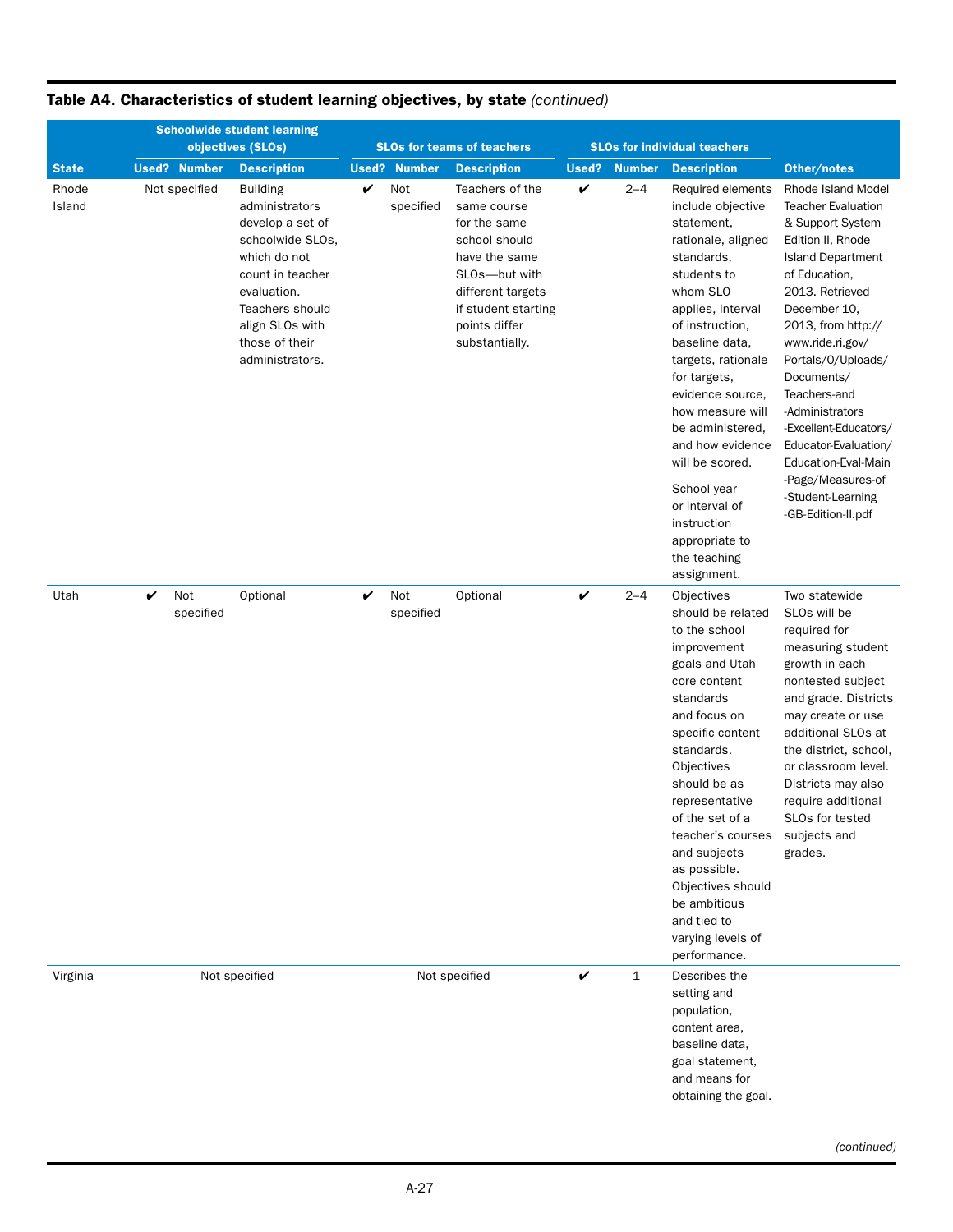|                  | <b>Schoolwide student learning</b><br>objectives (SLOs) |                       | <b>SLOs for teams of teachers</b>                                                                                                                                                                                                                                                                                                                                                |                        | <b>SLOs for individual teachers</b>                                                                                                                                                                                                                                                                                                                |                                                                                                                                                                                                                                                                                                           |
|------------------|---------------------------------------------------------|-----------------------|----------------------------------------------------------------------------------------------------------------------------------------------------------------------------------------------------------------------------------------------------------------------------------------------------------------------------------------------------------------------------------|------------------------|----------------------------------------------------------------------------------------------------------------------------------------------------------------------------------------------------------------------------------------------------------------------------------------------------------------------------------------------------|-----------------------------------------------------------------------------------------------------------------------------------------------------------------------------------------------------------------------------------------------------------------------------------------------------------|
| <b>State</b>     | <b>Used? Number</b><br><b>Description</b>               | <b>Used? Number</b>   | <b>Description</b>                                                                                                                                                                                                                                                                                                                                                               | <b>Number</b><br>Used? | <b>Description</b>                                                                                                                                                                                                                                                                                                                                 | Other/notes                                                                                                                                                                                                                                                                                               |
| Washington       | Not specified                                           | Not specified         | Student growth<br>data elements<br>may include<br>the teacher's<br>performance<br>as a member of<br>a grade-level,<br>subject-matter, or<br>other instruction<br>team within a<br>school when the<br>use of these data<br>is relevant and<br>appropriate.                                                                                                                        | Not specified          | In collaboration<br>with students,<br>parents, and<br>other school<br>staff, teacher<br>establishes<br>appropriate<br>student growth<br>goals for<br>subgroups of<br>students not<br>reaching full<br>potential. Goals<br>identify multiple,<br>high-quality<br>sources of data<br>to monitor, adjust,<br>and evaluate<br>achievement of<br>goals. |                                                                                                                                                                                                                                                                                                           |
| West<br>Virginia | Not specified                                           | Not<br>V<br>specified | Optional.<br>Educators may<br>collaborate to<br>establish student<br>learning goals for<br>their grade levels,<br>departments, or<br>curricular teams.<br>The highest<br>performance<br>level requires<br>accomplishing<br>at least one<br>collaborative<br>student learning<br>goal.                                                                                            | V<br>Not<br>specified  | Optional.<br>Educators<br>establish two<br>student learning<br>goals and identify<br>strategies and<br>measures that<br>will be used<br>to determine<br>success. They<br>also specify<br>what evidence<br>will be provided<br>to document<br>progress on both<br>goals.                                                                            | Two goals total are<br>required (either<br>team or individual<br>goals). Educators<br>at the elementary<br>level will select<br>a content area<br>for each goal.<br>Educators at the<br>secondary level will<br>select a class for<br>each goal. Goals<br>span a school<br>year, semester, or<br>quarter. |
| Wisconsin        | V<br>Not<br>Optional<br>specified                       | V<br>Not<br>specified | Optional. Identify<br>the student<br>population in the<br>identified course<br>or grade level<br>that the SLO will<br>target, as well as<br>the teachers who<br>agree to work<br>collaboratively<br>on the team SLO.<br>Students covered<br>by the team SLO<br>should have the<br>same needs,<br>and the same<br>assessment<br>is utilized to<br>determine growth<br>or mastery. | V<br>2                 | Teachers use a<br>rubric to write<br>goals that are<br>informed by<br>baseline data and<br>include strategies<br>and measures,<br>following SMART<br>goal guidelines.                                                                                                                                                                              |                                                                                                                                                                                                                                                                                                           |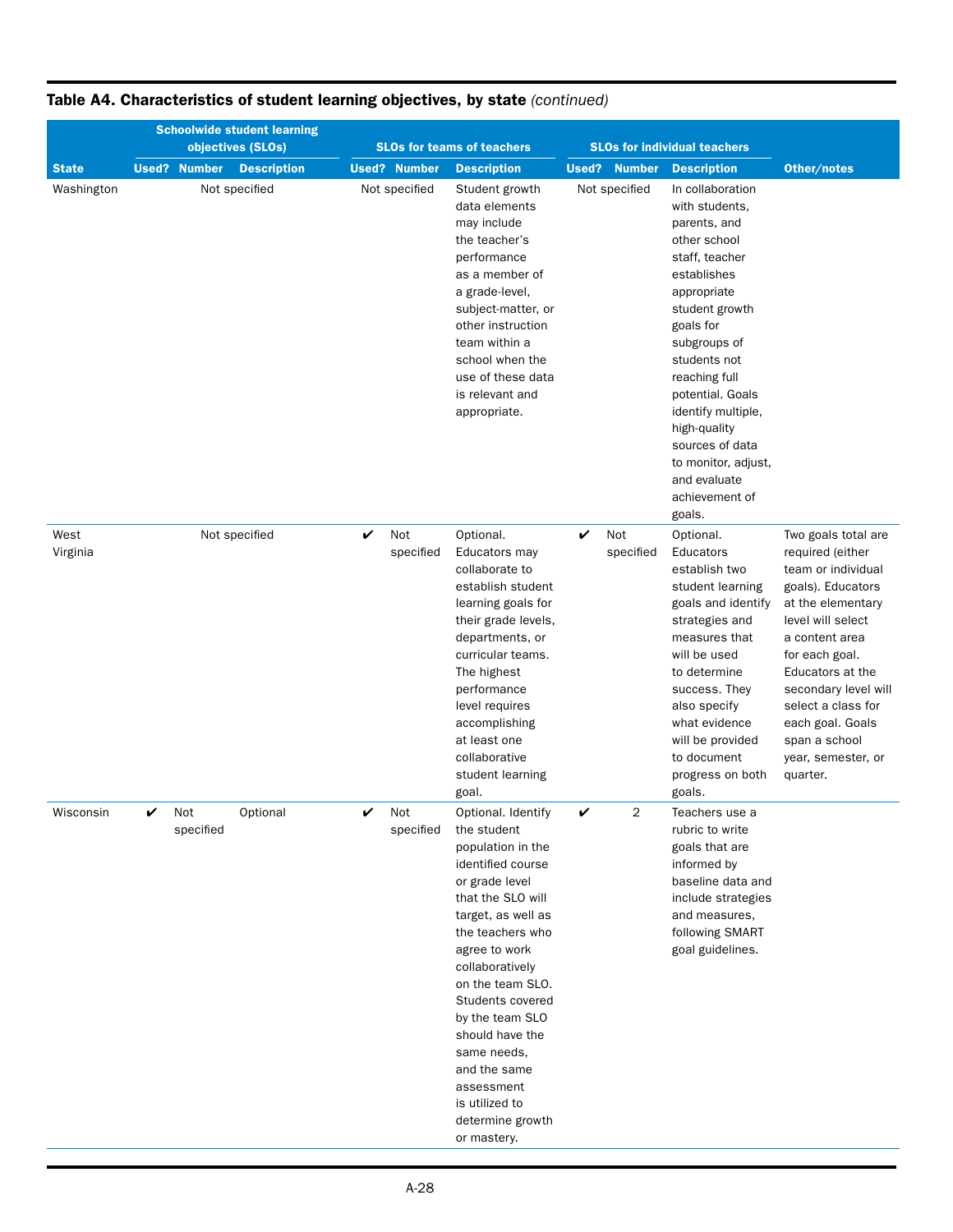| <b>State</b> | For all students | For subgroups    | targets for students<br><b>Differentiated</b> | <b>Measurable targets</b> | <b>Measures of<br/>growth required</b> | <b>Assessments used</b>                                                                                                                                                                                                                                              | Note/source                                                                                                                                                                                                                                                                                                                                                                       |
|--------------|------------------|------------------|-----------------------------------------------|---------------------------|----------------------------------------|----------------------------------------------------------------------------------------------------------------------------------------------------------------------------------------------------------------------------------------------------------------------|-----------------------------------------------------------------------------------------------------------------------------------------------------------------------------------------------------------------------------------------------------------------------------------------------------------------------------------------------------------------------------------|
| Arizona      | V                | V                | Not<br>specified                              | Not<br>specified          | Not<br>specified                       | Statewide assessments<br>(preferred), vendor-provided<br>content assessments<br>with validity and reliability<br>(second choice). Content<br>assessments used local<br>education agency–wide and<br>classroom assessments<br>may be used with evaluator<br>approval. | Teachers get preapproval<br>for assessments by<br>submitting to the evaluator<br>an assessment rigor<br>analysis depth of knowledge<br>chart aligning standards<br>and assessment items.<br>Teachers also decide on a<br>scoring rubric and mastery<br>level needed to meet<br>standards and complete<br>an assessment approval<br>checklist form for review by<br>the evaluator. |
| Colorado     | Optional         | Optional         | Optional                                      | V                         | V                                      | Principal and teacher<br>agree on a baseline and<br>an assessment aligned<br>with Colorado academic<br>standards.                                                                                                                                                    | The assessment review<br>tool can be used to rate an<br>assessment's potential for<br>measuring student academic<br>growth against Colorado<br>academic standards.<br><b>Content Assessment Review</b><br>Tool, Colorado Department<br>of Education, n.d. Retrieved<br>April 1, 2013, from http://<br>www.cde.state.co.us/<br>educatoreffectiveness/<br>assessmentreviewtool      |
| Connecticut  | V                | Optional         | V                                             | V                         |                                        | May include standardized<br>and nonstandardized<br>measures. Teachers and<br>their evaluators agree on<br>a balance in the weighting<br>of standardized and<br>nonstandardized indicators.                                                                           | Each indicator should make<br>clear what evidence will<br>be examined, what level of<br>performance is targeted,<br>and what proportion of<br>students is projected<br>to achieve the targeted<br>performance level.                                                                                                                                                              |
| Georgia      | V                |                  | Optional                                      | V                         | V                                      | Districts may use<br>commercial measures or<br>create their own measures,<br>including public domain<br>measures to share among<br>districts.                                                                                                                        | Georgia Department of<br>Education-trained district<br>teams use a table of<br>specifications tool and an<br>SLO criteria table to help<br>them choose valid and<br>reliable assessments.                                                                                                                                                                                         |
| Hawaii       | Not<br>specified | Not<br>specified | Not<br>specified                              | V                         | No (see<br>note)                       | Not specified                                                                                                                                                                                                                                                        | Covers all subjects and<br>grade levels. Student growth<br>model is separate from SLO.                                                                                                                                                                                                                                                                                            |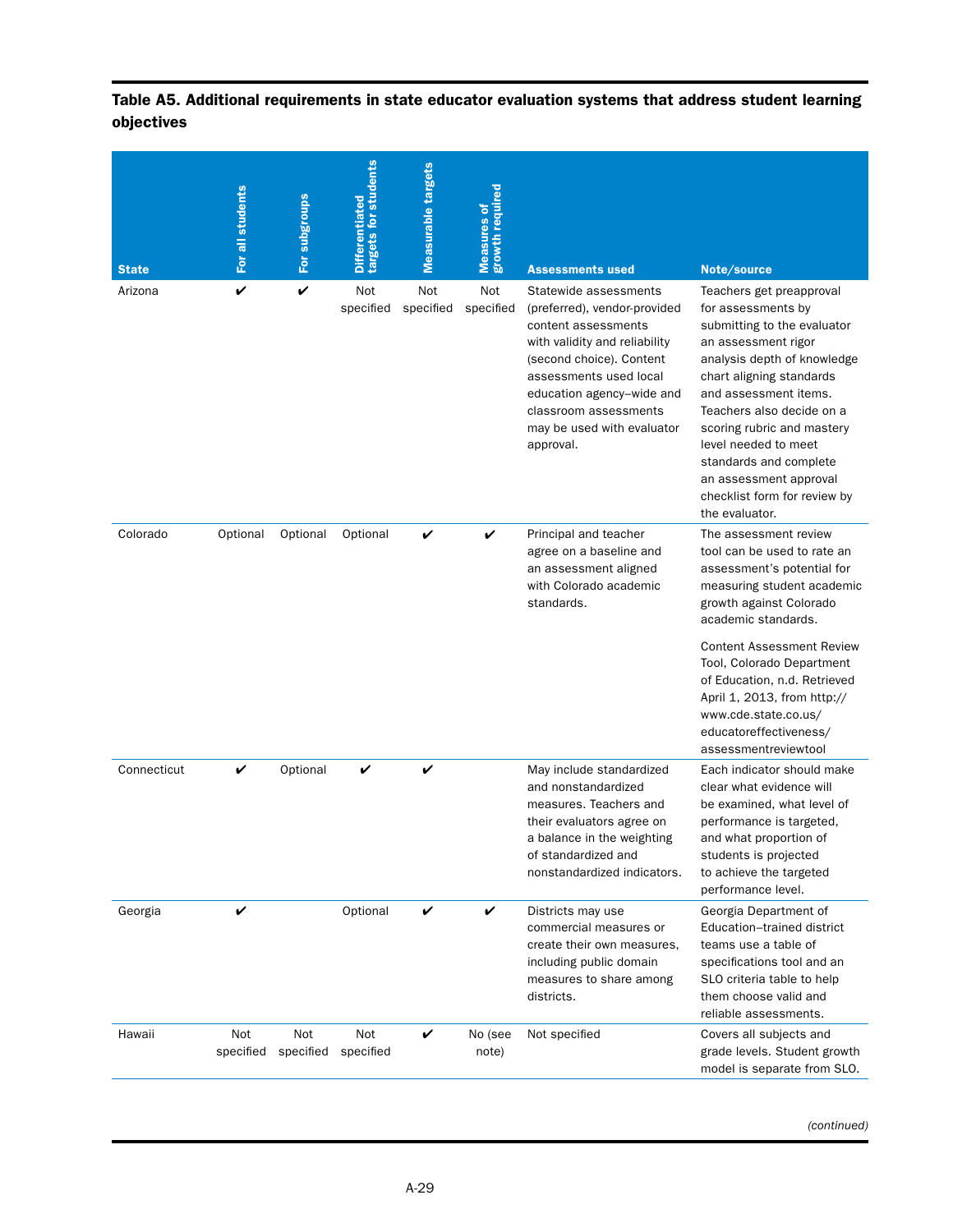| <b>State</b>  | For all students | For subgroups    | targets for students<br><b>Differentiated</b> | Measurable targets | <b>Measures of<br/>growth required</b> | <b>Assessments used</b>                                                                                                                                                                                                                                                                                    | Note/source                                                                                                                                                                                                                                                                           |
|---------------|------------------|------------------|-----------------------------------------------|--------------------|----------------------------------------|------------------------------------------------------------------------------------------------------------------------------------------------------------------------------------------------------------------------------------------------------------------------------------------------------------|---------------------------------------------------------------------------------------------------------------------------------------------------------------------------------------------------------------------------------------------------------------------------------------|
| Illinois      | Optional         | Optional         | Optional                                      | V                  | V                                      | Teacher and evaluator<br>choose a "Type III<br>Assessment" (assessments<br>other than statewide and<br>districtwide) that covers<br>at least three learning<br>standards, has a variety<br>of response types, is valid<br>and reliable, and is scored<br>in such a way that a growth<br>model can be used. | Teachers decide the<br>percentage of students<br>to include in the SLO and<br>provide rationale. Teachers<br>determine whether to<br>differentiate targets.                                                                                                                           |
| Indiana       | V                | V                | V                                             | Not<br>specified   | Optional                               | For class SLO, most<br>standardized assessments<br>available. For targeted<br>SLO, assessment that<br>best measures progress of<br>targeted group. Schoolwide<br>or classroom measures<br>must be evaluator-approved,<br>while statewide and<br>districtwide assessments<br>are preapproved.               | Teachers who teach the<br>same course or grade<br>should use a common<br>assessment wherever<br>available. When choosing<br>assessments that are not<br>preapproved, teachers<br>complete a standards<br>alignment coverage check<br>chart and an assessment<br>rigor analysis chart. |
| Kentucky      | V                | Not<br>specified | Not<br>specified                              | V                  | Not<br>specified                       | Assessment should<br>be aligned closely with<br>classroom instruction and<br>state standards.                                                                                                                                                                                                              |                                                                                                                                                                                                                                                                                       |
| Louisiana     |                  | Optional         | Not<br>specified                              | V                  | Not<br>specified                       | Consult available local<br>education agency guidance<br>and the Louisiana<br>Department of Education<br>common assessment list.                                                                                                                                                                            | SLO should cover most of a<br>teacher's students.                                                                                                                                                                                                                                     |
| Maryland      | Optional         | Optional         | Not<br>specified                              | V                  | V                                      | State and national external<br>data, benchmark assessment<br>data, school- or grade-level<br>common assessments,<br>and ongoing classroom<br>assessments.                                                                                                                                                  | Teacher SLOs may focus<br>on all students or students<br>in particular classes or<br>subgroups.                                                                                                                                                                                       |
| Massachusetts | V                | Not<br>specified | Not<br>specified                              | Not<br>specified   | Not<br>specified                       | Not specified                                                                                                                                                                                                                                                                                              | Does not specify level<br>of evidence or type of<br>assessments.                                                                                                                                                                                                                      |
| Michigan      | Not<br>specified | Not<br>specified | Not<br>specified                              | V                  | V                                      | A nonexhaustive list included<br>surveys, observation<br>rubrics, portfolios, rubrics,<br>and assessment and other<br>student data.                                                                                                                                                                        |                                                                                                                                                                                                                                                                                       |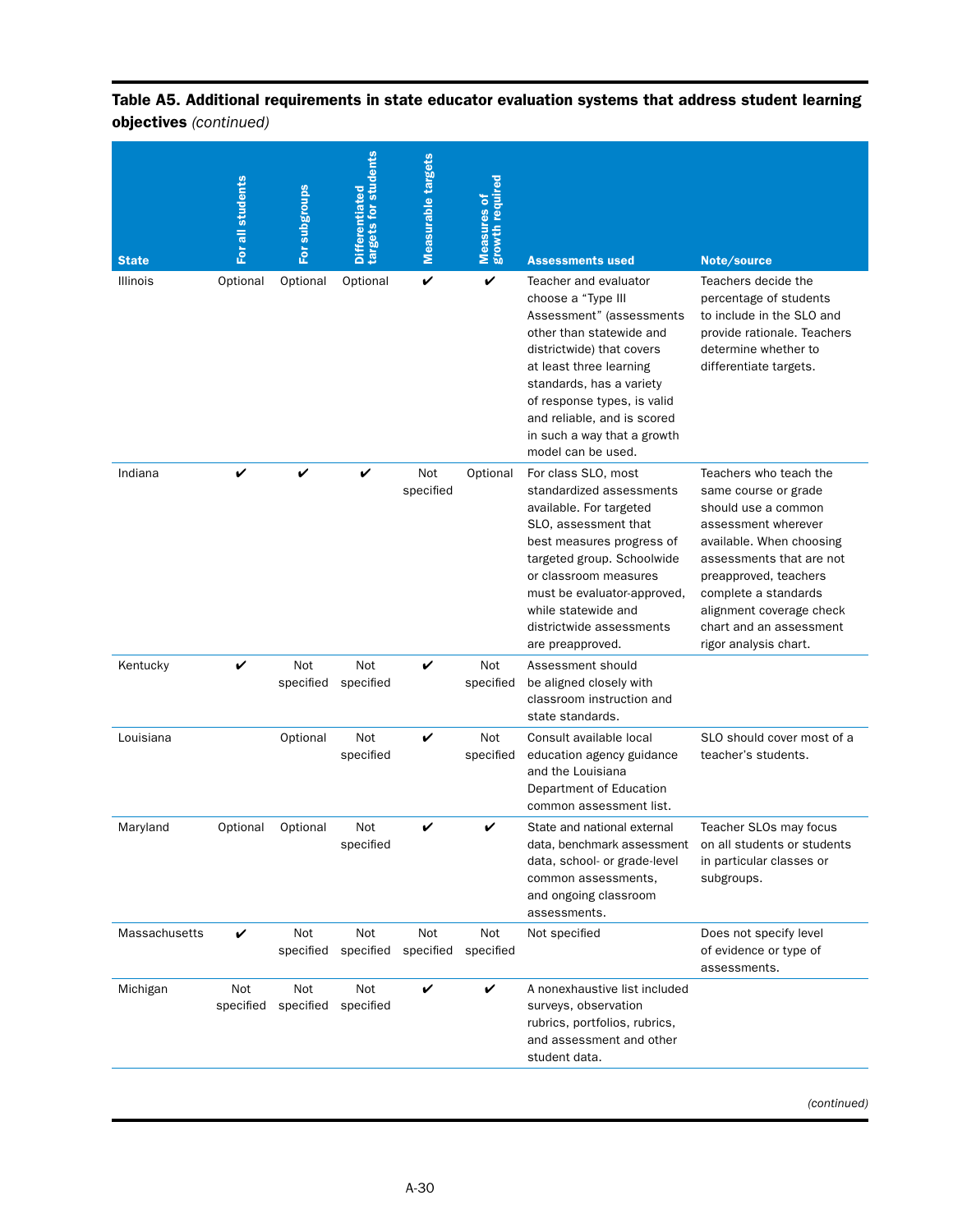| <b>State</b>     | For all students   | For subgroups              | Differentiated<br>targets for students | Measurable targets | <b>Measures of</b><br>growth required | <b>Assessments used</b>                                                                                                                                                                                                                                                                              | Note/source                                                                                                                                                                                                                                                 |
|------------------|--------------------|----------------------------|----------------------------------------|--------------------|---------------------------------------|------------------------------------------------------------------------------------------------------------------------------------------------------------------------------------------------------------------------------------------------------------------------------------------------------|-------------------------------------------------------------------------------------------------------------------------------------------------------------------------------------------------------------------------------------------------------------|
| Minnesota        | V<br>(see<br>note) | V<br>(see<br>note)         | Not<br>specified                       | Not<br>specified   | V                                     | Not specified                                                                                                                                                                                                                                                                                        | Teachers with 100 percent<br>of time in nontested<br>subjects must have a<br>student learning goal for<br>the class overall and for<br>targeted students.                                                                                                   |
| Mississippi      | Not<br>specified   | Not<br>specified           | Not<br>specified                       | Not<br>specified   | Not<br>specified                      | Not specified                                                                                                                                                                                                                                                                                        | Not specified                                                                                                                                                                                                                                               |
| Nebraska         | Not<br>specified   | Not<br>specified           | Not<br>specified                       | Not<br>specified   | Not<br>specified                      | Not specified                                                                                                                                                                                                                                                                                        | Not specified                                                                                                                                                                                                                                               |
| New<br>Hampshire | Not<br>specified   | Not<br>specified           | Not<br>specified                       | Not<br>specified   | Not<br>specified                      | Not specified                                                                                                                                                                                                                                                                                        | Waiver application and<br>website search revealed no<br>SLO requirements. SLOs and<br>student growth percentiles<br>are both to be included in<br>evaluating teacher impact on<br>student performance in the<br>New Hampshire educator<br>evaluation model. |
| New Jersey       | Optional           | Optional                   | V                                      | V                  | Not<br>specified                      | Assessments used to track<br>progress on student growth<br>objectives can include<br>national standardized tests,<br>statewide assessments, or<br>locally developed measures<br>such as tests and portfolios.                                                                                        |                                                                                                                                                                                                                                                             |
| New Mexico       | Not<br>specified   | Not<br>specified           | Not<br>specified                       | Not<br>specified   | Not<br>specified                      | Not specified                                                                                                                                                                                                                                                                                        |                                                                                                                                                                                                                                                             |
| New York         | V                  |                            | V                                      | Not<br>specified   | V<br>(see<br>note)                    | Teachers without a<br>state-provided growth<br>measure may use any<br>state assessment, a<br>state-approved third-party<br>assessment, or district,<br>regional, or Board of<br>Cooperative Educational<br>Services-developed<br>assessment that is rigorous<br>and comparable across<br>classrooms. | For any course or section<br>that requires SLOs that has<br>a state-provided growth<br>measure, the state-provided<br>growth measure must be<br>used.                                                                                                       |
| North Carolina   | Not                | Not<br>specified specified | Not<br>specified                       | V                  | Not<br>specified                      | Standardized tests or<br>district- or school-developed<br>tests.                                                                                                                                                                                                                                     |                                                                                                                                                                                                                                                             |
| North Dakota     | Not<br>specified   | Not<br>specified           | Not<br>specified                       | Not<br>specified   | Not<br>specified                      | Not specified                                                                                                                                                                                                                                                                                        |                                                                                                                                                                                                                                                             |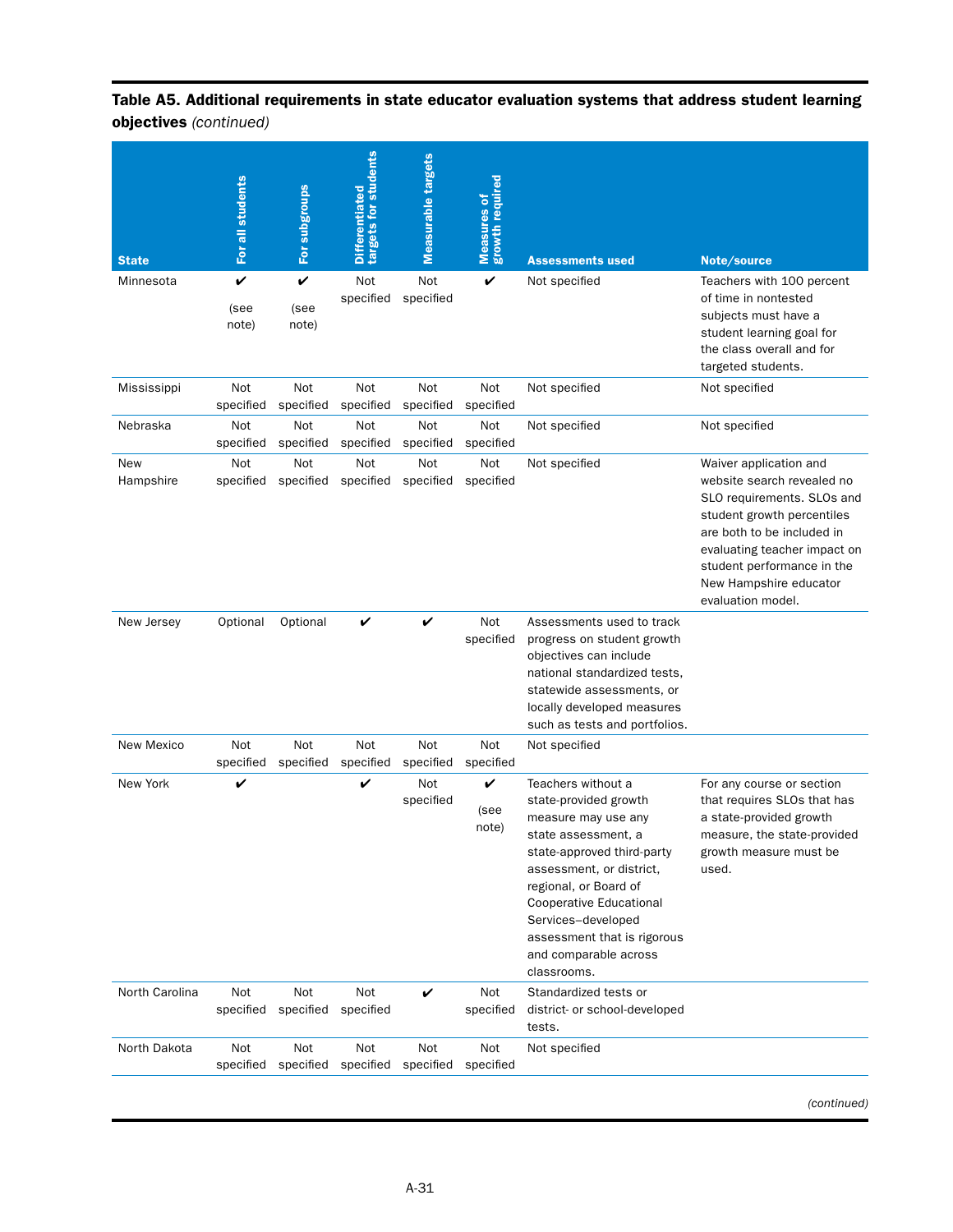| <b>State</b> | For all students   | For subgroups           | targets for students<br><b>Differentiated</b> | <b>Measurable targets</b> | <b>Measures of<br/>growth required</b> | <b>Assessments used</b>                                                                                                                                                                                                                                                                                              | Note/source                                                                                                                                                                                                                                                                                                                                                      |
|--------------|--------------------|-------------------------|-----------------------------------------------|---------------------------|----------------------------------------|----------------------------------------------------------------------------------------------------------------------------------------------------------------------------------------------------------------------------------------------------------------------------------------------------------------------|------------------------------------------------------------------------------------------------------------------------------------------------------------------------------------------------------------------------------------------------------------------------------------------------------------------------------------------------------------------|
| Ohio         | V<br>(see<br>note) | V                       | V                                             | V                         | V                                      | Consult guidance on<br>selecting assessments<br>in the SLO guide and the<br>district list of acceptable<br>assessments.                                                                                                                                                                                              | Aim to include as many<br>students as possible and<br>justify any exclusions.                                                                                                                                                                                                                                                                                    |
| Oklahoma     | Not<br>specified   | <b>Not</b><br>specified | Not<br>specified                              | V                         | Not<br>specified                       | Choose from an approved<br>list that includes state<br>assessments, value-added<br>model score, off-the-shelf<br>assessments, A–F report<br>card components, surveys,<br>and student competitions.                                                                                                                   |                                                                                                                                                                                                                                                                                                                                                                  |
| Oregon       | V                  | Not<br>specified        | Not<br>specified                              | Not<br>specified          | V                                      | State, national, international,<br>or common district<br>assessments; other valid<br>and reliable measures of<br>student learning, growth, and<br>proficiency, such as formative<br>assessments, end-of-course<br>tests, and performance-<br>based assessments; and<br>collections or portfolios of<br>student work. |                                                                                                                                                                                                                                                                                                                                                                  |
| Rhode Island | V                  | V                       | V                                             | V                         |                                        | Various assessments may<br>be used as evidence of<br>target attainment, ranging<br>from teacher-created<br>performance tasks to<br>commercial standardized<br>assessments.                                                                                                                                           | All teachers who teach the<br>same course (grade-level<br>and subject combination)<br>should use the same<br>sources of evidence for the<br>objectives related to that<br>course.                                                                                                                                                                                |
| Utah         | V                  | Not<br>specified        | Not<br>specified                              | V                         | V<br>(see<br>note)                     | State criterion-referenced<br>tests, where available;<br>common benchmark<br>tests; criteria for quality<br>student assessments<br>will be established, state<br>models and examples will<br>be provided, and local<br>districts and schools will be<br>taught how to create quality<br>assessments.                 | Each district shall create<br>a process for ensuring<br>that objectives across the<br>district are as comparable<br>as possible. Further, the<br>principal shall consider<br>comparability when approving<br>all objectives in the building.<br>Growth-based objectives<br>should be employed only<br>where possible to do so in<br>technically defensible ways. |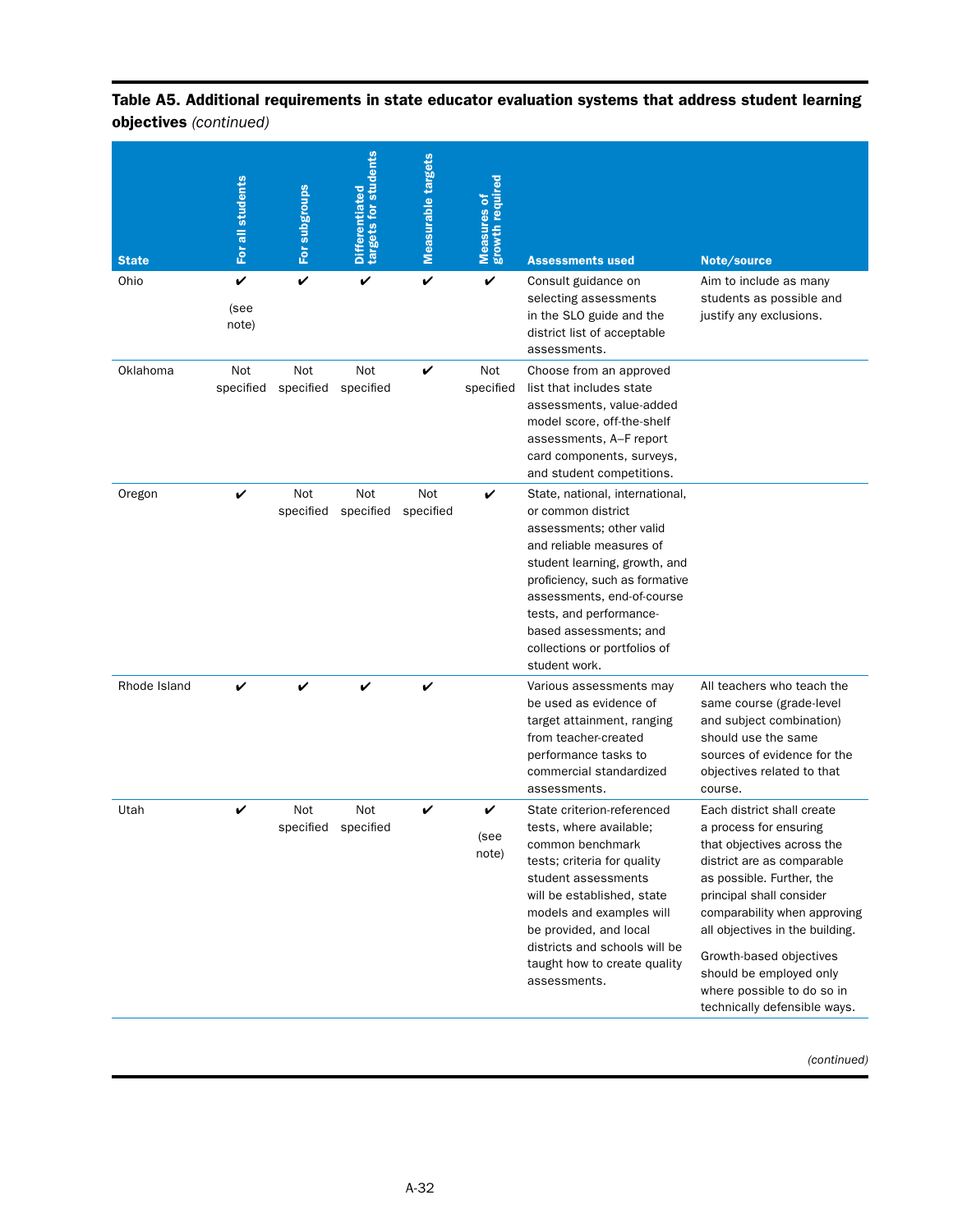| <b>State</b>  | For all students | For subgroups    | targets for students<br><b>Differentiated</b> | Measurable targets | <b>Measures of<br/>growth required</b> | <b>Assessments used</b>                                                                                                                                                                                                                                                 | Note/source                                                                                                                                                                                                                                                                                                                                                                                                                                                                       |
|---------------|------------------|------------------|-----------------------------------------------|--------------------|----------------------------------------|-------------------------------------------------------------------------------------------------------------------------------------------------------------------------------------------------------------------------------------------------------------------------|-----------------------------------------------------------------------------------------------------------------------------------------------------------------------------------------------------------------------------------------------------------------------------------------------------------------------------------------------------------------------------------------------------------------------------------------------------------------------------------|
| Virginia      | Not<br>specified | Not<br>specified | Not<br>specified                              | V                  | V                                      | Criterion-referenced tests;<br>norm-referenced tests;<br>standardized achievement<br>tests; school-adopted interim,<br>common, and benchmark<br>assessments; and authentic<br>measures (such as portfolio,<br>recitation and performance).                              |                                                                                                                                                                                                                                                                                                                                                                                                                                                                                   |
| Washington    | V                | V                | V                                             | V                  | V                                      | Classroom-, school-,<br>district-, and state-based<br>tools.                                                                                                                                                                                                            |                                                                                                                                                                                                                                                                                                                                                                                                                                                                                   |
| West Virginia | V                | Not<br>specified | Not<br>specified                              | V                  | V                                      | A variety of measures may<br>be used, including both<br>published and teacher-<br>created assessments.<br>However, all measures<br>must meet three essential<br>criteria: they must include<br>two data points, be rigorous,<br>and be comparable across<br>classrooms. | Rigorous assessments must<br>be aligned with the West<br>Virginia content standards and<br>objectives and challenge all<br>learners. "Comparable across<br>classrooms" means the<br>assessments used to validate<br>progress are equivalent forms<br>of assessments that can<br>be consistently applied in a<br>variety of contexts. Measures<br>with the greatest degree of<br>comparability are those that<br>can be used in all classrooms<br>for a specific grade or subject. |
| Wisconsin     | Optional         | Optional         | Optional                                      | V                  | V                                      | District-developed common<br>assessments and portfolios<br>or projects of student work<br>(when accompanied by a<br>rigorous scoring rubric and<br>baseline data providing a<br>comparison of progress<br>across the year).                                             | Teachers must select<br>evidence sources that do<br>not double count or overly<br>emphasize any one source<br>of data within the system.<br>Specifically, teachers<br>preparing SLOs should not<br>use standardized, summative<br>state assessment data as<br>evidence of SLO growth,<br>as these measures will<br>comprise only a portion of<br>a teacher's overall outcome<br>score during full system<br>implementation.                                                       |
| <b>Totals</b> |                  |                  |                                               |                    |                                        |                                                                                                                                                                                                                                                                         |                                                                                                                                                                                                                                                                                                                                                                                                                                                                                   |
| Yes $(V)$     | 14               | 6                | 7                                             | 19                 | 14                                     |                                                                                                                                                                                                                                                                         |                                                                                                                                                                                                                                                                                                                                                                                                                                                                                   |
| No            | 1                | $\overline{2}$   | 0                                             | 0                  | 3                                      |                                                                                                                                                                                                                                                                         |                                                                                                                                                                                                                                                                                                                                                                                                                                                                                   |
| Optional      | 5                | $\overline{7}$   | 4                                             | $\mathbf 0$        | $\mathbf 1$                            |                                                                                                                                                                                                                                                                         |                                                                                                                                                                                                                                                                                                                                                                                                                                                                                   |
| Not specified | 10               | 15               | 19                                            | 11                 | 12                                     |                                                                                                                                                                                                                                                                         |                                                                                                                                                                                                                                                                                                                                                                                                                                                                                   |

**Source:** State education agency websites.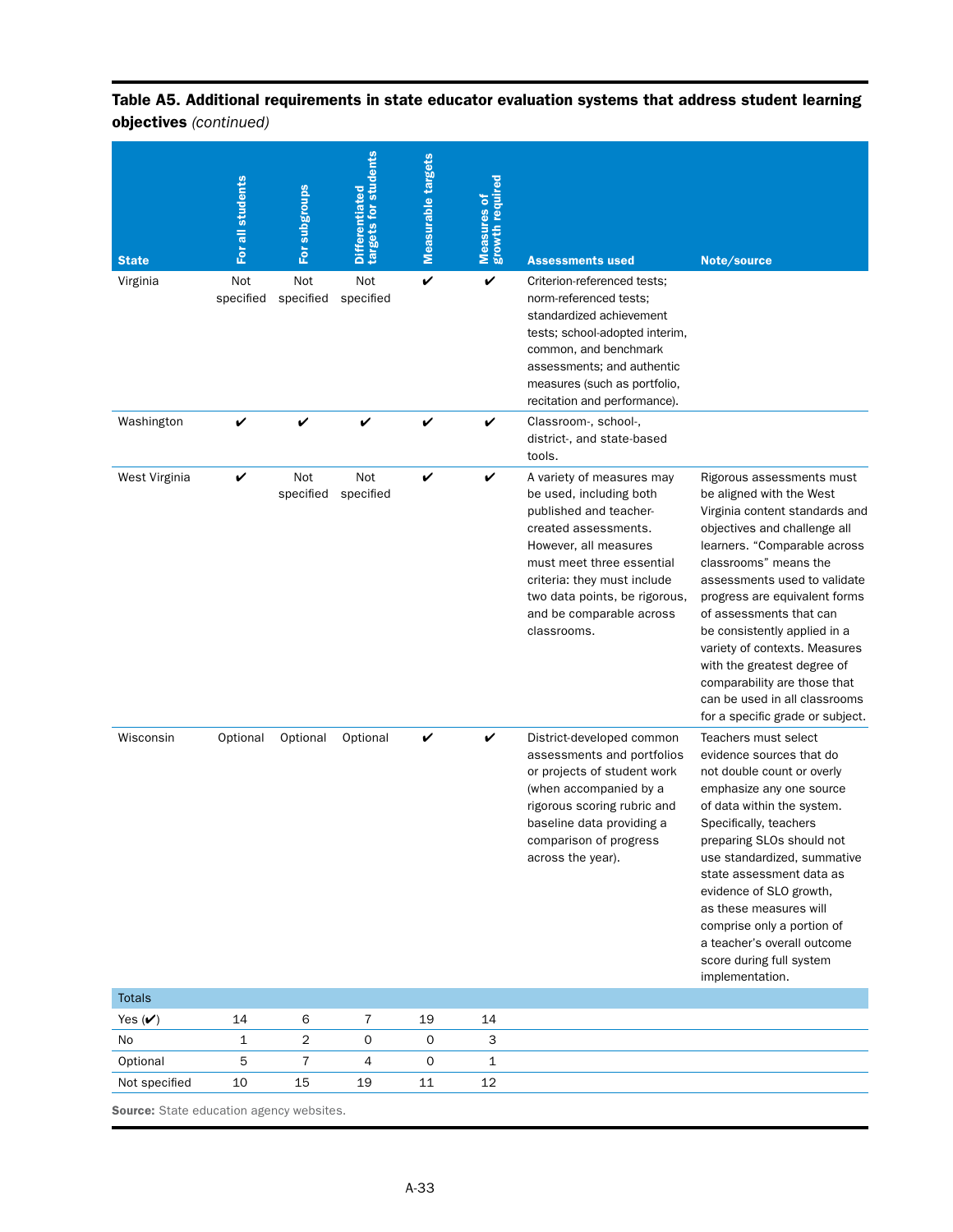| Table A6. Additional requirements in state educator evaluation student learning objectives |  |  |  |  |  |  |
|--------------------------------------------------------------------------------------------|--|--|--|--|--|--|
|--------------------------------------------------------------------------------------------|--|--|--|--|--|--|

|              | <b>Setting student learning</b>                                                                                                                                                                                                                                                                             |                                                  | <b>Review and</b>                                                                                                                                             | <b>Assessment of</b>                                                                                                                                                                                        |                                                                                                                                                                                                                                                                                               |
|--------------|-------------------------------------------------------------------------------------------------------------------------------------------------------------------------------------------------------------------------------------------------------------------------------------------------------------|--------------------------------------------------|---------------------------------------------------------------------------------------------------------------------------------------------------------------|-------------------------------------------------------------------------------------------------------------------------------------------------------------------------------------------------------------|-----------------------------------------------------------------------------------------------------------------------------------------------------------------------------------------------------------------------------------------------------------------------------------------------|
| <b>State</b> | objectives (SLOs)                                                                                                                                                                                                                                                                                           | <b>Who sets SLOs?</b>                            | approval of SLOs                                                                                                                                              | achievement                                                                                                                                                                                                 | Note/source                                                                                                                                                                                                                                                                                   |
| Arizona      | Teachers collect<br>evidence from the<br>previous year and rank<br>their students from<br>most prepared to least<br>prepared, and groupings<br>are approved by an<br>evaluator.                                                                                                                             | <b>Teachers</b>                                  | Approved by evaluator                                                                                                                                         | Not specified                                                                                                                                                                                               | It was indicated in the<br>webinar referenced<br>below that a follow-<br>up webinar in January<br>2013 would detail the<br>process for setting and<br>evaluating SLOs, but<br>this second webinar<br>does not appear to<br>be available on the<br>Arizona Department of<br>Education website. |
|              |                                                                                                                                                                                                                                                                                                             |                                                  |                                                                                                                                                               |                                                                                                                                                                                                             | The SLO Process Part<br>I, Arizona Department<br>of Education, 2013.<br>Retrieved April 1, 2013,<br>from http://www.azed.<br>gov/teacherprincipal<br>-evaluation/files/2013/<br>01/slo-process-pt1-1_<br>15_13.pdf                                                                            |
| Colorado     | Teachers analyze<br>baseline data and<br>set rigorous learning<br>targets.                                                                                                                                                                                                                                  | <b>Teachers</b>                                  | Principal or evaluator                                                                                                                                        | Teachers assess<br>student progress using<br>agreed on assessments.                                                                                                                                         |                                                                                                                                                                                                                                                                                               |
| Connecticut  | Gather baseline data<br>about students.<br>Collaborate with grade-<br>level or subject-matter<br>colleagues to write<br>SLOs. Identify indicator<br>for academic growth<br>and development for<br>each SLO. Document<br>rationale, technical<br>information, and<br>baseline data used to<br>set indicator. | Teachers, in<br>collaboration with each<br>other | Approval required by<br>evaluator                                                                                                                             | At end of school year<br>teacher submits<br>evidence to evaluator,<br>plus completed self-<br>assessment. Evaluator<br>assigns rating to each<br>SLO (did not meet,<br>partially met, met, or<br>exceeded). |                                                                                                                                                                                                                                                                                               |
| Georgia      | Districts develop an<br>SLO for each nontested<br>subject and submit to<br>the Georgia Department<br>of Education for<br>approval.                                                                                                                                                                          | <b>Districts</b>                                 | Georgia Department<br>of Education approves<br>district-developed SLOs.<br>Teachers develop SLO<br>instruction plans that<br>are approved by an<br>evaluator. | Teachers assess<br>students' growth toward<br>the SLO goal and submit<br>post-test results to<br>Georgia Department of<br>Education.                                                                        | Evaluator assigns end-<br>of-year teacher rating<br>(exemplary, proficient,<br>needs development,<br>ineffective) using<br>evaluation rubric.                                                                                                                                                 |
| Hawaii       | Created by teachers<br>based on student data,<br>aligned with state<br>standards, Common<br>Core standards, and area<br>and school priorities.                                                                                                                                                              | Teacher                                          | Agreed on by teacher<br>and administrator                                                                                                                     | Teachers collect<br>and review data with<br>principal and adjust<br>SLOs throughout year.                                                                                                                   | For pilot year, SLOs were<br>for information only.                                                                                                                                                                                                                                            |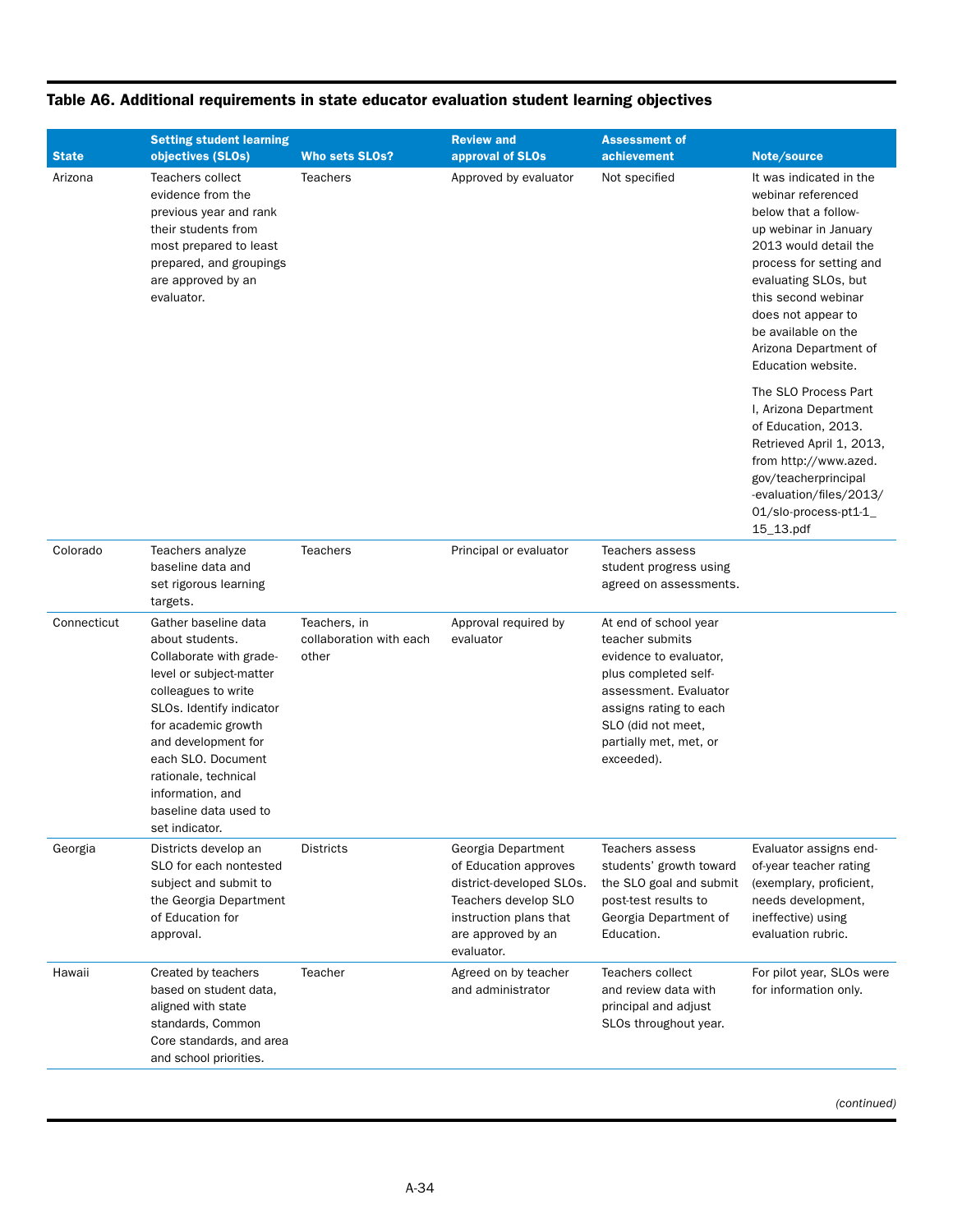|              | <b>Setting student learning</b>                                                                                                                                                                         |                         | <b>Review and</b>                                                                                      | <b>Assessment of</b>                                                                                                                                                                                                                                                                                                                                                                                                                                                                                |                                                                                                                                                                                                                                                                      |
|--------------|---------------------------------------------------------------------------------------------------------------------------------------------------------------------------------------------------------|-------------------------|--------------------------------------------------------------------------------------------------------|-----------------------------------------------------------------------------------------------------------------------------------------------------------------------------------------------------------------------------------------------------------------------------------------------------------------------------------------------------------------------------------------------------------------------------------------------------------------------------------------------------|----------------------------------------------------------------------------------------------------------------------------------------------------------------------------------------------------------------------------------------------------------------------|
| <b>State</b> | objectives (SLOs)                                                                                                                                                                                       | <b>Who sets SLOs?</b>   | approval of SLOs                                                                                       | achievement                                                                                                                                                                                                                                                                                                                                                                                                                                                                                         | Note/source                                                                                                                                                                                                                                                          |
| Illinois     | Teachers choose the<br>class, course, or group<br>of students for the SLO<br>and analyze baseline<br>data with evaluator.                                                                               | Teachers with evaluator | Evaluator                                                                                              | Teacher and evaluator<br>review pre- and post-<br>test data to determine<br>student growth.                                                                                                                                                                                                                                                                                                                                                                                                         |                                                                                                                                                                                                                                                                      |
| Indiana      | <b>Teachers review</b><br>baseline data to identify<br>student area of need<br>and develop a SMART<br>(Specific, Measurable,<br>Achievable, Results-<br>oriented and Relevant,<br>and Time-bound) goal. | <b>Teachers</b>         | Evaluator                                                                                              | Teacher collects<br>evidence to submit<br>to the evaluator,<br>who calculates the<br>effectiveness score.                                                                                                                                                                                                                                                                                                                                                                                           | For class SLOs, whether<br>a teacher earns<br>the highly effective,<br>effective, improvement<br>necessary, or ineffective<br>rating depends on the<br>extent to which the<br>teacher moves students<br>from their starting<br>points to achieve<br>content mastery. |
| Kentucky     | <b>Teachers review</b><br>baseline data and<br>collaborate with<br>colleagues to set<br>ambitious but<br>achievable goals.                                                                              | <b>Teachers</b>         | Evaluator                                                                                              | Teachers submit data<br>at the end of the year<br>and discuss results<br>and implications for<br>professional growth with<br>evaluator.                                                                                                                                                                                                                                                                                                                                                             |                                                                                                                                                                                                                                                                      |
| Louisiana    |                                                                                                                                                                                                         | <b>Teachers</b>         | Evaluator                                                                                              | Teachers collect and<br>present evidence of<br>student progress, and<br>an evaluator assesses<br>the evidence and rates<br>each student learning<br>target according to its<br>scoring plan.                                                                                                                                                                                                                                                                                                        |                                                                                                                                                                                                                                                                      |
| Maryland     |                                                                                                                                                                                                         | Set by teachers         | Evaluators confer with<br>practitioners to review,<br>discuss, and approve<br>objectives and criteria. | Practitioners collect<br>and analyze data at<br>appropriate intervals<br>to document student<br>growth. Practitioners<br>use evidence to assign<br>accurate ratings for<br>achievement of SLOs.<br>Practitioners are<br>evaluated on whether<br>they meet their SLO<br>targets at the end of<br>the instruction interval.<br>The rating process and<br>evidence for meeting the<br>targets is determined<br>by the practitioner<br>and evaluator in the<br>conference when the<br>SLOs are defined. |                                                                                                                                                                                                                                                                      |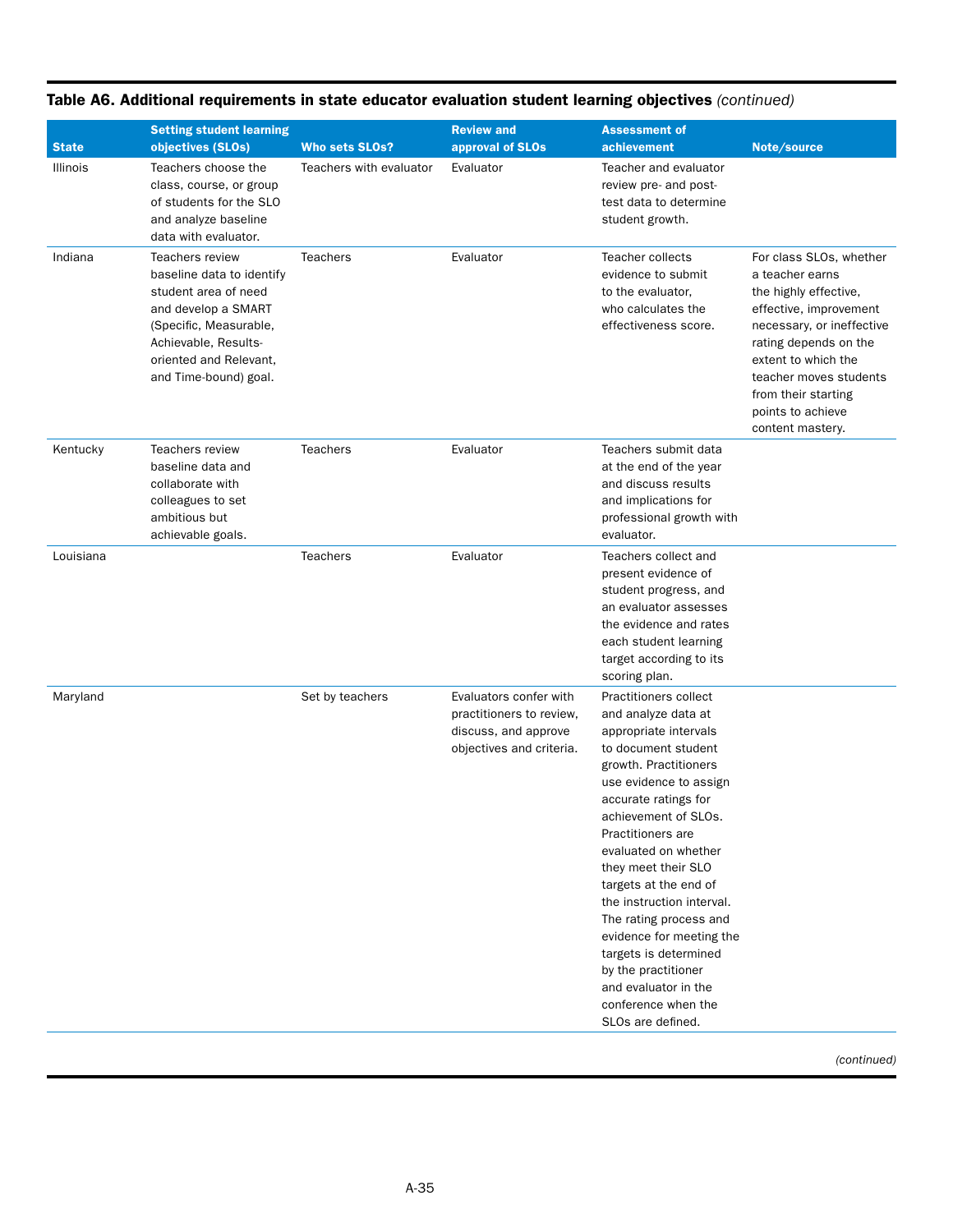| <b>State</b>         | <b>Setting student learning</b><br>objectives (SLOs)                                                                                                                                                                                                                                                                                                                                                                              | <b>Who sets SLOs?</b>                                                                                                                                                                                                         | <b>Review and</b><br>approval of SLOs                                                                                    | <b>Assessment of</b><br>achievement                                                                                                                                                                                                                                           | Note/source                                                                                                                                                                          |
|----------------------|-----------------------------------------------------------------------------------------------------------------------------------------------------------------------------------------------------------------------------------------------------------------------------------------------------------------------------------------------------------------------------------------------------------------------------------|-------------------------------------------------------------------------------------------------------------------------------------------------------------------------------------------------------------------------------|--------------------------------------------------------------------------------------------------------------------------|-------------------------------------------------------------------------------------------------------------------------------------------------------------------------------------------------------------------------------------------------------------------------------|--------------------------------------------------------------------------------------------------------------------------------------------------------------------------------------|
| <b>Massachusetts</b> | The educator develops<br>an educator plan<br>that includes student<br>learning goals.                                                                                                                                                                                                                                                                                                                                             | Teachers working<br>in teams to analyze<br>student data, propose<br>shared goals to<br>collectively pursue, and<br>identify professional<br>practices that teams<br>need to engage in to<br>attain student learning<br>goals. | Evaluator approves<br>educator plan developed<br>by each teacher that<br>includes at least one<br>student learning goal. | The educator prepares<br>a brief analysis of<br>evidence and brings<br>both the analysis and<br>the evidence to a<br>conference with the<br>evaluator.                                                                                                                        |                                                                                                                                                                                      |
| Michigan             | Goals should be<br>based on a school<br>improvement plan.<br>Individual goals include<br>applicable components<br>of team goals.                                                                                                                                                                                                                                                                                                  | For a team goal, team<br>collaborates. For an<br>individual goal, teacher<br>collaborates with<br>supervisor.                                                                                                                 | Not specified                                                                                                            | Not specified                                                                                                                                                                                                                                                                 |                                                                                                                                                                                      |
| Minnesota            | Teachers develop in<br>their professional<br>learning communities.                                                                                                                                                                                                                                                                                                                                                                | Teachers collaborate.                                                                                                                                                                                                         | Yes, approved by<br>summative evaluator.                                                                                 | Teachers collect interim<br>data on progress<br>toward goals. Confer<br>with professional<br>learning communities<br>and evaluators as<br>appropriate. Teachers<br>share data on<br>achievement of student<br>learning goals with<br>evaluators at end of<br>cycle.           |                                                                                                                                                                                      |
| Mississippi          | Not specified                                                                                                                                                                                                                                                                                                                                                                                                                     | Not specified                                                                                                                                                                                                                 | Not specified                                                                                                            | Not specified                                                                                                                                                                                                                                                                 |                                                                                                                                                                                      |
| Nebraska             | Not specified                                                                                                                                                                                                                                                                                                                                                                                                                     | Not specified                                                                                                                                                                                                                 | Not specified                                                                                                            | Not specified                                                                                                                                                                                                                                                                 | Not specified                                                                                                                                                                        |
| New<br>Hampshire     | Not specified                                                                                                                                                                                                                                                                                                                                                                                                                     | Not specified                                                                                                                                                                                                                 | Not specified                                                                                                            | Not specified                                                                                                                                                                                                                                                                 | SLOs and student<br>growth percentiles are<br>both to be included<br>in evaluating teacher<br>impact on student<br>performance in the New<br>Hampshire educator<br>evaluation model. |
| New Jersey           | As part of the student<br>achievement component<br>of evaluation under<br>AchieveNJ, each<br>teacher sets student<br>growth objectives with<br>input and approval<br>from a principal or<br>supervisor at the start<br>of the year. Specifically,<br>teachers and principals<br>or supervisors are<br>expected to collaborate<br>on the content that will<br>be covered and the<br>skills and knowledge<br>that will be measured. | Set by teachers                                                                                                                                                                                                               |                                                                                                                          | Administer the post-<br>test. Collect student<br>performance data<br>and consult with the<br>evaluator to determine<br>the rating. Discuss with<br>the evaluator the next<br>steps for setting student<br>growth objectives in the<br>following year based on<br>the results. |                                                                                                                                                                                      |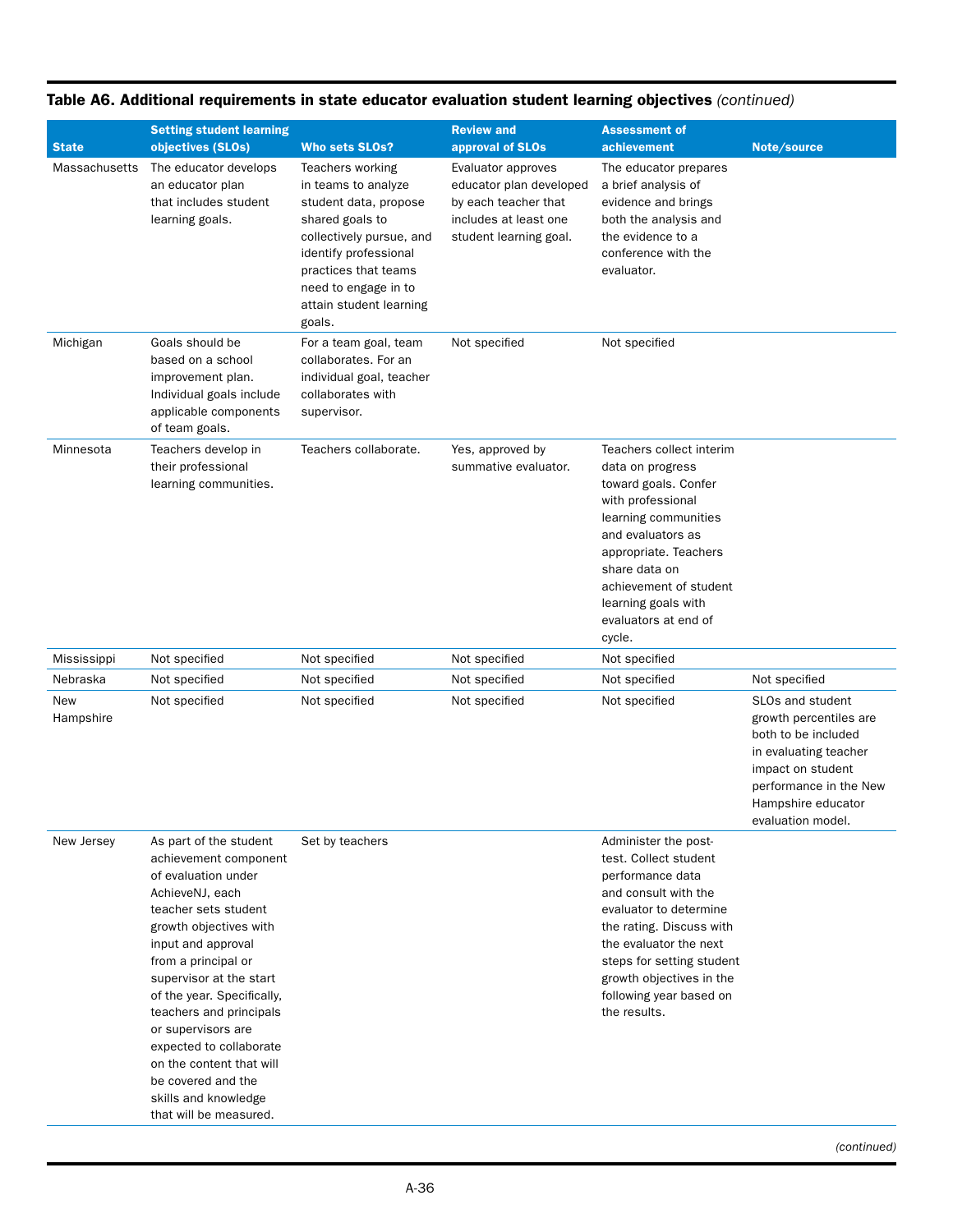| <b>State</b>      | <b>Setting student learning</b><br>objectives (SLOs)                                                                                                                                                                                                            | <b>Who sets SLOs?</b>                                                             | <b>Review and</b><br>approval of SLOs                            | <b>Assessment of</b><br>achievement                                                                                                                                                                                                                                                                                                                                                                                                      | Note/source                                                                                                                                                                                                                                                                     |
|-------------------|-----------------------------------------------------------------------------------------------------------------------------------------------------------------------------------------------------------------------------------------------------------------|-----------------------------------------------------------------------------------|------------------------------------------------------------------|------------------------------------------------------------------------------------------------------------------------------------------------------------------------------------------------------------------------------------------------------------------------------------------------------------------------------------------------------------------------------------------------------------------------------------------|---------------------------------------------------------------------------------------------------------------------------------------------------------------------------------------------------------------------------------------------------------------------------------|
| <b>New Mexico</b> | Not specified                                                                                                                                                                                                                                                   | Not specified                                                                     | Not specified                                                    | Not specified                                                                                                                                                                                                                                                                                                                                                                                                                            |                                                                                                                                                                                                                                                                                 |
| New York          | State and district<br>policies must be<br>followed.                                                                                                                                                                                                             | In consultation with<br>lead evaluator, educator<br>proposes SLOs and<br>targets. | Lead evaluator approves<br>each teacher's SLOs<br>and goals.     | Lead evaluator tracks<br>progress and assesses<br>results on SLOs.                                                                                                                                                                                                                                                                                                                                                                       | SLOs are not required<br>but can be used as<br>a comparable growth<br>measure or as a locally<br>selected measure of<br>student achievement.                                                                                                                                    |
| North Carolina    | Teachers and<br>administrators work<br>together to identify<br>areas of focus for each<br>class.                                                                                                                                                                | Teachers and<br>administrators                                                    | Local education agency<br>central office staff                   | Not specified                                                                                                                                                                                                                                                                                                                                                                                                                            |                                                                                                                                                                                                                                                                                 |
| North Dakota      | Not specified                                                                                                                                                                                                                                                   | Not specified                                                                     | Not specified                                                    | Not specified                                                                                                                                                                                                                                                                                                                                                                                                                            |                                                                                                                                                                                                                                                                                 |
| Ohio              | Teachers should refer<br>to SLO checklist and<br>submit SLO materials<br>such as baseline data<br>and needs assessment<br>and assessment to be<br>used to measure SLOs.                                                                                         | <b>Teachers</b>                                                                   | <b>Building SLO team</b><br>or designated SLO<br>approval person | Teachers complete<br>scoring template that<br>incorporates baseline<br>data, established growth<br>targets, and post-test<br>scores.                                                                                                                                                                                                                                                                                                     | Teacher determines SLO<br>score (most effective,<br>above average, average,<br>approaching average,<br>least effective) based<br>on the percentage of<br>students that meet<br>growth target.                                                                                   |
| Oklahoma          | Teachers decide on<br>an academic area of<br>focus and administer a<br>preassessment or locate<br>baseline data. They then<br>choose an assessment<br>and develop a SMART<br>goal and a five-point<br>rating scale.                                             | <b>Teachers</b>                                                                   | Evaluator                                                        | Teachers and evaluators<br>determine whether<br>SMART goal was<br>reached and what rating<br>to assign.                                                                                                                                                                                                                                                                                                                                  | Documentation of<br>student performance<br>should be provided.                                                                                                                                                                                                                  |
| Oregon            | Teachers review<br>baseline data and<br>create SMART goals that<br>measure the learning of<br>all students.                                                                                                                                                     | <b>Teachers</b>                                                                   | Supervisor or evaluator                                          | Teachers and supervisor<br>or evaluator reflect<br>on the results and<br>determine implications<br>for future professional<br>growth planning.                                                                                                                                                                                                                                                                                           |                                                                                                                                                                                                                                                                                 |
| Rhode Island      | Determine the most<br>important standards and<br>content in grade levels<br>and subjects taught.<br>Align SLOs horizontally<br>with teachers in the<br>same grade level or<br>content area. Vertically<br>align with building<br>administrator's<br>objectives. | Teachers, individually<br>and in collaboration with<br>other teachers             | Evaluator                                                        | Teachers submit all<br>available student data<br>to evaluator prior to<br>end-of-year conference.<br>Documentation needed<br>to score SLOs varies.<br>Evaluators review results<br>and rate each objective<br>(did not meet, nearly<br>met, met, exceeded).<br>Once individual SLOs<br>are scored, an overall<br>SLO rating is determined<br>(minimal attainment,<br>partial attainment, full<br>attainment, exceptional<br>attainment). | Teachers can use the<br>electronic Educator<br>Performance Support<br>System to write their<br>SLOs, submit them for<br>evaluator approval, and<br>upload evidence on their<br>attainment. Evaluators<br>can use the system to<br>approve, give feedback<br>on, and score SLOs. |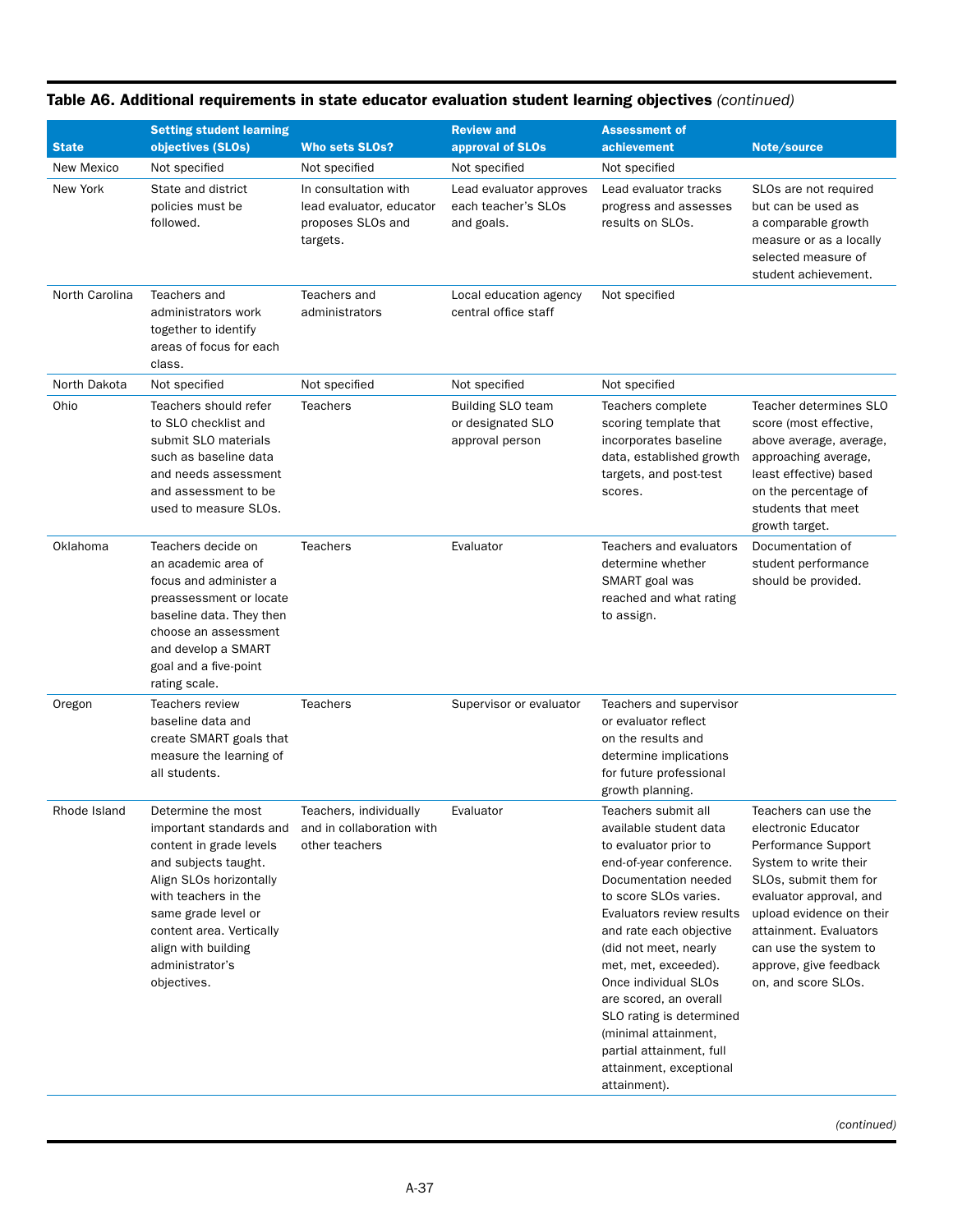|               | <b>Setting student learning</b>                                                                                                                                                                                                                                                                                                                                                                                                                              |                         | <b>Review and</b>                               | <b>Assessment of</b>                                                                                                                                                                                                                                                                                                                                                                                                                           |                                                                                                                                                                                                                                                                                                                                                                                  |  |  |
|---------------|--------------------------------------------------------------------------------------------------------------------------------------------------------------------------------------------------------------------------------------------------------------------------------------------------------------------------------------------------------------------------------------------------------------------------------------------------------------|-------------------------|-------------------------------------------------|------------------------------------------------------------------------------------------------------------------------------------------------------------------------------------------------------------------------------------------------------------------------------------------------------------------------------------------------------------------------------------------------------------------------------------------------|----------------------------------------------------------------------------------------------------------------------------------------------------------------------------------------------------------------------------------------------------------------------------------------------------------------------------------------------------------------------------------|--|--|
| <b>State</b>  | objectives (SLOs)                                                                                                                                                                                                                                                                                                                                                                                                                                            | <b>Who sets SLOs?</b>   | approval of SLOs                                | achievement                                                                                                                                                                                                                                                                                                                                                                                                                                    | Note/source                                                                                                                                                                                                                                                                                                                                                                      |  |  |
| Utah          |                                                                                                                                                                                                                                                                                                                                                                                                                                                              | Teachers and principals | Principals                                      | The rating for each<br>educator for the student<br>performance component<br>of the evaluation shall<br>be determined based<br>on the various levels of<br>student performance<br>on the appropriate<br>measures. For example,<br>an index system can be<br>developed for students<br>scoring at various levels<br>of a rubric or a simple<br>point system based on<br>the number of students<br>meeting or not meeting<br>a defined benchmark. | A state advisory<br>review committee<br>shall be established<br>to review and support<br>the SLO process,<br>including evaluating<br>the quality and rigor of<br>objectives, measures,<br>and performance<br>expectations. This<br>committee will be<br>designed to ameliorate<br>differences in SLOs<br>across districts due in<br>part to differences in<br>district capacity. |  |  |
| Virginia      | Each teacher, using<br>the results of an<br>initial assessment,<br>sets an annual goal<br>for improving student<br>achievement. The goal<br>should be customized<br>for the teaching<br>assignment and the<br>individual learners.                                                                                                                                                                                                                           | <b>Teachers</b>         | Evaluator                                       | Teacher assesses<br>growth toward the<br>goal and submits<br>documentation to<br>evaluator.                                                                                                                                                                                                                                                                                                                                                    |                                                                                                                                                                                                                                                                                                                                                                                  |  |  |
| Washington    | Teachers use student<br>growth rubrics to guide<br>goal-setting.                                                                                                                                                                                                                                                                                                                                                                                             | <b>Teachers</b>         | Evaluator                                       | Evaluator assesses<br>student growth<br>evidence, guided by<br>student growth rubrics.                                                                                                                                                                                                                                                                                                                                                         | Student growth rubrics,<br>Washington State<br>Teacher/Principal<br>Evaluation Project,<br>2013. Retrieved May 12,<br>2013, from http://tpep<br>-wa.org/wp-content/<br>uploads/wa-student<br>-growth-rubrics.pdf                                                                                                                                                                 |  |  |
| West Virginia | <b>Educators review</b><br>schoolwide data and<br>current students'<br>performance data,<br>establish two student<br>learning goals, and<br>identify strategies and<br>measures that will<br>be used to determine<br>success. They also<br>specify what evidence will<br>be provided to document<br>progress on both goals.<br>Educators complete two<br>student learning goal<br>forms and submit them<br>electronically to their<br>evaluators for review. | <b>Teachers</b>         | Evaluator (principal or<br>assistant principal) | Educators submit<br>evidence for each goal<br>to validate progress of<br>student learning and<br>briefly describe results<br>on both student learning<br>goal forms. Evaluators<br>review results and<br>record a performance<br>level for the student<br>learning performance<br>standard.                                                                                                                                                    | Evaluators refer to<br>the student learning<br>rubric to identify a<br>performance level<br>based on the evidence<br>collected for both<br>goals. Evaluators<br>make judgments using<br>a preponderance of<br>the evidence as with<br>other critical standard<br>elements.                                                                                                       |  |  |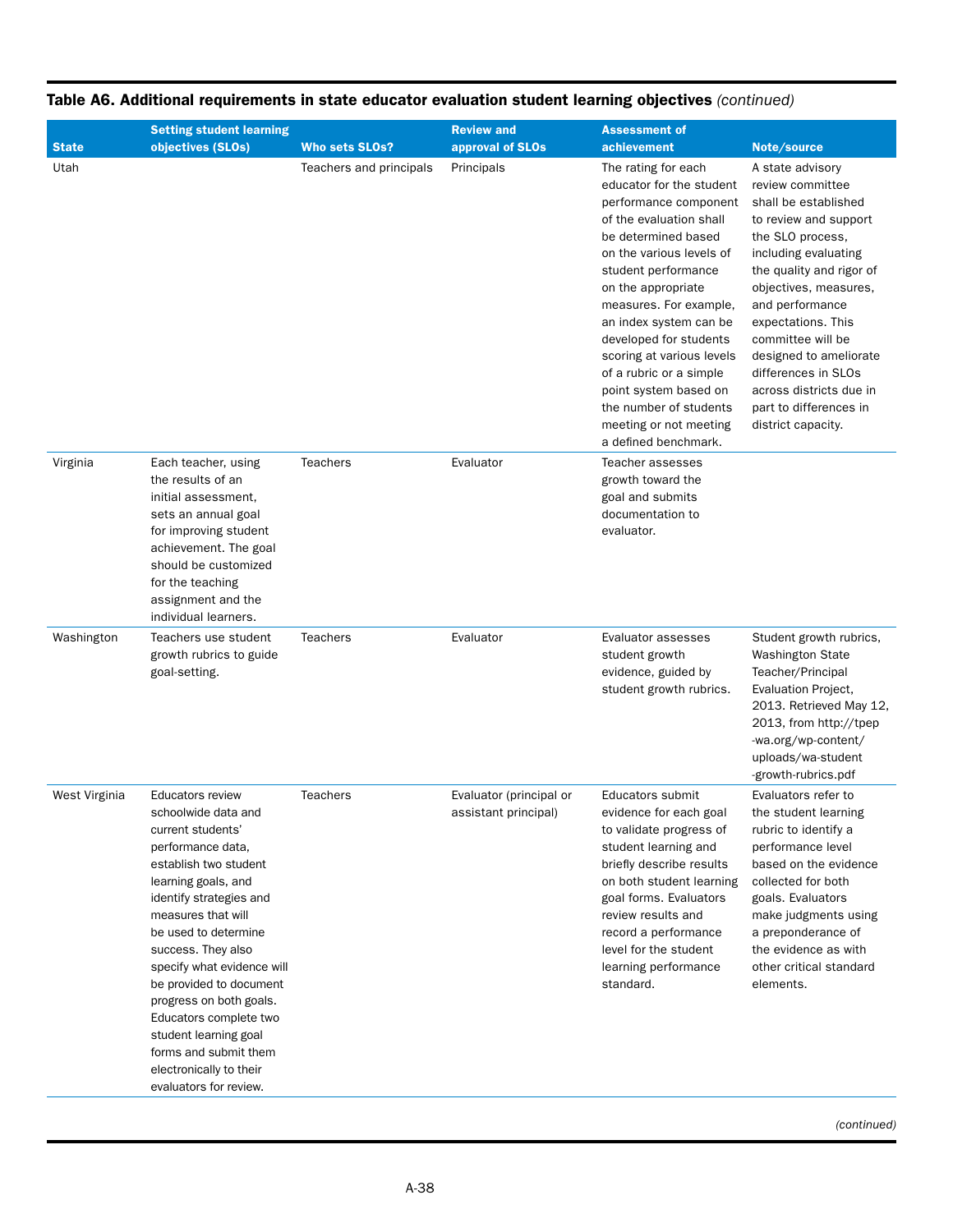| Table A6. Additional requirements in state educator evaluation student learning objectives (continued) |  |
|--------------------------------------------------------------------------------------------------------|--|
|                                                                                                        |  |

| <b>State</b> | <b>Setting student learning</b><br>objectives (SLOs)                                                                                                                                                                                                                  | <b>Who sets SLOs?</b> | <b>Review and</b><br>approval of SLOs | <b>Assessment of</b><br>achievement                                                                              | Note/source |
|--------------|-----------------------------------------------------------------------------------------------------------------------------------------------------------------------------------------------------------------------------------------------------------------------|-----------------------|---------------------------------------|------------------------------------------------------------------------------------------------------------------|-------------|
| Wisconsin    | Teachers first review<br>student data to identify<br>area of academic need<br>and a targeted student<br>population. Teachers<br>document baseline<br>data using some type<br>of assessment (either a<br>formal pretest measure<br>or other appropriate<br>indicator). | <b>Teachers</b>       | Evaluator                             | <b>Teacher submits</b><br>evidence to evaluator,<br>and evaluator rates the<br>SLOs using the scoring<br>rubric. |             |
|              | <b>Source:</b> State education agency websites.                                                                                                                                                                                                                       |                       |                                       |                                                                                                                  |             |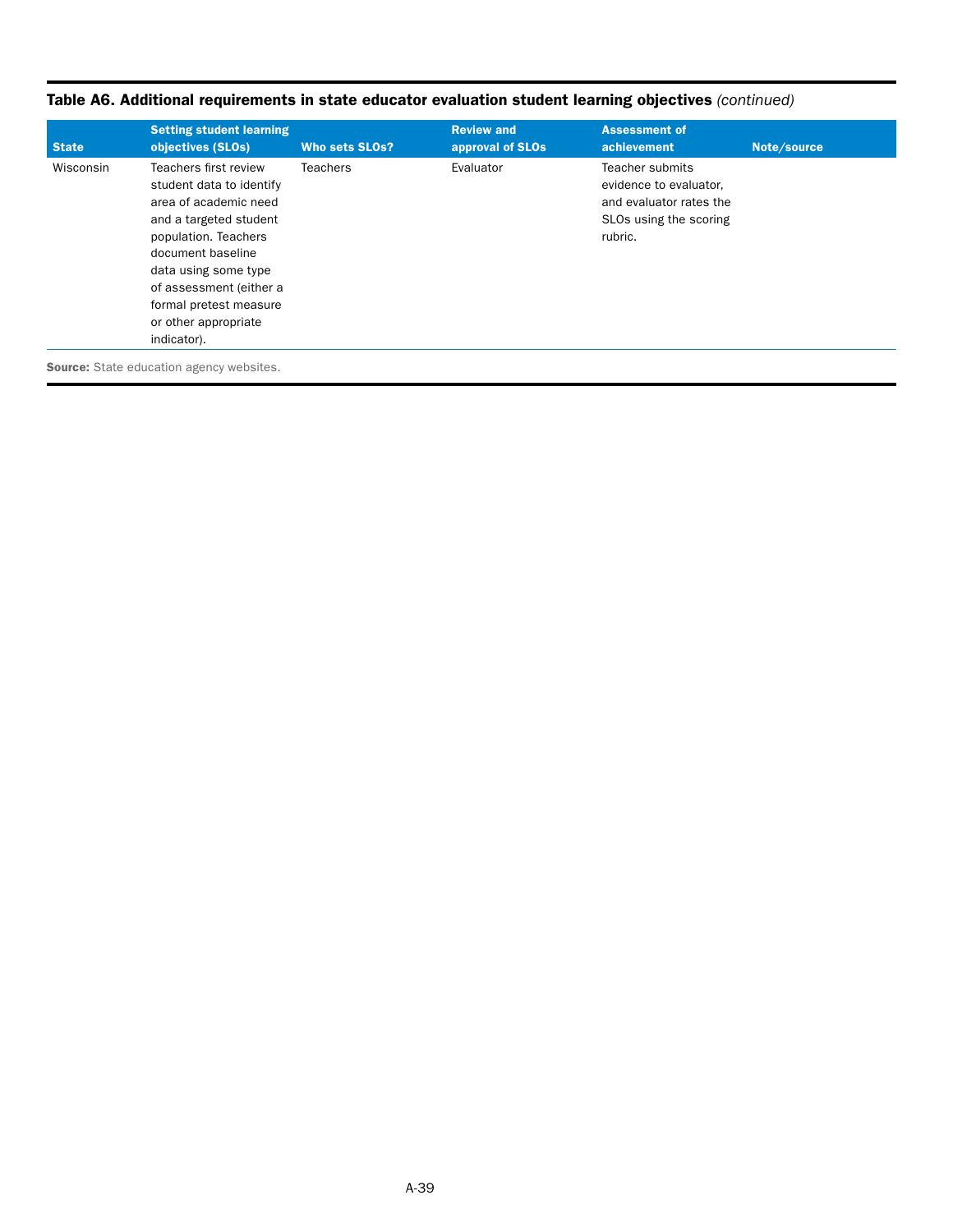|  |  |  |  |  |  | Table B1. Tools to help in developing policies for student learning objectives |
|--|--|--|--|--|--|--------------------------------------------------------------------------------|
|--|--|--|--|--|--|--------------------------------------------------------------------------------|

| <b>State</b>    | <b>Resource</b>                                                                                                                                                                                                                                               | <b>Source</b>                                                                                                                     |
|-----------------|---------------------------------------------------------------------------------------------------------------------------------------------------------------------------------------------------------------------------------------------------------------|-----------------------------------------------------------------------------------------------------------------------------------|
| Arizona         | Student learning objective (SLO) teacher form                                                                                                                                                                                                                 | http://www.azed.gov/highly-qualified-professionals/<br>files/2012/02/ri-teach_sloform.pdf                                         |
| Colorado        | Guidance and tool for determining weighting of SLOs                                                                                                                                                                                                           | http://www.cde.state.co.us/EducatorEffectiveness/<br>StudentGrowthGuide5.asp                                                      |
|                 | Assessment review tool                                                                                                                                                                                                                                        | http://www.cde.state.co.us/educatoreffectiveness/<br>assessmentreviewtool                                                         |
| Connecticut     | SLO form                                                                                                                                                                                                                                                      | http://www.connecticutseed.org/wp-content/<br>uploads/2012/11/Teacher_45_percent_SLO_goal_form.pdf                                |
|                 | SLO rating worksheet                                                                                                                                                                                                                                          | http://www.connecticutseed.org/wp-content/uploads/<br>2012/11/Teacher_EOY_summative_45_percent_SLO_<br>rating_worksheet_form.pdf  |
| Georgia         | SLO example form                                                                                                                                                                                                                                              | http://www.doe.k12.ga.us/School-Improvement/Teacher<br>-and-Leader-Effectiveness/Documents/Chemistry%20II%20<br>SLO%20Example.pdf |
| Hawaii          | "Introduction to Student Learning Objectives,"<br>including sample SLO development at end of<br>document                                                                                                                                                      | http://hawaiidoereform.org/LiteratureRetrieve.aspx?ID=<br>124069                                                                  |
| <b>Illinois</b> | SLO guidebook, including SLO templates and<br>examples and a guide to choosing assessments                                                                                                                                                                    | http://www.isbe.net/PEAC/pdf/guidance/13-4-te-guidebook<br>-slo.pdf                                                               |
| Louisiana       | Student learning target template                                                                                                                                                                                                                              | http://www.louisianabelieves.com/docs/key-compass<br>-resources/student-learning-targets---template.pdf?sfvrsn=5                  |
| Massachusetts   | Evaluation forms, including goal-setting forms                                                                                                                                                                                                                | http://www.doe.mass.edu/edeval/resources/evalforms/                                                                               |
| Minnesota       | Student learning goal form                                                                                                                                                                                                                                    | http://education.state.mn.us/MDE/EdExc/EducEval/<br>TeachEval/index.html                                                          |
| New York        | SLO webinar series                                                                                                                                                                                                                                            | http://engageny.org/resource/student-learning-objectives<br>-webinar-series-ii-fall-2012                                          |
|                 | SLO template in English                                                                                                                                                                                                                                       | http://engageny.org/sites/default/files/resource/<br>attachments/slo_template.doc                                                 |
|                 | SLO template in Spanish                                                                                                                                                                                                                                       | http://engageny.org/sites/default/files/resource/<br>attachments/slo_template_spanish_example.doc                                 |
|                 | SLO samples from New York teachers                                                                                                                                                                                                                            | http://engageny.org/resource/student-learning-objective<br>-models-from-new-york-state-teachers                                   |
| Ohio            | SLO template and checklist, guidance and checklist<br>for selecting assessments, document on scoring<br>the SLO, and template for analysis of baseline<br>student data                                                                                        | http://education.ohio.gov/GD/Templates/Pages/ODE/<br>ODEDetail.aspx?page=3&TopicRelationID=1230&ContentID=<br>125742              |
| Rhode Island    | Webpage with SLO resources, including document<br>on misconceptions and facts about SLOs, narrated<br>video for teachers focusing on the SLO process,<br>guide for teachers writing SLOs, SLO quality check<br>tool, and archived workshop on developing SLOs | http://www.ride.ri.gov/EducatorQuality/EducatorEvaluation/<br>SLO.aspx                                                            |
| Washington      | Student growth rubrics                                                                                                                                                                                                                                        | http://tpep-wa.org/wp-content/uploads/wa-student-growth<br>-rubrics.pdf                                                           |
| West Virginia   | Educator evaluation pilot guide, including goal-<br>setting forms and rubrics                                                                                                                                                                                 | http://wvde.state.wv.us/teacherevalpilot/evaluationpilot_<br>guide.pdf                                                            |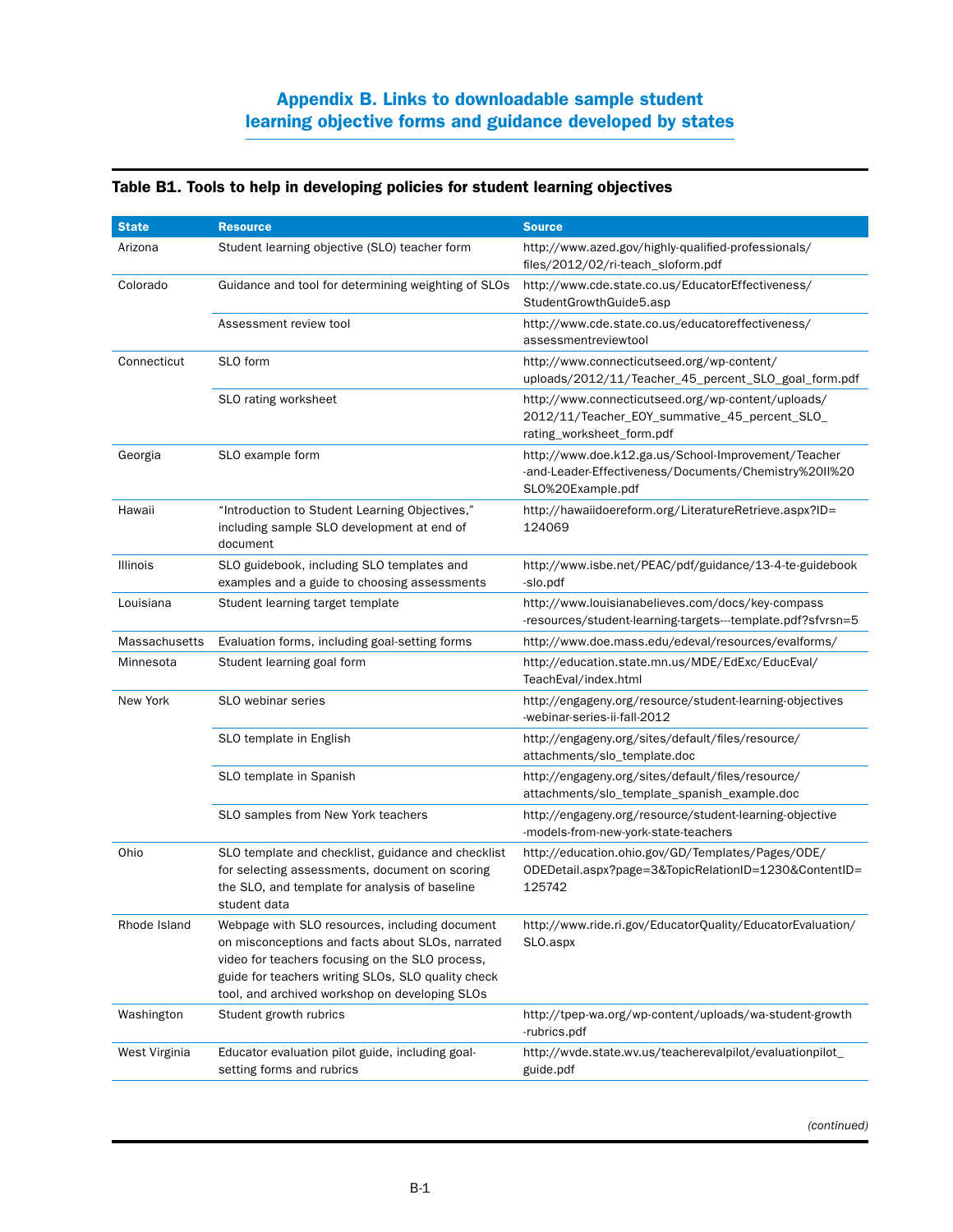| <b>State</b> | <b>Resource</b>                                                       | <b>Source</b>                                                                            |
|--------------|-----------------------------------------------------------------------|------------------------------------------------------------------------------------------|
| Wisconsin    | SLO selection/approval rubric                                         | http://ee.dpi.wi.gov/files/ee/pdf/WiSLOselectionApproval<br>Rubric.pdf                   |
|              | SLO selection/approval form                                           | http://ee.dpi.wi.gov/files/ee/pdf/WiSLOselectionApproval<br>Form.pdf                     |
|              | SLO evaluation form                                                   | http://ee.dpi.wi.gov/files/ee/pdf/WiSLOevaluationform.pdf                                |
| Other        | <b>Community Training and Assistance Center SLO</b><br>center         | http://www.ctacusa.com/studentlearningobjectives.html                                    |
| Other        | Race to the Top Reform Support Network SLO<br>quality control toolkit | http://www.engageny.org/sites/default/files/resource/<br>attachments/rsn-slo-toolkit.pdf |

# Table B1. Tools to help in developing policies for student learning objectives *(continued)*

Note: URLs were active at time of study; some links may no longer be active.

Source: State education agency websites.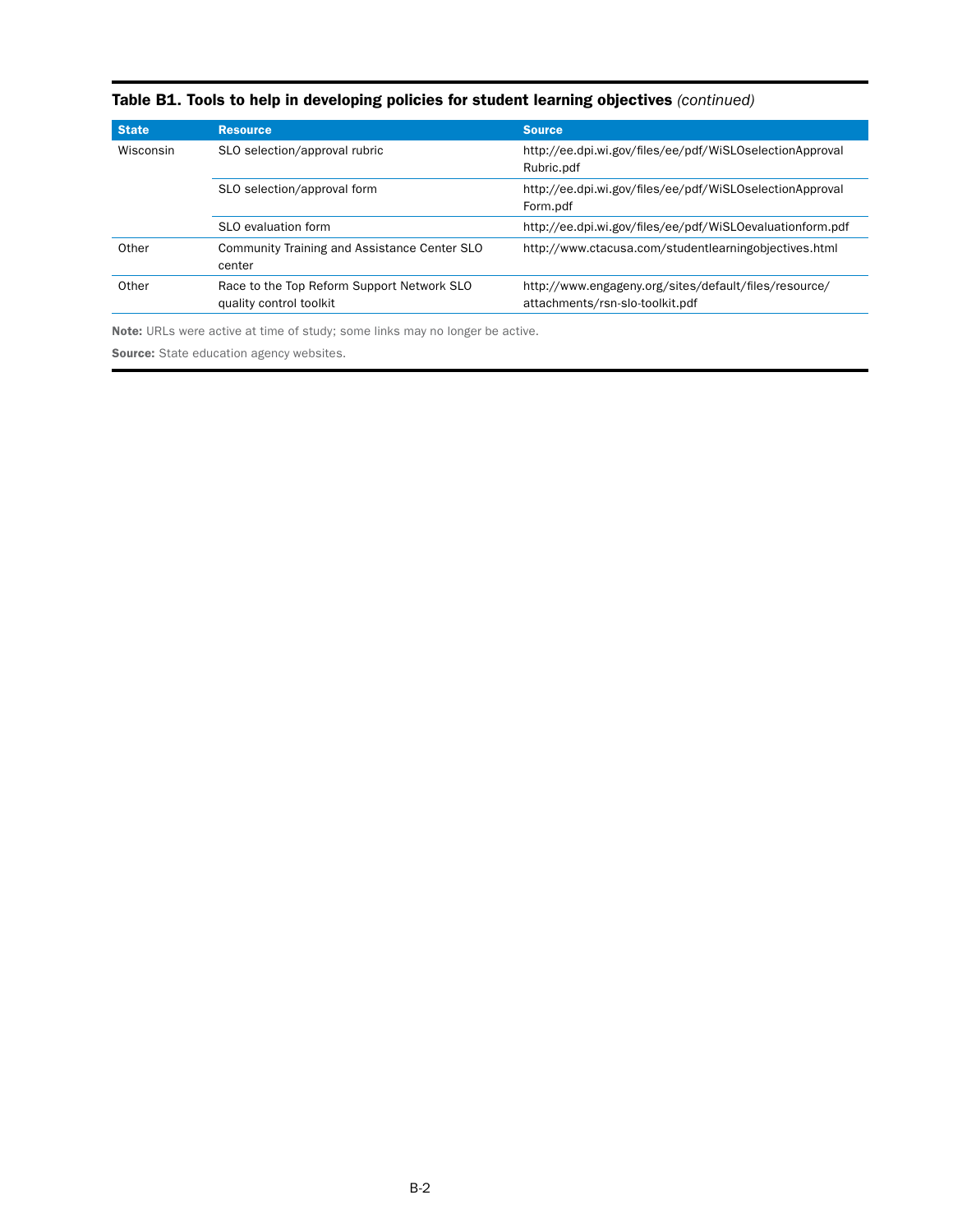#### References

- Community Training and Assistance Center. (2013). *It's more than money: Teacher Incentive Fund—Leadership for educators' advanced performance. Charlotte- Mecklenburg Schools.* Boston: Author.
- Hanuschek, E., and Rivkin, S. (2010). Generalizations about using value-added measures of teacher quality. *American Economic Review, 100*(2): 267–271.
- Kane, T., and Staiger, D. (2008). *Estimating impacts on student achievement: An experimental evaluation.* NBER Working Paper No. 14607. Cambridge, MA: National Bureau of Economic Research.<http://eric.ed.gov/?id=ED503840>
- Race to the Top Technical Assistance Network. (2010). *Measuring student growth for teachers in non-tested grades and subjects: A primer.* Washington, DC: ICF International. Retrieved October 28, 2013, from [http://nassauboces.org/cms/lib5/NY18000988/](http://nassauboces.org/cms/lib5/NY18000988/Centricity/Domain/156/NTS__PRIMER_FINAL.pdf)  [Centricity/Domain/156/NTS\\_\\_PRIMER\\_FINAL.pdf](http://nassauboces.org/cms/lib5/NY18000988/Centricity/Domain/156/NTS__PRIMER_FINAL.pdf)
- Tyler, J. (2011). D*esigning high quality evaluation systems for high school teachers: Challenges and potential solutions.* Washington, DC: Center for American Progress. [http://eric.](http://eric.ed.gov/?id=ED535653) [ed.gov/?id=ED535653](http://eric.ed.gov/?id=ED535653)